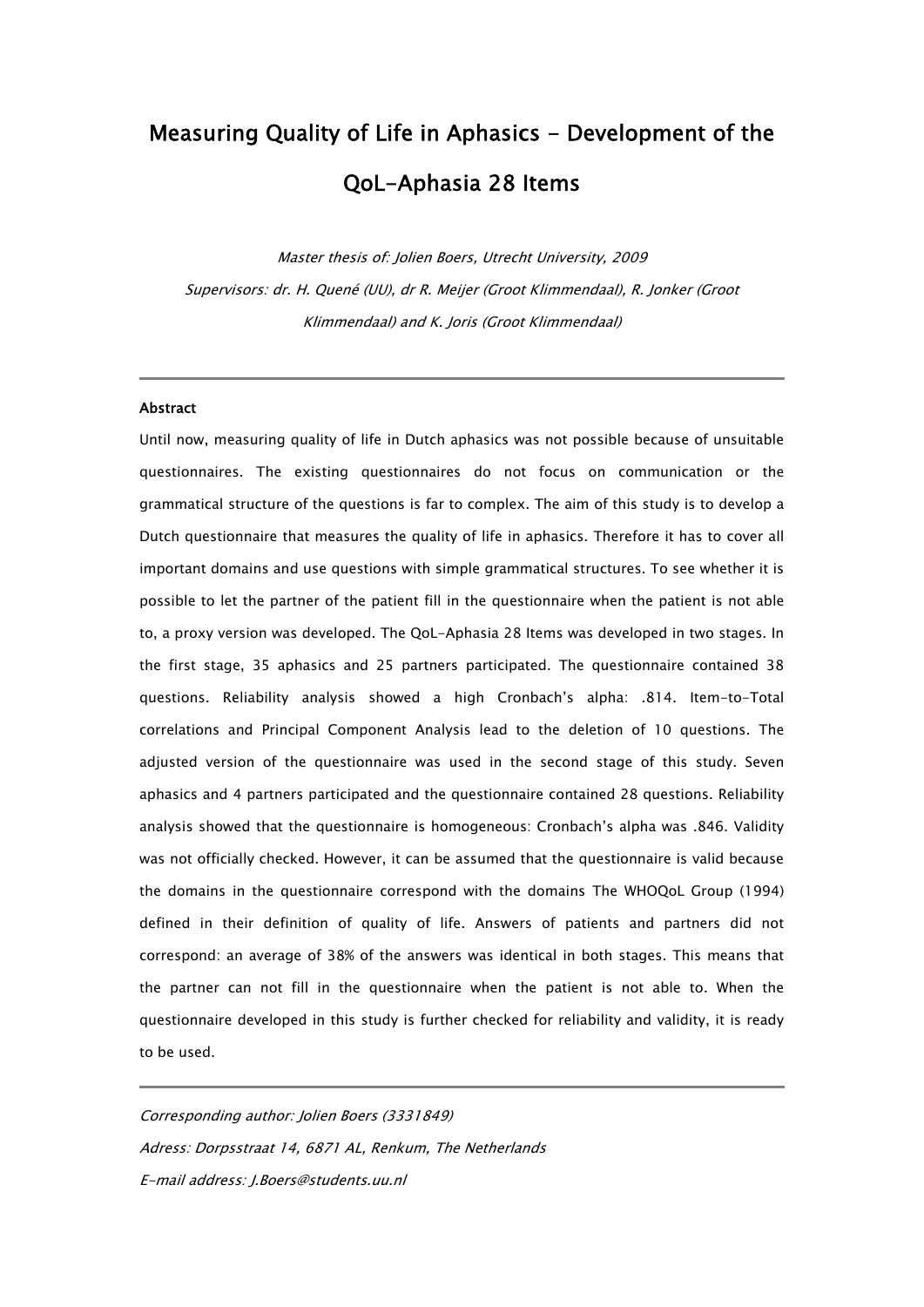# Introduction

Brain injuries, caused for example by a stroke or trauma, can have major consequences. The most common consequence of a stroke is aphasia (Pedersen, 1999). There are different types of aphasia<sup>[1](#page-1-0)</sup> but they all have one thing in common: language, and therefore communication, is disturbed. Because of the aphasia, someone is not able to make himself clear to other people and is misunderstood. Another thing that can be disturbed is the understanding of speech. Most brain injuries come unannounced, so all the consequences this injury has are suddenly present. A person becomes suddenly a patient and has to learn to live with the disabilities he is experiencing. This can cause al lot of worries and stress which can have major consequences for the wellbeing of the patient. Therefore, it is important to measure this wellbeing.

#### Quality of life

 $\overline{a}$ 

This wellbeing can be described as the 'quality of life'. However, what is the definition of quality of life? Several definitions of quality of life can be found in the literature. The World Health Organization describes quality of life as follows: "An individual's perception of his/her position in life in the context of the culture and value systems in which he/she lives, and in relation to his/her goals, expectations, standards and concerns. It is a broad-ranging concept, incorporating in a complex way the person's physical health, psychological state, level of independence, social relationships, and their relationship to salient features of their environment" (The WHOQoL Group, 1994a, p.43). Another definition of quality of life comes from Dalkey et al. (1973). They defined 'the term 'Quality Of Life' (QOL) to mean a person's sense of well-being, his satisfaction or dissatisfaction with life, or his happiness or unhappiness.' Terhune (1973) said that 'quality of life refers to human experience, and the criteria of quality of life are those dimensions of life by which people experience levels of satisfaction-dissatisfaction (pleasure-pain, happiness-unhappiness, etc.).' The definition of McCall (1975) is as follows: 'Quality of life consists in the satisfaction of the general happiness requirements. To the extent that the General happiness requirements are met in a given society or region, what we shall understand by Quality of life is high in that society or region; to the extent that they are not met, Quality of life is low.' Finally, Michell et al. (1973) described quality of life more briefly than the ones mentioned before. They meant by quality of life 'an individual's overall perceived satisfaction of his needs over a period of time.'

<span id="page-1-0"></span><sup>&</sup>lt;sup>1</sup> For an overview of the different types of aphasia see for example Fedorov (2001).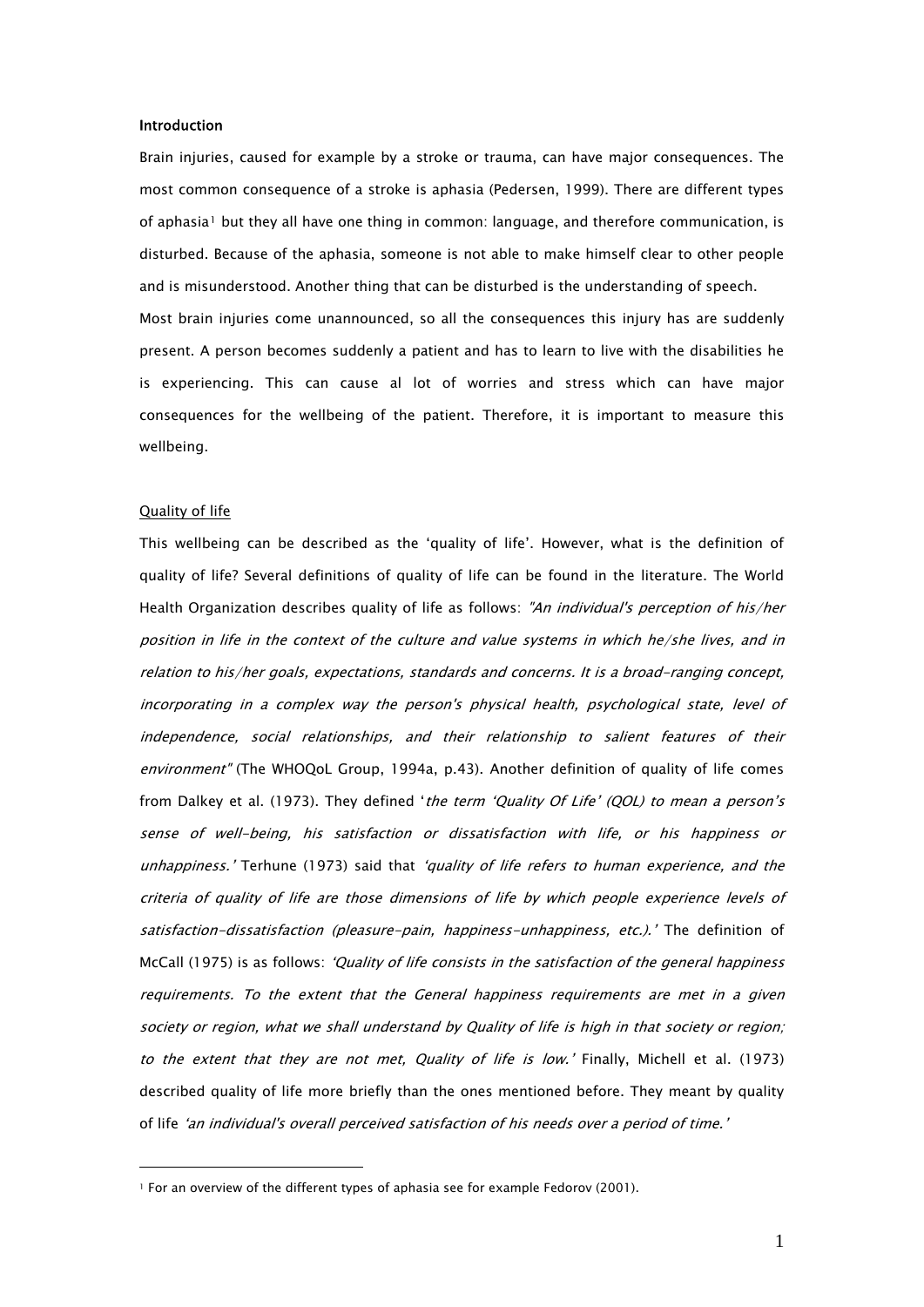The definitions mentioned above do not contradict each other. However, they differ in how elaborate they describe the term 'quality of life'. Aphasics show a very complex clinical picture because the brain injury they suffer often causes, next to language, other functions to be disturbed as well. So in order to get a good impression of the quality of life of aphasics, many domains must be taken into account. The definition of The WHOQoL Group (1994) is the most elaborate definition of quality of life and mentions several domains. When making a questionnaire that measures quality of life in aphasics, this definition will be the most appropriate one.

# Existing questionnaires

If there is knowledge about a patient's quality of life, and on what area the patient experiences a 'low' quality of life, then steps can be taken to improve the quality of life of the patient. By measuring the quality of life again after specific therapy, it will demonstrate whether or not the quality of life has improved. One way to measure the quality of life is by questionnaires or rating scales. For Dutch, several questionnaires are available. These will be described and discussed next.

# • The Frenchay Activities Index

The Frenchay Activities Index (FAI) was developed by Holbrook and Skilbeck (1983). The purpose of this questionnaire was to measure the lifestyle of patients who have had a stroke, because other already existing scales did only measure a patient's ability for self-care. A scale that measures lifestyle would, according to Holbrook and Skilbeck (1983), be useful in determining rehabilitation goals. The FAI consists of 15 items and the patient can rate on a scale from 0 to 3 how many times a week/month he or she does a certain activity such as driving a car, gardening or doing the dishes. The FAI is a questionnaire that does not explicitly measure quality of life, as will be discussed below.

# • The Medical Outcomes Study 36-Item Short Form Health Survey

The Medical Outcomes Study 36-Item Short Form Health Survey (SF-36) is a questionnaire developed by Ware et al. (1992). The Dutch translation is made by Aaronson (1992). The SF-36 contains 36 questions, divided in 8 dimensions: physical functioning, role limitation as a cause of physical health problems, pain, overall health experience, vitality, social functioning, role limitation as a cause of emotional problems, and mental health.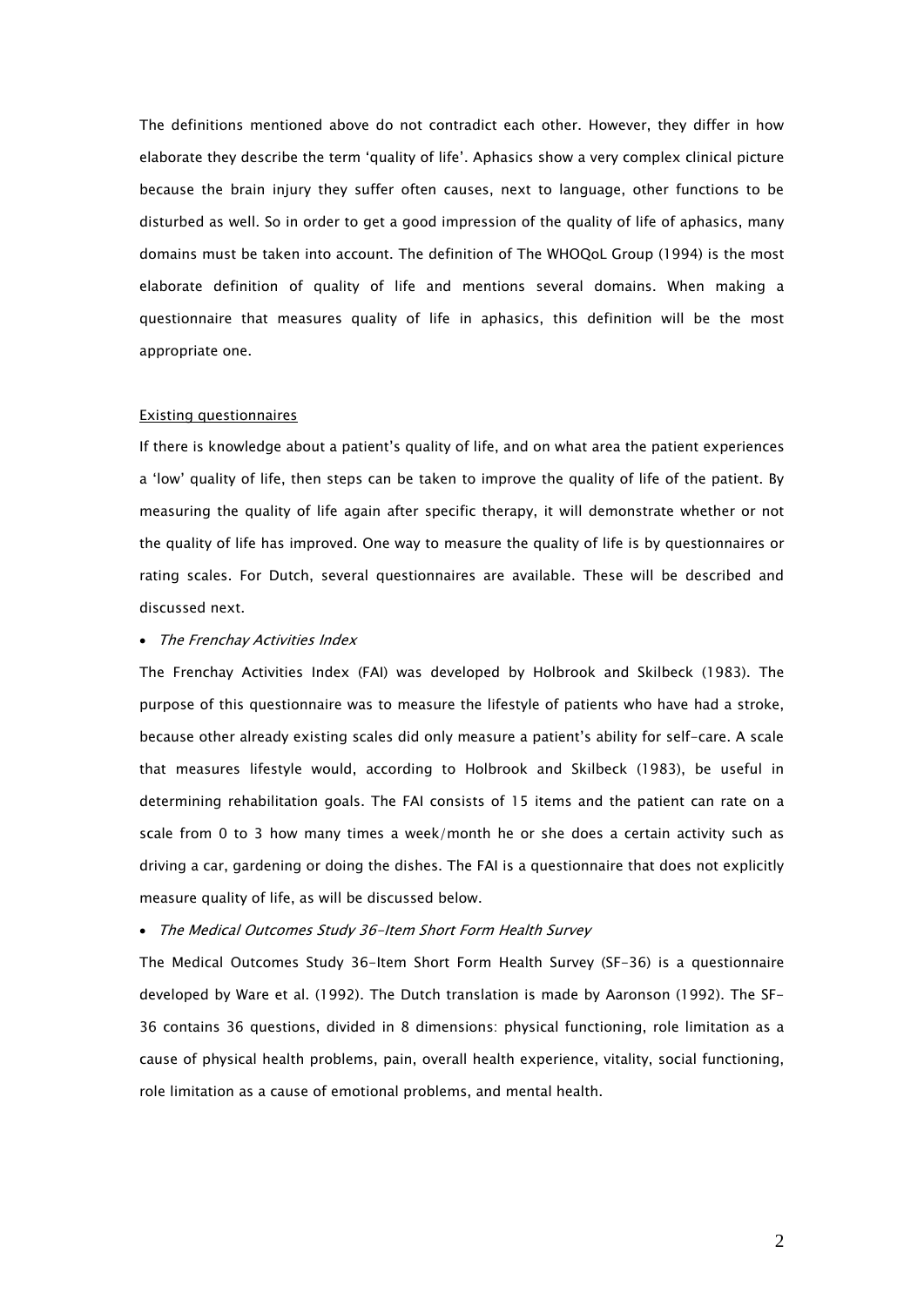# • The RAND 36-Item Health Survey

A questionnaire almost identical to the SF-36 is the RAND 36-Item Health Survey (RAND-36). This questionnaire is a shortened version of the RAND Health Insurance Study Questionnaire (Brook et al., 1979). It covers the same dimensions as the SF-36 and the Dutch translation, made by Van der Zee and Sanderman (1993), is almost identical to the Dutch translation of the SF-36 made by Aaronson (1992).

# • The Medical Outcomes Study 12- Item Short Form Health Survey

The Medical Outcomes Study 12-Item Short Form Health Survey (SF-12) (Ware et al., 1998) is a modification of the SF-36, with only 12 questions. The Dutch translation is made by Van Hoecke (1999). With these 12 questions, the same 8 dimensions as in the SF-36 are covered. The SF-12 results in two total scores: one for the physical quality of life (the physical component score) and one for the psychological quality of life (the mental component score).

### • The EuroQol 5 Dimensions

The EuroQol 5 Dimensions (EQ-5D) is developed by The EuroQol Group (1990). This instrument contains 5 dimensions: mobility, self-care, usual activities, pain/discomfort and anxiety/depression. Each dimension is covered by one question, and this question has three levels: no problems, some problems, and severe problems.

# • The Health Utilities Index Mark 3

The Health Utilities Index Mark 3 (HUI3) is one of many Health Utility Indexes developed by Feeny et al. (1996). This HUI3 consists of 8 dimensions: vision, hearing, speech, ambulation, dexterity, emotion, cognition, and pain. Each item describes the ability or disability of a certain domain in 5 or 6 levels. Subjects can fill in the questionnaires by themselves (or with help) and there is another questionnaire especially for a proxy (most of the time the partner of the patient). All the questions bear on one week before filling in the questionnaire.

# • The Quality of Life and Aphasia

The Quality of Life and Aphasia (QoL-A) was developed in 2005 by 5 speech therapist students of the Hogeschool van Arnhem en Nijmegen (Van Harten et al., 2005). This questionnaire was developed specifically for aphasics and consists of 56 items on 7 domains: level of independence, physical health, psychological health, social relations, communication, religion, and relations with notable features in the environment. The questions inquire after the satisfaction a patient is experiencing regarding a certain subject. To clarify the questions, pictures are shown and the speech therapist names several examples. The possible answers are indicated with 5 pictures of faces, very dissatisfied is indicated with a crying face and very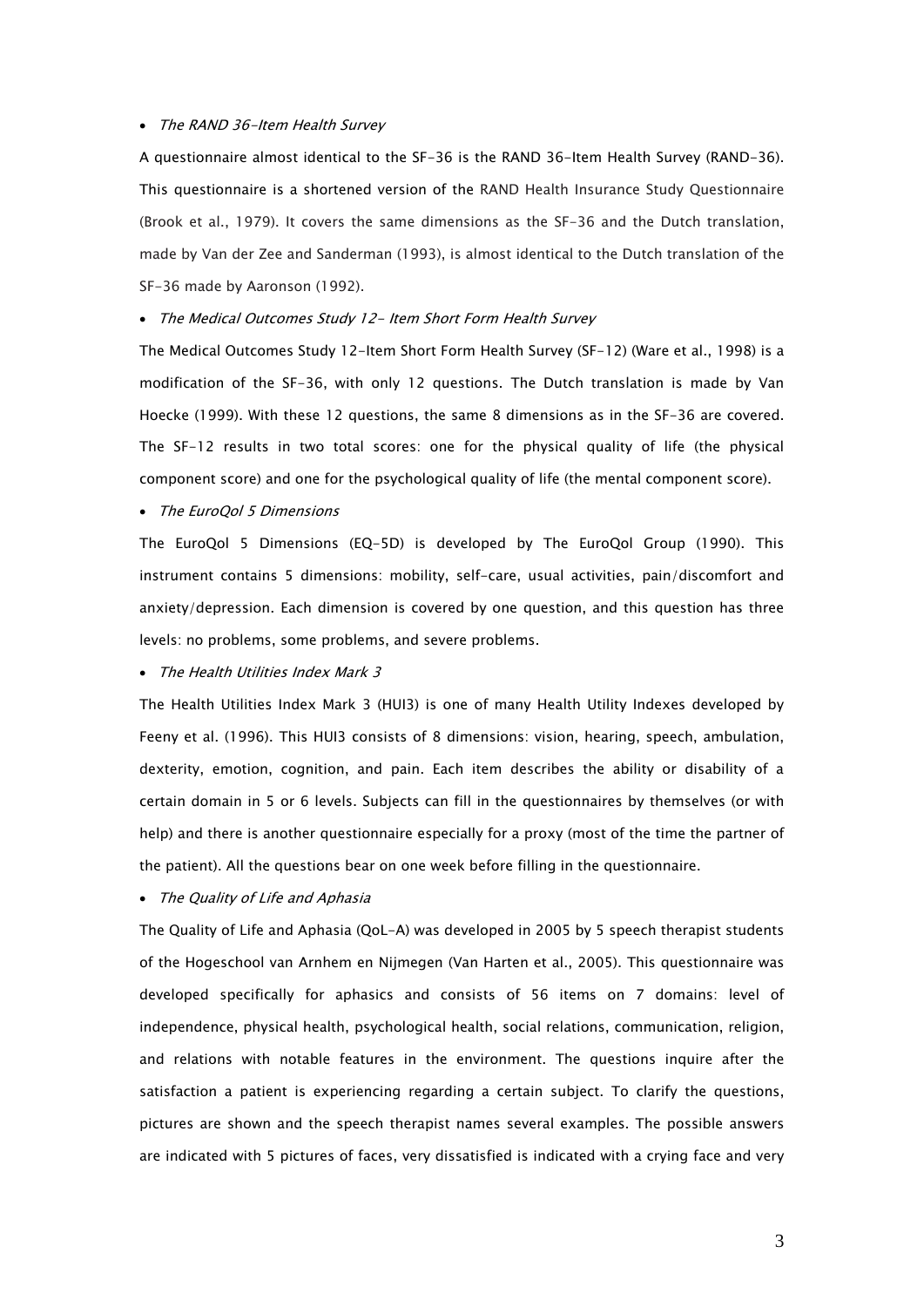satisfied is indicated with a face with a large smile. It takes 45 minutes to fill in the complete questionnaire.

All these questionnaires are different in what they measure and for what kind of patients they are suitable. De Haan et al. (1993) reviewed several quality of life measures to find out which measure is best to use with stroke patients. One of those measures compared was the Frenchay Activities Index (FAI) (Holbrook et al., 1983), which is stroke specific. The other measures were: COOP Charts (Nelson et al., 1987); EuroQol (The Euroqol Group, 1990); Karnofsky Performance Status Scale (Schag et al., 1984); McMaster Health Index Questionnaire (Chambers et al., 1982); Medical Outcomes Study 20-Item Short-Form Health Survey (Stewart et al., 1988); Nottingham Health Profile (Ebrahim et al., 1986); Quality of Life Index (Spitzer et al., 1981); Quality of Well-being Scale (Anderson et al., 1989); and the Sickness Impact Profile (Bergner et al., 1981). According to De Haan et al. (1993) the FAI can be quite appropriate if one is interested primarily in measuring outcomes with an emphasis on disabilities. The FAI does not really measure the quality of life; it only gives an indication which activities the patient still can accomplish. The patient's feelings are not mentioned in the questionnaire. De Haan et al. (1993) suggest using the MOS-20 and the NHP when the aim of the study is to assess general perceptions of health and well-being. These questionnaires however, are not stroke-specific.

The SF-36, RAND-36, SF-12 and the EQ-5D do measure the quality of life, but are not strokespecific either. These questionnaires are not suitable for patients who have had a stroke. Most of the time, these patients also are aphasics. Communication plays an important role in these patients, which means that communication can also influence their quality of life. If a questionnaire does not incorporate questions about communication, a distorted view may arise: on all the other domains the patient may score well, while he isn't happy at all because of his disability to communicate. In the HUI3, questions about mood and feelings are included. This indicates that quality of life is part of the questionnaire, according to the previously mentioned definition of quality of life by Dalkey et al. (1973). Furthermore, the HUI3 pays attention to communication with questions about speech and understanding; this makes it an appropriate questionnaire for aphasics. Although the HUI3 seems an appropriate questionnaire to measure the quality of life of aphasics, the formulation of the questions is not adequate at all for aphasics. Questions like 'Welke van de onderstaande uitspraken beschrijft het beste hoe goed u gedurende de afgelopen week kon zien om gedrukte tekst (bv.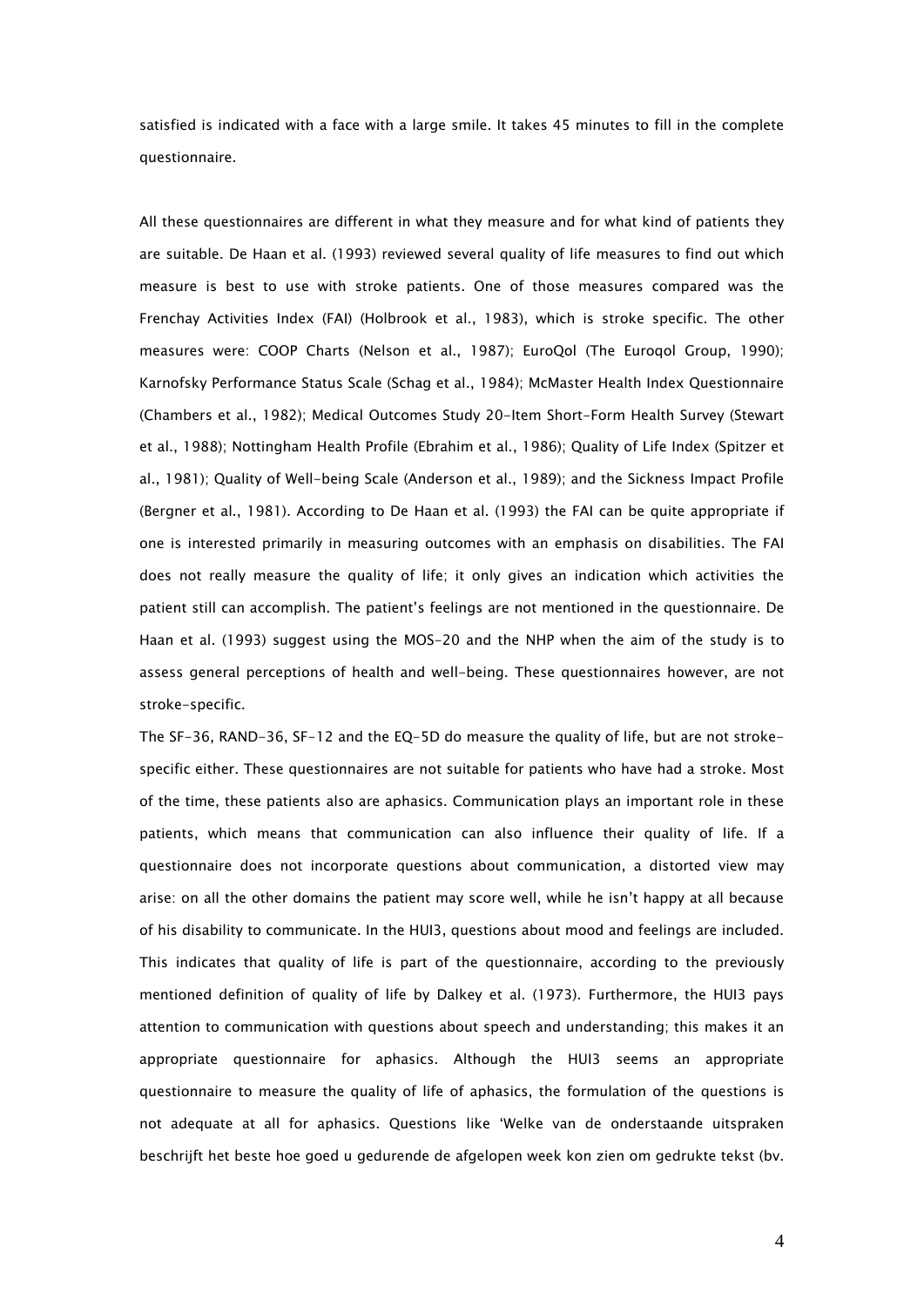de krant) te lezen?' ('Which of the following statements describes best how well you could see to read printed text (e.g. the newspaper) during the last week?')<sup>[2](#page-5-0)</sup> are too difficult for aphasics because the syntax of these questions is rather complex. Such a complex syntax asks a lot of a person's memory and concentration which may be impaired in aphasics (Burningham et al., 1997; King et al., 1996). Reading these questions will be problematic for aphasics. Even when these questions are read aloud by a speech therapist, it will be hard to follow such a complex question. That way, retrieving reliable answers is impossible. The QoL-A seems a proper questionnaire for measuring quality of life in aphasics. It is developed especially for aphasics and wants to measure quality of life. However, the QoL-A was never tested for reliability and validity, which makes it unsuitable. Further, it contains 56 items which makes it a very long questionnaire. It takes 45 minutes to fill in the complete questionnaire; therefore it asks a lot of a patient's concentration. As mentioned before, most aphasics have a short concentration span, which makes a shorter questionnaire necessary.

# Reliability of proxy responses

 $\overline{a}$ 

Sometimes, aphasics are not capable to fill in a questionnaire by themselves. This can for example be due to comprehension deficits. In that case, it will be useful to have a questionnaire which can be filled in by a proxy of the patient.

The reliability of the answers given by proxies is investigated in several studies. However, the outcomes differ. Andresen et al. (2001) investigated responses of several proxies on health related quality of life questionnaires. Healthcare proxies were least reliable (.40), followed by friends (.51). Relatives appeared to be the most reliable (.68). However, this reliability is still low and therefore the authors conclude to be cautious when using proxy respondents for measuring quality of life. Moinpour et al. (2000) looked at the responses on quality of life measures of proxies from cancer patients. Among them were spouses and daughters. There was poor to moderate agreement between the answers of the patients and their proxies: .50. Becchi et al (2004) investigated the quality of life of schizophrenics and looked whether the responses of their proxies were the same. On the physical area, agreement was highest: .41. On the psychological area the agreement was lowest: .29. Novella et al. (2001) compared answers on a health related quality of life measurement of patients with Alzheimer's disease and different proxies. With a maximum of 52% exact agreement it appeared to be not reliable.

<span id="page-5-0"></span><sup>2</sup> The English translations of the Dutch questions mentioned in this article are added to give the reader an impression of the questions. These translations are not validated and can therefore not be used with English patients.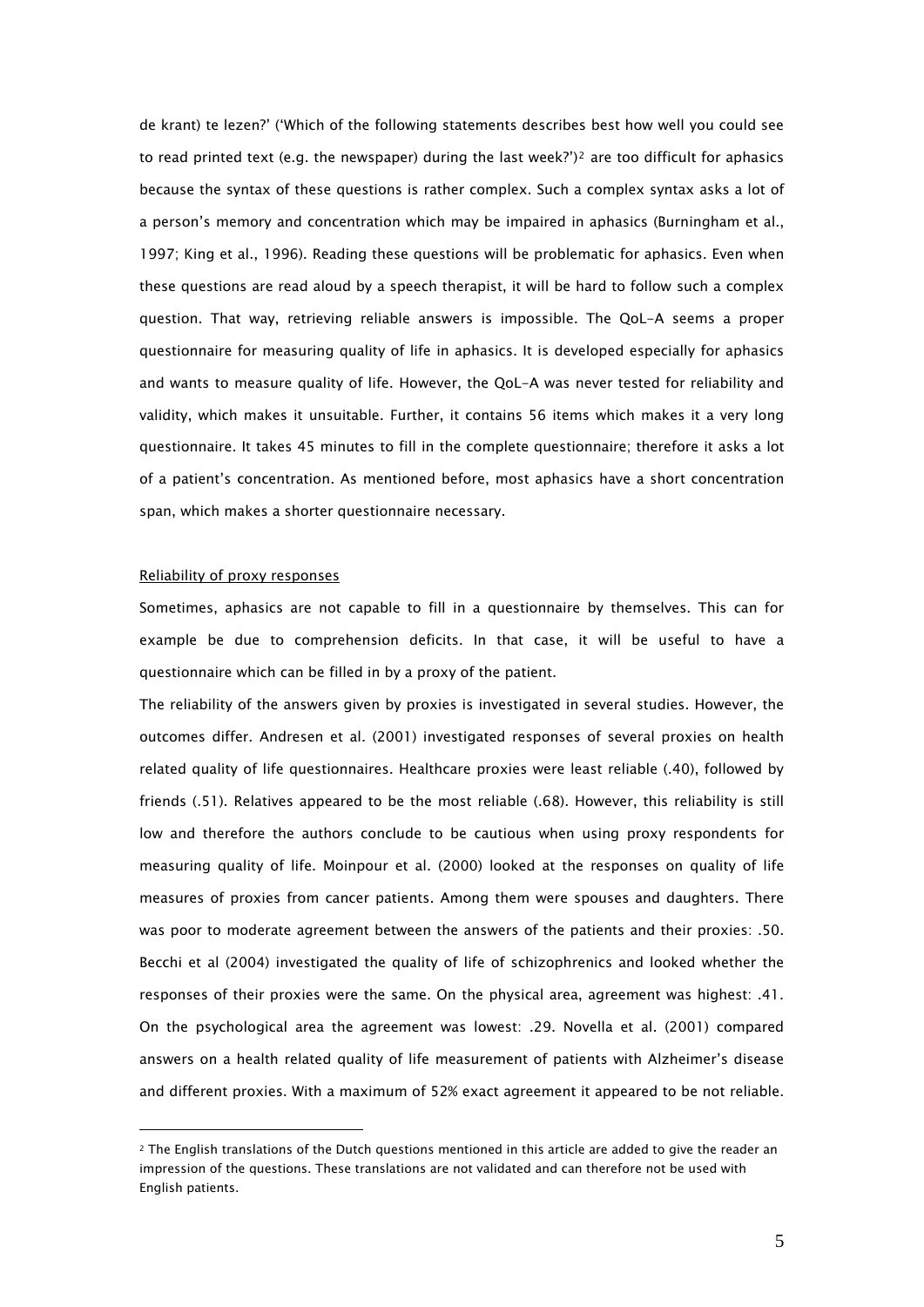What they did find is that the partners of the patients are more reliable proxies than children of the patients. These studies show that agreement about the quality of life in patients and their proxies is poor. In most of the cases the quality of life was underestimated by the proxies and the impairment was overestimated.

That proxies are reliable respondents is shown by Varni et al. (2007). They showed that in measuring health related quality of life in children, parents are reliable proxies (.90). Stancliffe (1999) compared answers on the Quality of Life Questionnaire of adults with an intellectual disability and community living staff. They found positive correlations between the consumers and staff and no significant difference between the total scores of the patients and the community living staff.

#### Aim of this study

As mentioned above, the existing questionnaires are not appropriate for stroke patients who are aphasics; they do not focus on communication or their syntax is far too complex to be understood by aphasics. The aim of this study is to develop a suitable Dutch questionnaire that measures the quality of life in aphasics and consists of the smallest number of questions possible. As mentioned before, aphasics show a very complex clinical picture and suffer from several disabilities as a result of their brain damage. Therefore, it is important that the questionnaire focuses on all domains that are important for aphasics, such as communication and mobility. Another aim of this study is that the developed questionnaire is useful for almost all of the aphasics; regardless the type of aphasia, whether they are in-patient or outpatient, or whether it is 2 weeks post onset or 6 months post onset. This way, the questionnaire will be useful for a broad group of patients.

# General outline of this study

In order to develop a suitable questionnaire, several issues must be taken into account. First, the grammatical form of the questions should be as simple as possible, so the patients will be able to understand the questions. To be sure the patients indeed understand the questions and give therefore reliable answers, there are two criteria for the inclusion of patients. The Stichting Afasie Nederland developed a scale from 1 to 7 to indicate how well a patient is able to communicate (Fleurke et al., 2004). The patients in this study need to have a communication level of 3 or more on this scale. The limiting value of 3 was chosen because at this level, the patient is able to have a conversation with help and is therefore able to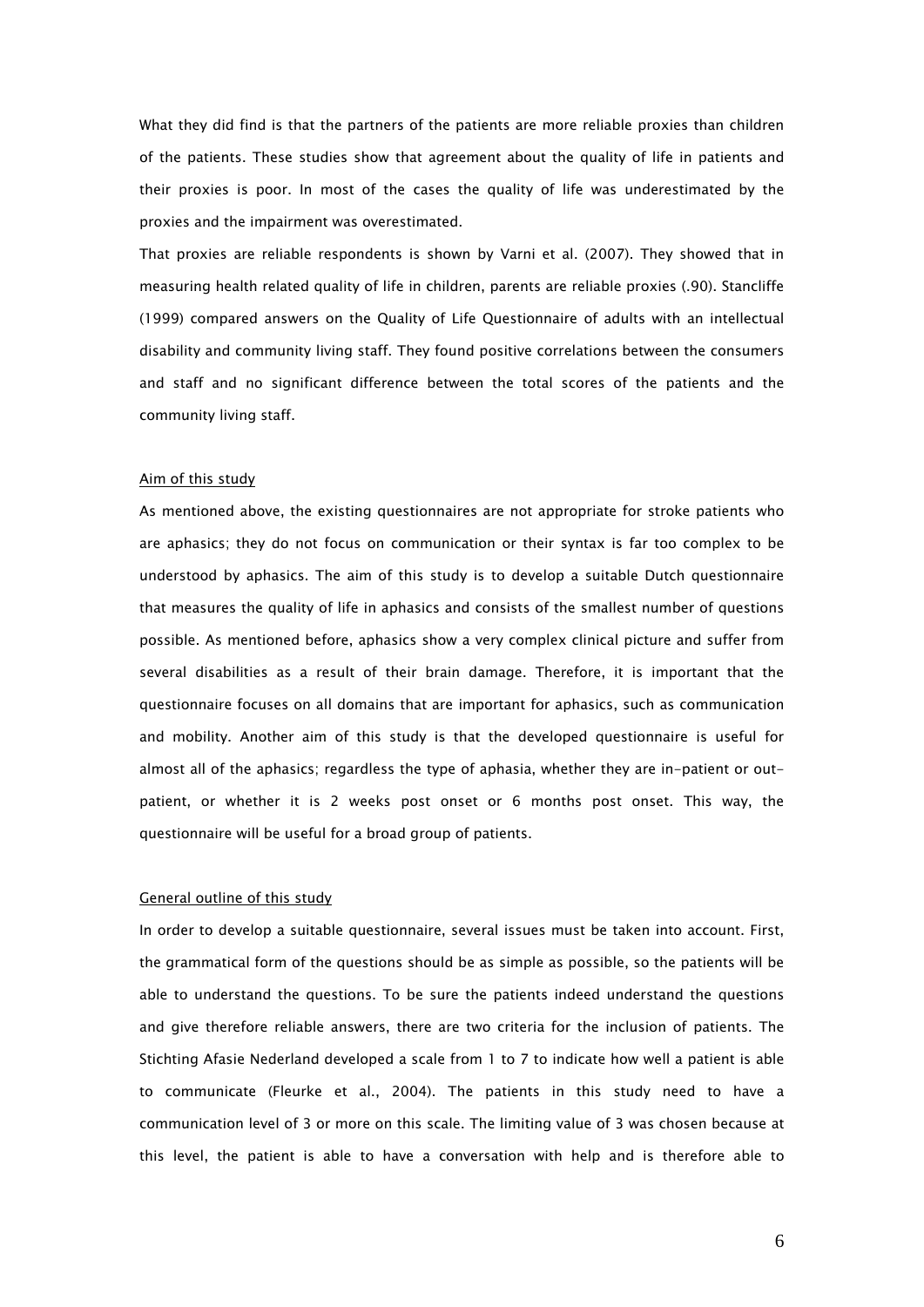communicate. The second inclusion criterion has to do with the language comprehension of the patients. The Akense Afasie Test (AAT) (Graetz et al., 1987) includes a subtest that measures language comprehension. The score on this subtest must be at least average, for which their rough score needs to be 67 or higher.

Because the questionnaire should be useful for a large group of aphasics, the questions must be neutral according to living situation, e.g.: 'Komt het voor dat u niet goed begrepen wordt?' ('Does it occur that you are misunderstood?') instead of: 'Komt het voor dat u niet goed begrepen wordt in de supermarkt?' ('Does it occur that you are misunderstood in the supermarket?'). The possible answers are divided on a scale from  $-2$  to  $+2$ , from very dissatisfied to very satisfied. It is assumed that not all aphasics will be able to rely on numbers because of cognitive deficits. That is why pictures of faces are used to indicate the five possible answers. All the answers of the patients will result in some subscores and a total score. With the subscores it is possible to see on which domains the patient is most unhappy so the therapy can focus on those domains. After the therapy, the questionnaire can be filled in again, and progress can be noticed.

To see whether there is agreement between patient and proxy responses, a proxy version of the questionnaire was made. In this study, the proxy was the partner of the patient, because those proxies proved to be best in assessing the quality of life of the patient (Novella et al., 2001). This proxy version contained the same questions as the questionnaire for the patient only was it directed to the partner of the patient. If partners do give the same answers as the patients, it might be possible to use the proxy version for measuring quality of life in patients who are not able to fill in the questionnaire themselves.

In order to get information about how the patients and partners think about the questionnaire, a short survey was added at the end of the questionnaire. In this survey, they were asked about their opinion about certain features of the questionnaire, such as the difficulty of the questions.

As mentioned before, the definition of quality of life stated by the WHOQoL Group (1994) will be used in this study. This definition is the most complete and defines several domains which are important. The QoL-A also used the definition of quality of life as stated by the WHOQoL Group (1994). The domains used in that questionnaire are the same as the domains the WHO mentions in the definition of quality of life. Because the QoL-A is probably a useful questionnaire, if adjusted, this questionnaire was used to help formulate the questions. Adjustments were made: some questions were removed, others were combined and the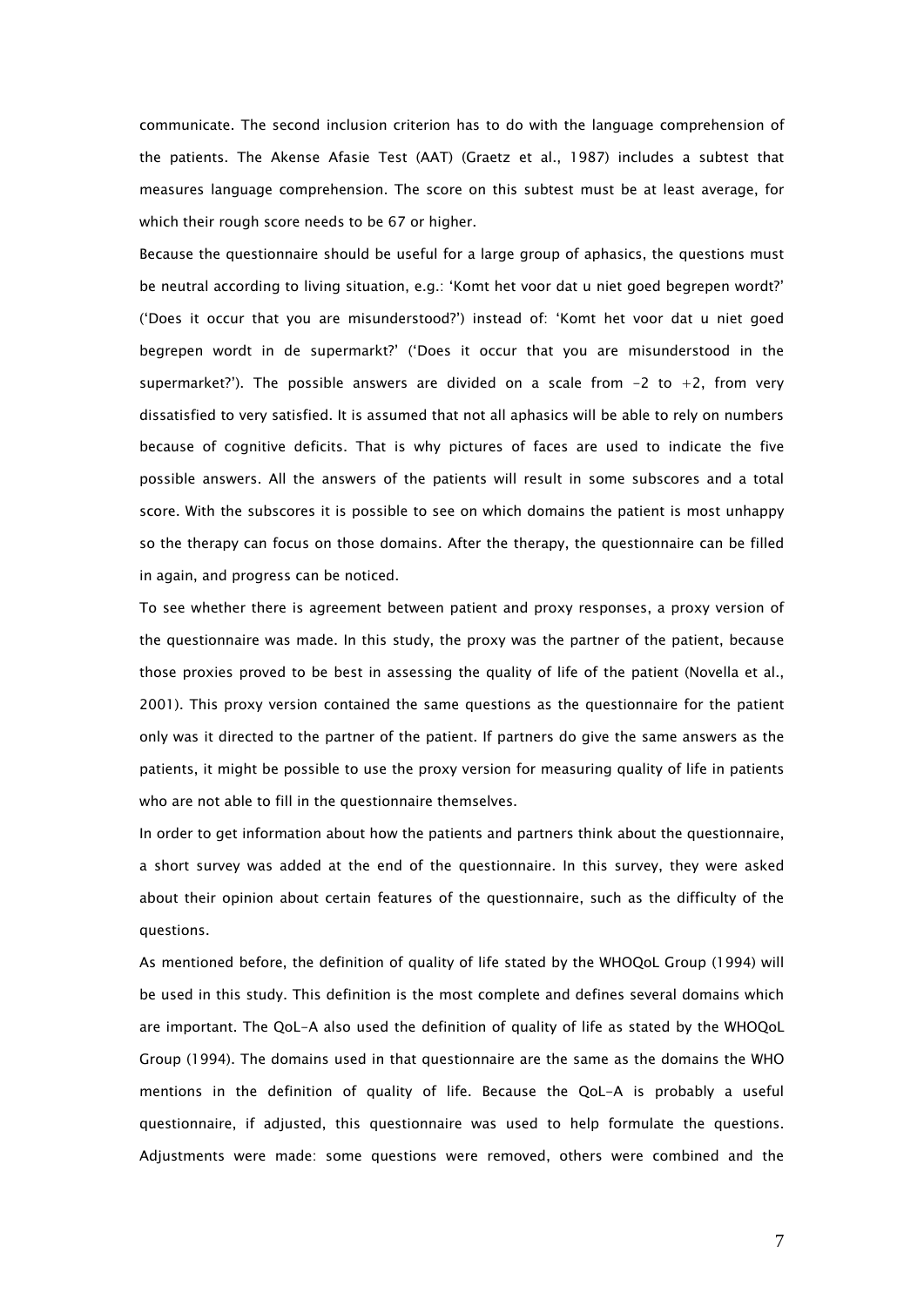formulation of the questions was adjusted. Further, the option 'not applicable' is not present in the new questionnaire.

This study consists of two stages. In the first stage the QoL-A was adjusted and the questionnaire was filled in for a first group of patients. After statistical analyses and looking at the surveys, the questionnaire was shortened and adjusted so it was ready to be used in the second stage. In this second stage the new questionnaire was filled in for a new group of patients and statistical analyses showed whether or not the questionnaire is reliable.

# **Methods**

As mentioned above, this study consists of two stages. These will be described next.

#### Stage 1

# **Materials**

With the use of the QoL-A questionnaire, a new questionnaire was developed. This was done in cooperation with two speech therapists of rehabilitation centre Groot Klimmendaal in Arnhem. First, a selection was made out of the existing questionnaire QoL-A which is given in Appendix A. Questions 2, 5, 7, 8, 12, 15, 37, 39, 40, 42, 49, 51, 53 and 56 were deleted for different reasons:

Question 2 does not add new information, standing up has to do with the ability to stand and keep your balance. This information is already covered by questions 3 and 6.

Questions 5, 7 and 8 are already covered by question 4 which covers the ability to walk.

Question 12 is covered by question 13 because when someone is not able to eat with fork and knife, he probably is not able to prepare his food.

Questions 15 and 37 are not appropriate for every patient. Patients who are still living in a rehabilitation centre do not do the shopping and not all of them will be confronted with the traffic. Further, the question about traffic is already covered by questions 35, 36 and 38: participation in traffic is dependant on the ability to concentrate, remember and making decisions.

Question 39 is also covered by questions 35, 36 and 38: being able to plan activities depends on concentration, making decisions and memory. So question 39 does not add new information.

Questions 40 and 42 are covered by question 41: when the family home is added to the personal contacts, question 40 does not add something new.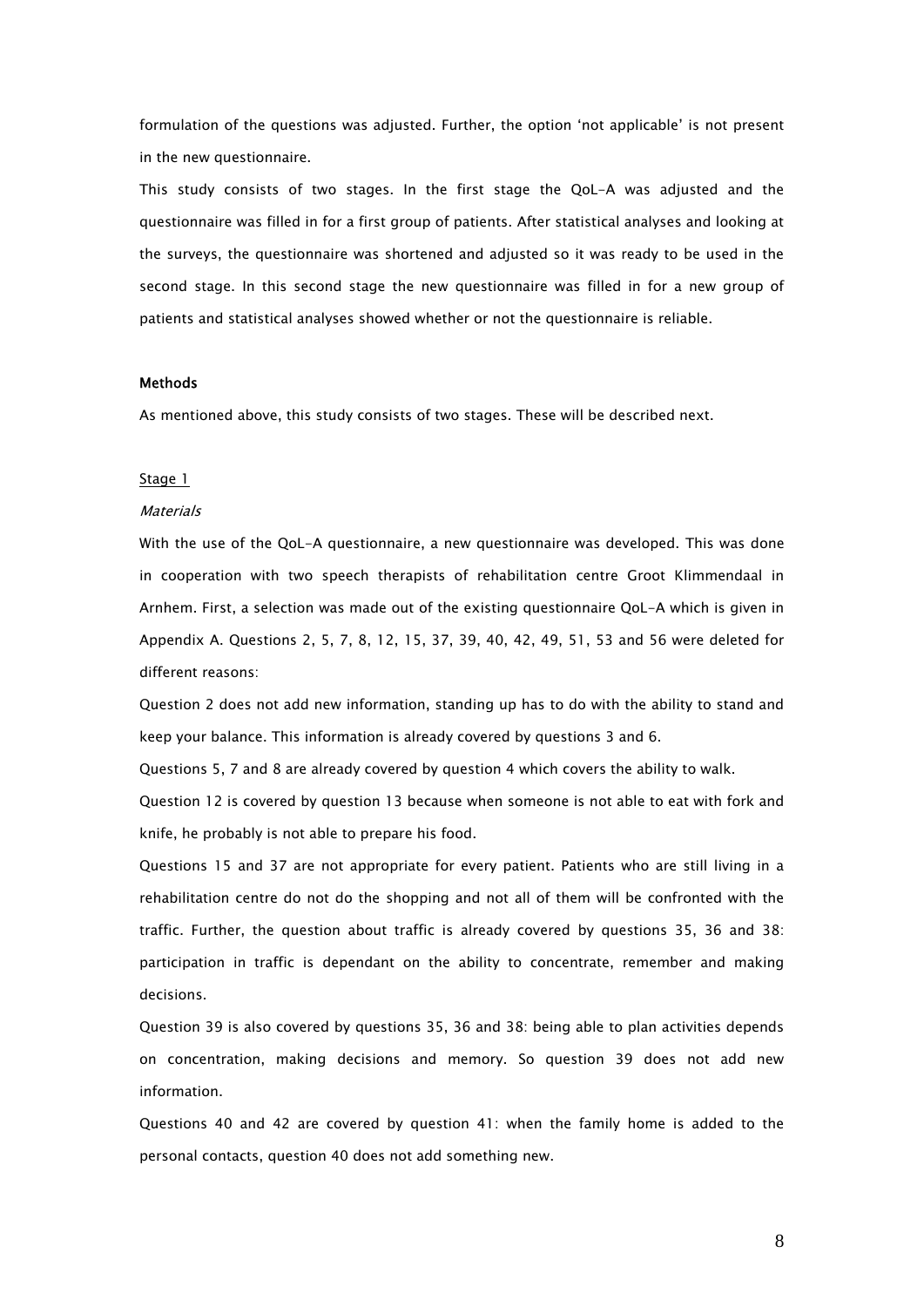Questions 49 and 51 are covered by question 48 which asks about the ability to make a conversation.

Question 53 is deleted because it was thought that the ability to arrange money does not influence the quality of life.

Question 56 is being covered by the whole domain about independency.

After this selection was made, some of the remaining questions were adjusted or combined: Questions 3 and 6 are combined, by adding the example about balance in the question about standing both are covered in one question.

In question 4 the example is adjusted: 'walking trough the house' is replaced for 'walking through the room'. This way it is suitable for every living situation.

Questions 9, 10 and 11 are combined in one question about personal care, in the examples the three elements are covered: dressing up, wash themselves and going to the toilet.

Question 13 is adjusted: 'Hoe gaat het eten?' (How goes the eating?) became: 'Hoe gaat het eten met mes en vork?' (How goes the eating with fork and knife?) because there is another question about eating, focused on swallowing and chewing.

Question 14 is about the housekeeping. To make this question more suitable for patients who are not living at home, the question is adjusted and focuses on small domestic jobs like dusting or wiping off a table.

Questions 16 and 17 needed to be adjusted because not every patient uses medication or a wheel chair. Because the option 'not applicable' will not be available in this questionnaire, these questions must ask how dependant someone is on medication or help such as a wheel chair. When someone is not dependant on medication or help it is likely that he will be satisfied about this dependency.

Question 18 is adjusted because not every patient will be working. So instead of asking how it goes with their job the question will be how they feel about their work perspective.

Question 21 is adjusted: 'Hoe gaat het met uw ogen' (How are your eyes?) became 'Hoe gaat het met kijken?' (How does it go with looking?). This change was made because question 20, which is about hearing, does not ask for their ears either but asks directly about the hearing.

Questions 23 and 24 are combined in one question about eating. The chewing and swallowing are mentioned as examples.

In question 41 the examples are extended by mentioning the contacts with the family home, family and friends.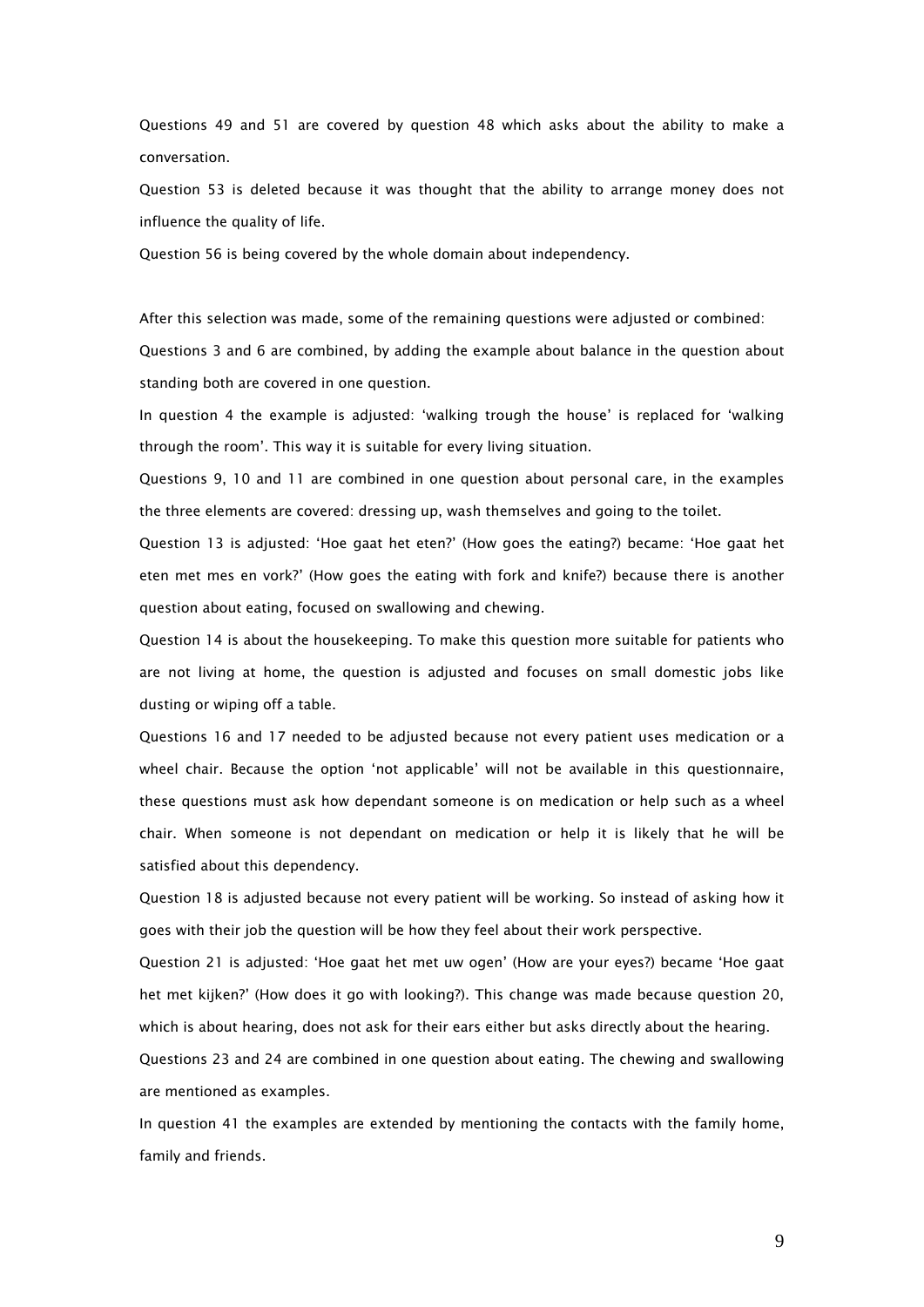In question 48 the examples are extended by mentioning 'being understood'. This way question 49 could be deleted.

The original questionnaire used the scale 'very dissatisfied – dissatisfied – neutral – satisfied very satisfied' for every question. However, there were several questions where this scale seemed inappropriate, for example questions 28 – 33 about a patient's feelings. A question like 'Heeft u gevoelens van schaamte en wat vindt u hiervan?' (Do you have feelings of shame and what do you think of this?) can not be answered with the scale very dissatisfied – very satisfied. So for the questions 26, 28, 29, 30, 31, 32 and 33, the question is slightly changed and the scale used for the answers is adjusted to 'very unpleasant – unpleasant – neutral – pleasant – very pleasant'. The question to introduce this scale was changed into 'Hoe ervaart u dit?' (How do you experience this?). Because these questions use a different scale, they are placed at the end of the questionnaire instead of their original place in the questionnaire. This way, the change of scale can be introduced and the patient will be less confused.

The original questionnaire used examples and pictures to clarify the questions. The new version of the questionnaire only uses the examples and not the pictures. This decision was made because it was assumed that the pictures will not be necessary to clarify the questions. The examples that are used are clear and the comprehension of the patients is average or above average, which makes it reasonable to assume that the patients will understand the questions and their examples. In the survey, patients can indicate how well they understood the questions. That way it was possible to check whether they really understood the questions.

To indicate the possible answers for the patients, the same faces were used as in the original questionnaire. Because there were two scales that were used in this questionnaire, there were two different sets of faces which will be shown to the patients. These sets are shown in figures 1 and 2.



Figure 1: Set of faces to indicate the possible answers on a scale from very dissatisfied to very satisfied. The Dutch version is added in Appendix B.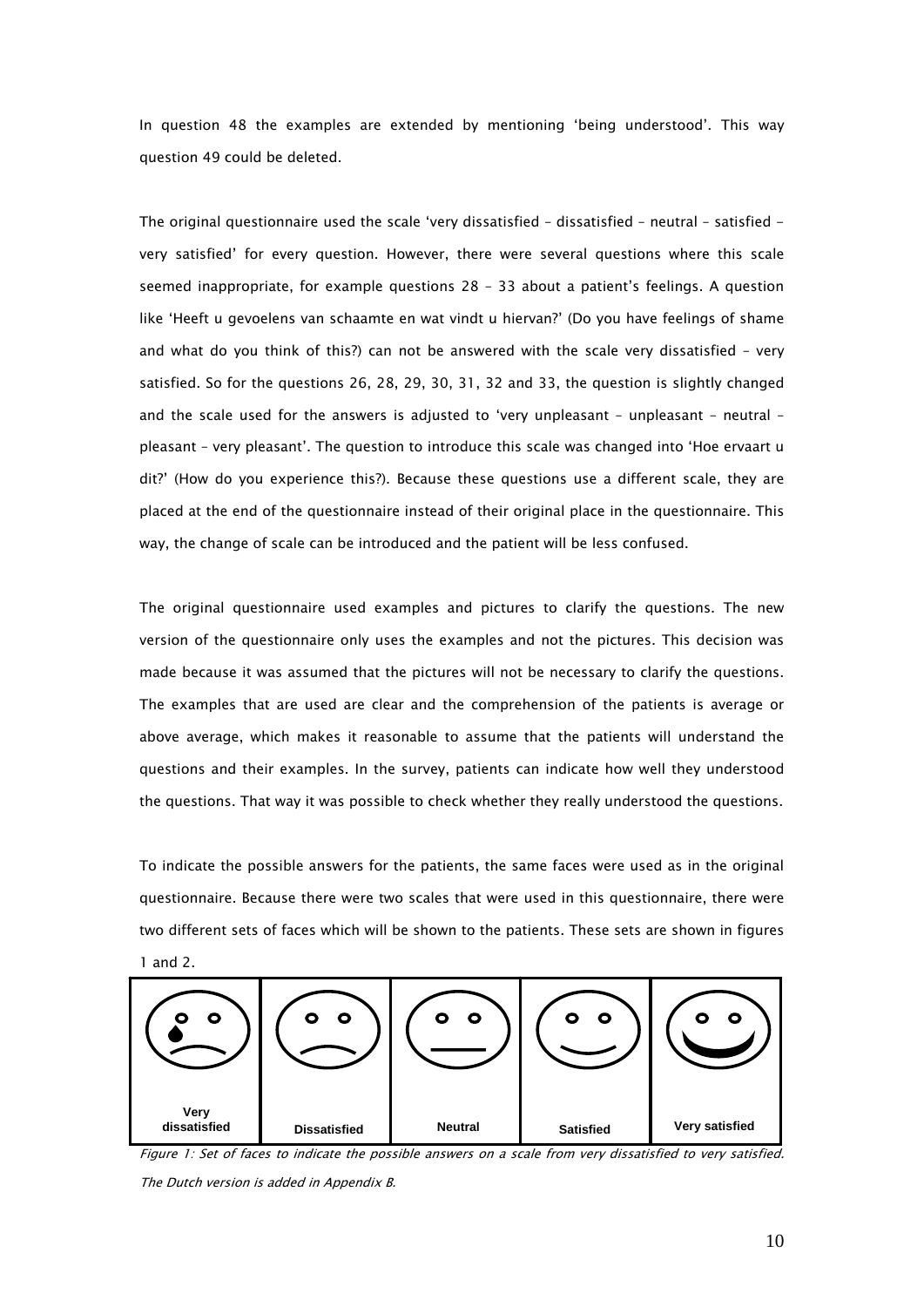

Figure 2: Set of faces to indicate the possible answers on a scale from very unpleasant to very pleasant at all. The Dutch version is added in Appendix C.

Eventually, a questionnaire consisting of 38 questions was developed. Questions 1 to 31 used the set of faces shown in figure 1 and questions 32 to 38 used the set of faces shown in figure 2. This questionnaire is added in Appendix D.

A proxy version of this questionnaire was also developed. This questionnaire contained the same questions, only these questions were directed to the partner of the patient. There were two versions of this proxy questionnaire, one for the partner of a male patient and one for the partner of a female patient.

# **Participants**

In stage 1 of this study, 35 aphasics participated. Nineteen of them were male, and sixteen were female. Their mean age was 62.2 years (range 41-87). Ten of the aphasics were recruited via rehabilitation centre Groot Klimmendaal in Arnhem, three via the aphasia group in Arnhem, seven via the aphasia centre in Utrecht, fourteen via the aphasia centre in Apeldoorn and one via nursing centre Ragina Pacis in Arnhem. Fifteen of the participants had a Broca's aphasia, twelve had an Anomic aphasia, three had a Wernicke's aphasia and five had a global aphasia with good comprehension. There was no specific screening for the patients to control for a normal spread of aphasia type or living situation. When a patient met the inclusion criteria, he was included in the study regardless their aphasia type or living situation. This was possible because, as mentioned before, this questionnaire will be useable for almost every patient and it does not matter what the living situation or the type of aphasia of the patient is. The only two criteria to include the subjects were their score on the subtest 'language comprehension' of the AAT and their communication level on the Stichting Afasie Nederland Schaal. All subjects scored average or above (rough score 67 and higher) on the subtest 'language comprehension' of the AAT. Their mean score was 88.4 (range 67 – 112). The communication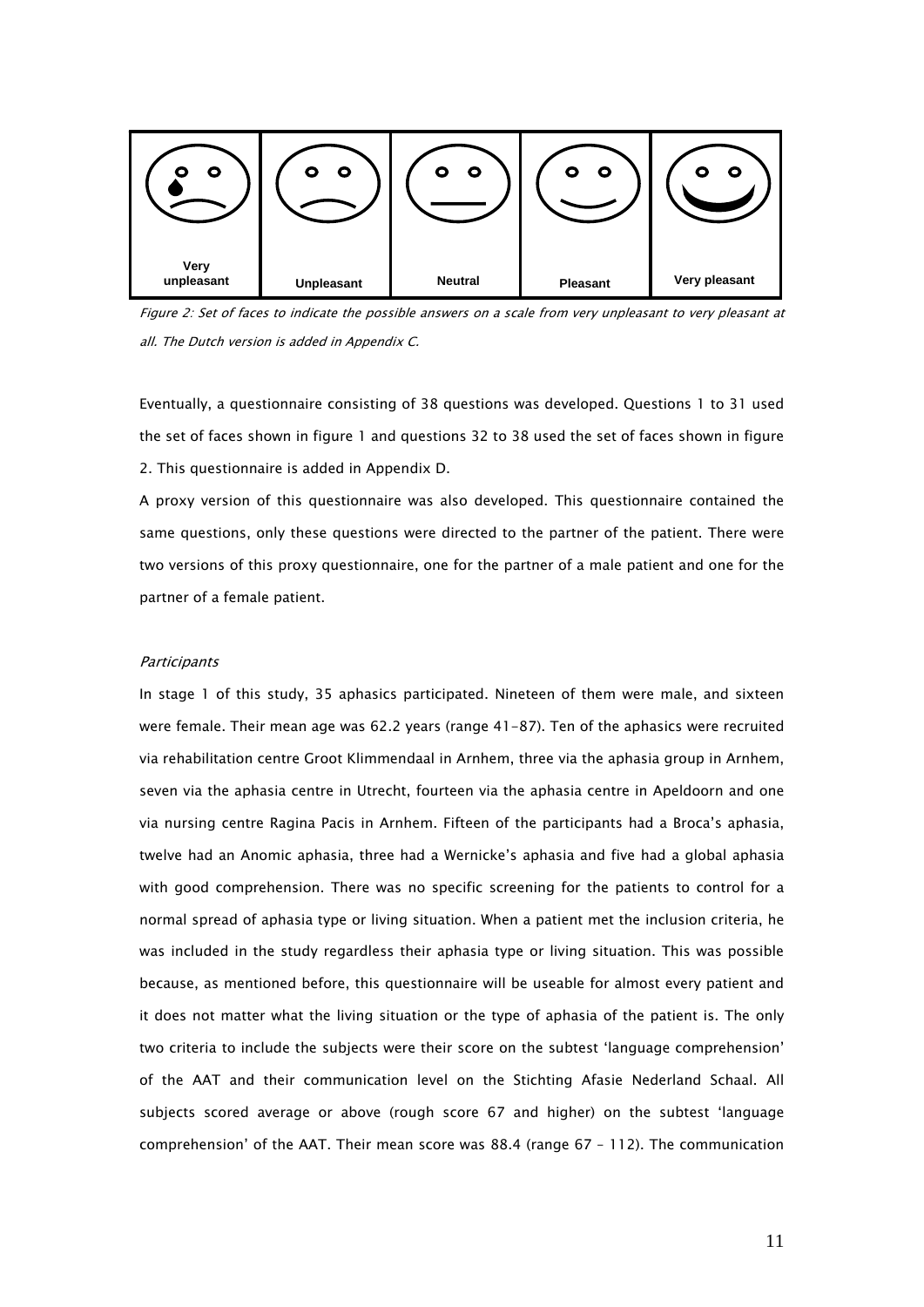level of the subjects on the Stichting Afasie Nederland Schaal needed to be 3 or more. The mean communication level was 3.8 (range 3 – 6).

When the patient had a partner, the partner could serve as a proxy and fill in the proxy version of the questionnaire. In this case, 25 of the patients had a partner who was willing to participate in this study.

Before the subjects agreed to participate in this study, they were briefly instructed about the purpose of this study. The subjects and their partners received a letter with further information and a consent form they needed to sign before they could participate in the study.

# Procedure

The patient and researcher/speech therapist were seated at a table. A form with the set of faces corresponding to the possible answers was in front of the patient (see figures 1 and 2) in such a way the patient had a clear view on the form. Before the questionnaire began, the procedure was explained to the patients. They were told that the questionnaire consisted of several domains and that they could point to the face that corresponds best with the way they feel about something. The researcher or speech therapist read the questionnaire aloud to every patient, because not every patient was able to read. By reading the questions aloud to all the patients, the conditions were the same for every patient. When a new domain started, this domain was shortly introduced. After question 31, the other set of faces was shown to the patient and it was explained that the scale was slightly different from the one used before. The answers the patient gave were filled in on a scoring form. The partners of the patients filled in their own questionnaire. Before they could fill in the questionnaire, an instruction explained that they needed to answer in such a way they expected their partners to answer.

When the patient or partner completed the questionnaire, some questions were asked about the questionnaire. These questions asked about the difficulty of the questions in the questionnaire, the length of the questionnaire, the faces that were used to indicate the possible answers, the different scales used and about the absence of pictures to clarify the questions. The outcomes of this short survey were taken into account for the improvement of the questionnaire.

#### Analysis

The answers given by the partners and patients were coded as follows; -2 for very dissatisfied/very unpleasant,  $-1$  for dissatisfied/unpleasant, 0 for neutral, 1 for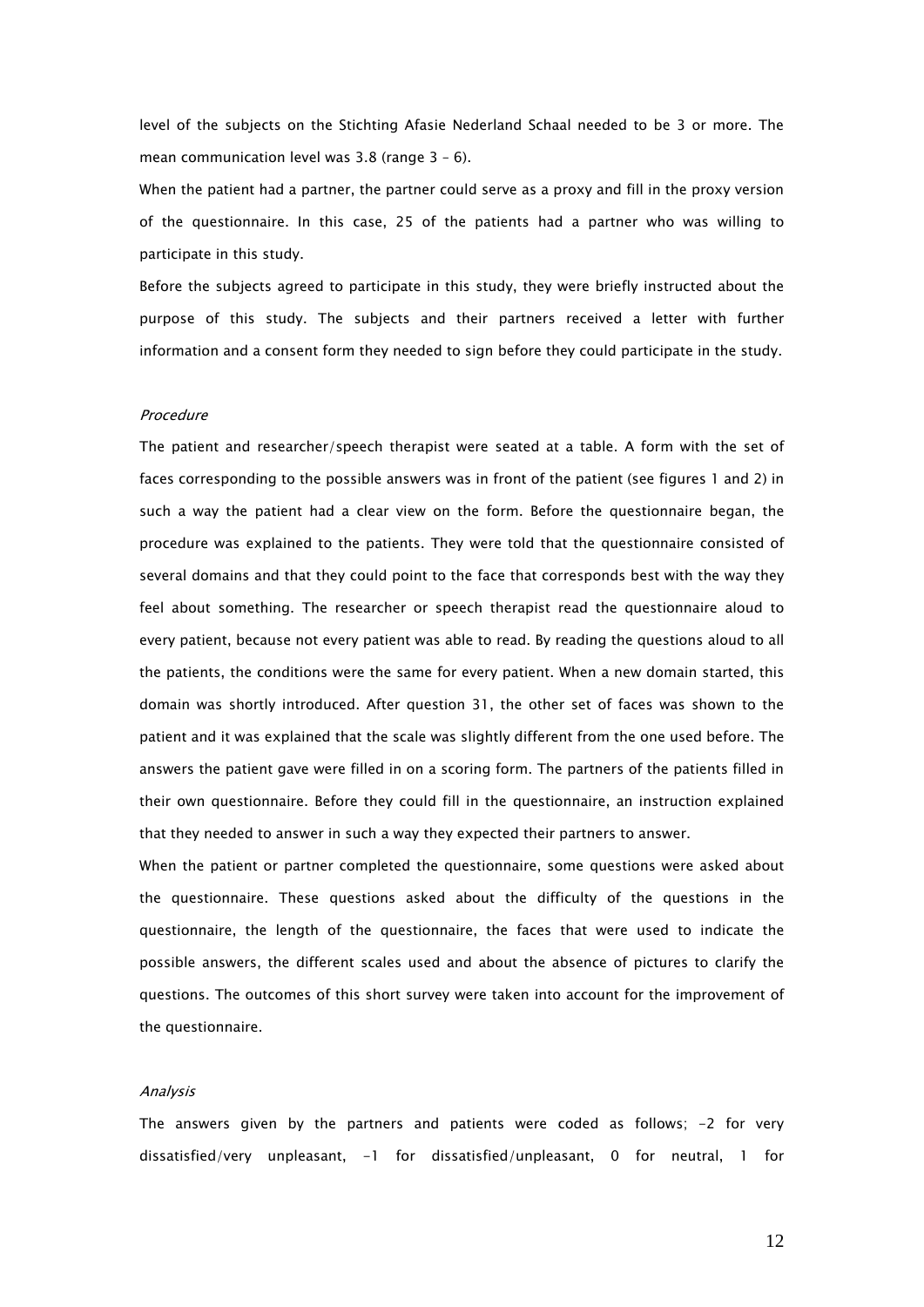satisfied/pleasant, and 2 for very satisfied/very pleasant. In the last set of questions (32-38) some of the patients said to have no feelings of loneliness or shame. When that happened, a score of 2 was assigned for that answer. Cronbach's alpha was used to measure the homogeneity of the questionnaire. The answers of the partners were not included in this analysis. Item–to-Total correlation and Cronbach's alpha if item deleted were used to decide which questions could be removed. Principal Component Analysis was used to see which questions correlate and could possibly be combined to reduce the number of questions.

The answers of the partners were compared with the answers of the patients. The percentage similar answers was calculated.

The outcomes of the surveys the patients and partners completed were taken into account to improve the questionnaire even further.

# Results stage 1

# Homogeneity

Cronbach's alpha was .814 and according to the Item-Total statistics there were 8 questions which would, when deleted, improve the homogeneity. These questions were questions 7, 9, 24, 28, 29, 30, 33, and 36. When looking at the Item–to–Total correlation, it appeared to be that all these questions, except question 36, had a very low Item–to–Total correlation. In table 1 these correlations are shown.

| <b>Question</b> | Corrected Item-<br>Total<br>Correlation | Cronbach's<br>Alpha if Item<br>Deleted |
|-----------------|-----------------------------------------|----------------------------------------|
| Question 7      | .074                                    | .816                                   |
| Question 9      | .078                                    | .818                                   |
| Question 24     | .009                                    | .819                                   |
| Question 28     | $-.319$                                 | .829                                   |
| Ouestion 29     | $-.075$                                 | .818                                   |
| Question 30     | $-.044$                                 | .818                                   |
| Question 33     | .042                                    | .821                                   |
| Question 36     | .154                                    | .816                                   |

Table 1: Lowest Item–to–Total Correlations and the Cronbach's Alpha if Item Deleted on the reliability analysis of stage 1.

According to these results, there are 8 questions which can be deleted because they do not highly correlate with the total score. However, question 36 covered the question about shame,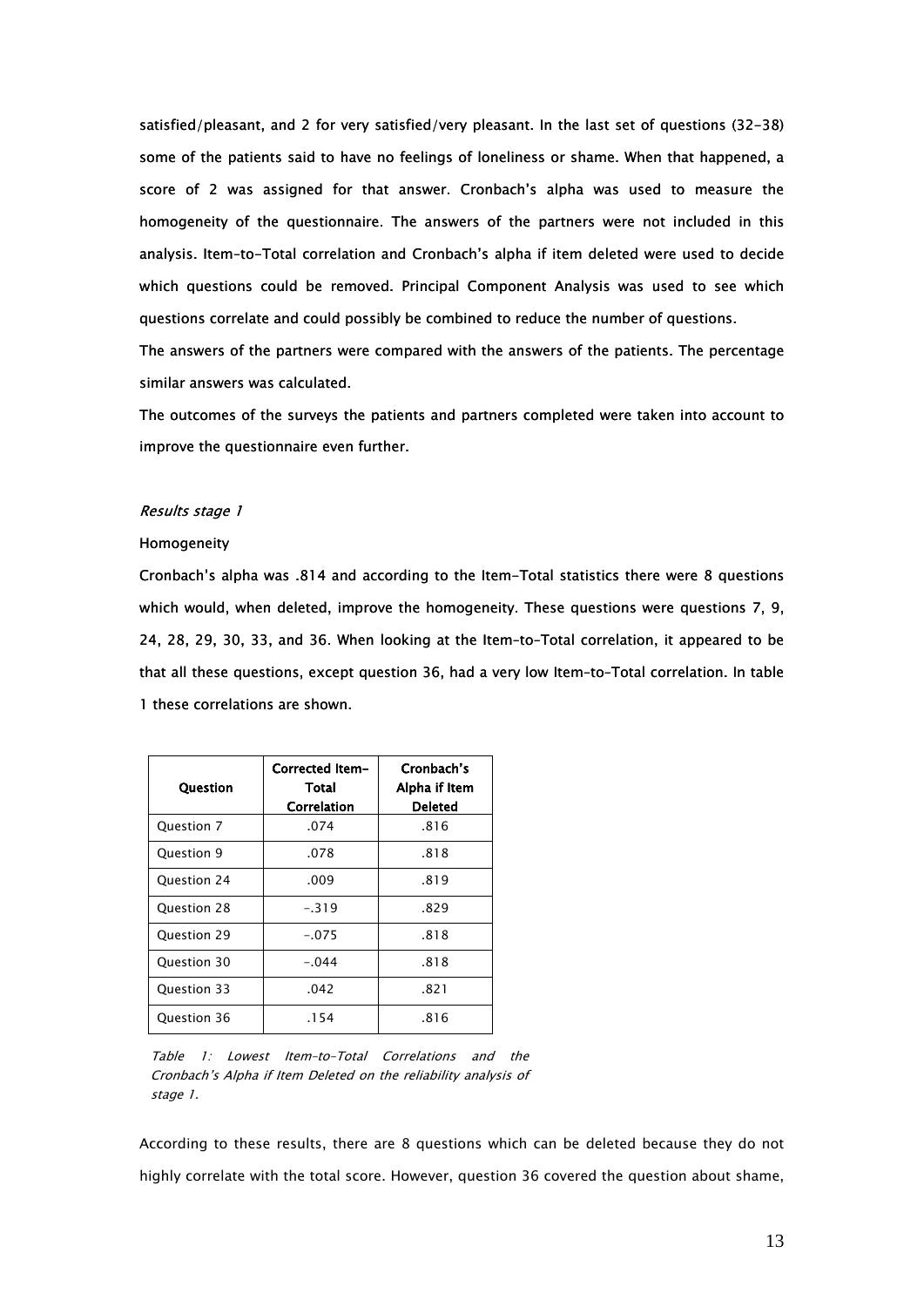which was thought to be an important question, and had a slightly higher Item-to-Total correlation. Therefore, 7 questions were deleted. When the Cronbach's alpha was measured without these 7 questions, the homogeneity indeed improved to .855. The question with the highest Item–to–Total correlation was question 22: .672.

# Principal Component Analysis

The remaining 31 questions were entered into a Principal Component Analysis (Jolliffe, 1986). This analysis resulted in several components of questions. Component 1 contained questions 10, 11, 12, 14, 16, 17, 18, 19, 20, 21, 22, 31, 32, 34, 35, and 37. Component 2 contained questions 1, 2, 3, 4, and 5. Component 3 contained questions 23, 25, 26, and 27. Questions 6, 8, 13, 15, 36 and 38 were spread among 6 other components, so each of these 6 other components contained one of these questions. When looking briefly at these questions, it was decided to delete question 4 about the dependency on some form of help, such as a wheel chair. Question 1 felt in the same cluster and asks about the ability to walk, so it seemed reasonable to assume that this question covered the same concept. The Inter–Item correlation between question 1 and 4 was .596. When a new Cronbach's alpha is being measured without question 4, the homogeneity improved to .856.

There were also two questions which would not influence the homogeneity when they were deleted. The Cronbach's alpha would remain .814 when questions 5 and 15 would be removed. Because one of the aims of this study was to get a questionnaire with as few questions as possible, Cronbach's alpha was measured with these two questions deleted. The homogeneity turned out to be improved to .858.

#### Comparison answers patient and partner

When the answers of the patients and their partners were compared, it appeared that giving the exact same answers is uncommon: an average of 40% identical answers with a range from 21, 1% to 60,5% is rather low. To see whether this agreement improved when there was only checked for the positivity and negativity of an answer, the  $-2$  and  $-1$  answers and the  $+1$  and  $+2$  answers were combined. This means that when the patient gave a  $-2$  answer and the partner a -1 answer, this was still correct. In that case, there was a larger percentage of identical answers: 62% (range: 39,5%-81,6%). The total scores were also compared; none of the total scores were alike and calculation showed that 65,4% of the partners gave a lower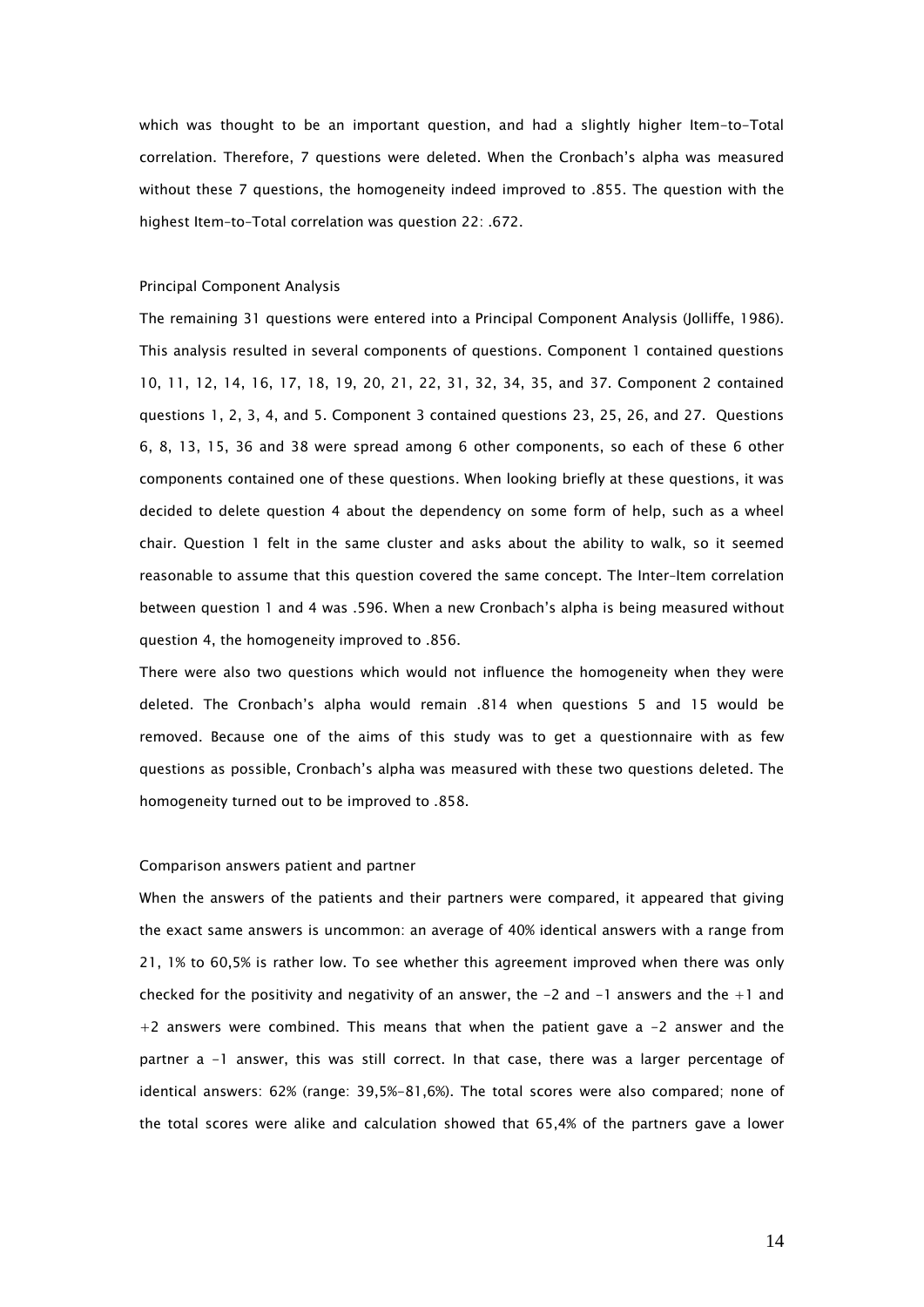total score than the patients. The other 34,6% gave a higher total score than their aphasic partners.

# Outcome surveys

Patients and partners were asked for there opinion about the questionnaire in a short survey, following the questionnaire. This survey asked about several topics to improve the questionnaire. First it was asked if the questions were clear enough and not to hard to understand. None of the patients said to have problems with the difficulty of the questions. However, there were a couple of questions which were not clear enough according to some of the partners: questions 4, 8, 29, 30, 32, 33, 34, 35, 36, 37. Next, the length of the questionnaire was being discussed. There were only a few patients and partners who found the questionnaire too long. When the patients and partners were asked if there were questions which were not appropriate, almost everyone answered 'no'. However, there was a patient who found the questions about mobility inappropriate, one of the partners found question 29 not appropriate ('what to do when you are not spiritual?'), and one of the partners thought that question 22 was not relevant for the quality of life. The patients thought the faces used to indicate the possible answers were clear enough. The last question of the survey was about the used scales. Some of the partners and patients indicated that the used scales were not appropriate in some of the questions, especially when some topic did not apply to the patient, for example questions 9 and 29. The patients were asked whether pictures would have helped to clarify the questions. The majority of the patients said that pictures are not necessary (75%).

#### Stage 2

With the results from the first stage of this study, it was possible to further adjust the questionnaire. How the questionnaire was adjusted and tested in stage 2, is described next.

# **Materials**

The statistical analysis of stage 1 suggested that there are 10 questions which may be deleted from the questionnaire, without negatively affecting the homogeneity. The homogeneity would even improve if questions 4, 5, 7, 9, 15, 24, 28, 29, 30, and 33 are deleted. Some of these questions were mentioned in the surveys as 'causing some trouble' while filling in the questionnaire. Because of the statistic analysis these problematic questions could be deleted. One of the partners said that question 22 is not relevant for the quality of life. However, this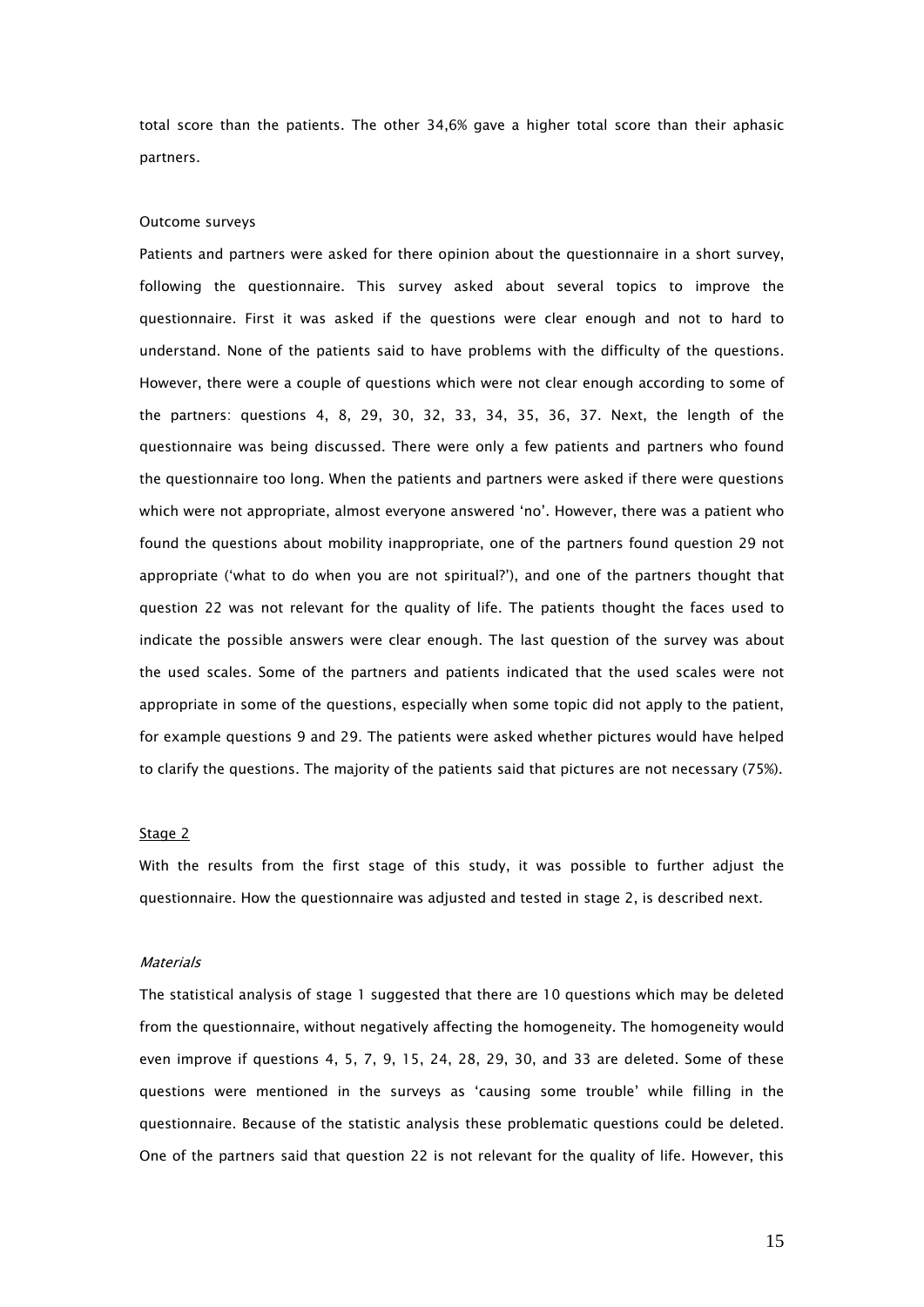question was not deleted from the questionnaire because it had the highest Item-to-Total correlation of all questions: .672.

Taking into account the other outcomes of the surveys, where the scale of questions 32 – 37 is being criticized, that scale is adjusted. For these questions, a yes/no answer will be more appropriate. When someone answers 'yes', and thus is experiencing anger or sadness, he can indicate how he is experiencing this anger or sadness. Question 8 was slightly adjusted and added to the last scale. This way a patient can first indicate whether he needs medication and then how he is experiencing this. Because the majority of the patients did not find pictures necessary, there were no pictures in this version of the questionnaire.

This results in a questionnaire which contains 28 questions, 21 of which have the scale very dissatisfied – very satisfied. The other 7 questions have a 'yes/no' answer and in the case of 'yes', they have a scale from very unpleasant – very pleasant.

Just as in the first stage, a proxy version of the questionnaire was made. At the end of the questionnaire, the same short survey as used in the first stage was added.

The questionnaire that was used for the second stage is added in Appendix E.

# **Participants**

Because of practical reasons, only 7 patients participated in the second stage of this study. These participants were different patients than the ones that participated in the first stage of this study. Three of them were female and four were male. Their mean age was 59 years (range: 52-65) and their mean score on the language comprehension task was 78 (range: 67- 89). These patients also needed to have a communication level of at least 3 on the SAN-Scale; their mean communication level was 4, with a range from 3 to 5. Three of the patients had a Broca's aphasia, two had an Anomic aphasia and one had a Wernicke's aphasia. One of the patients was diagnosed as having dysarthria. This patient was still included in the study because he experiences the same problems as patients with aphasia: disturbed communication. Five of the participants in the second stage of this study were recruited via an activity centre in Rheden. Two of the participants were recruited via rehabilitation centre Groot Klimmendaal in Arnhem. Again, there was no specific screening for the patients to control for a normal spread of aphasia type or living situation, because of the reasons mentioned before. Four of the patients had a partner who was willing to serve as a proxy in this study and therefore filled in the proxy version of the questionnaire.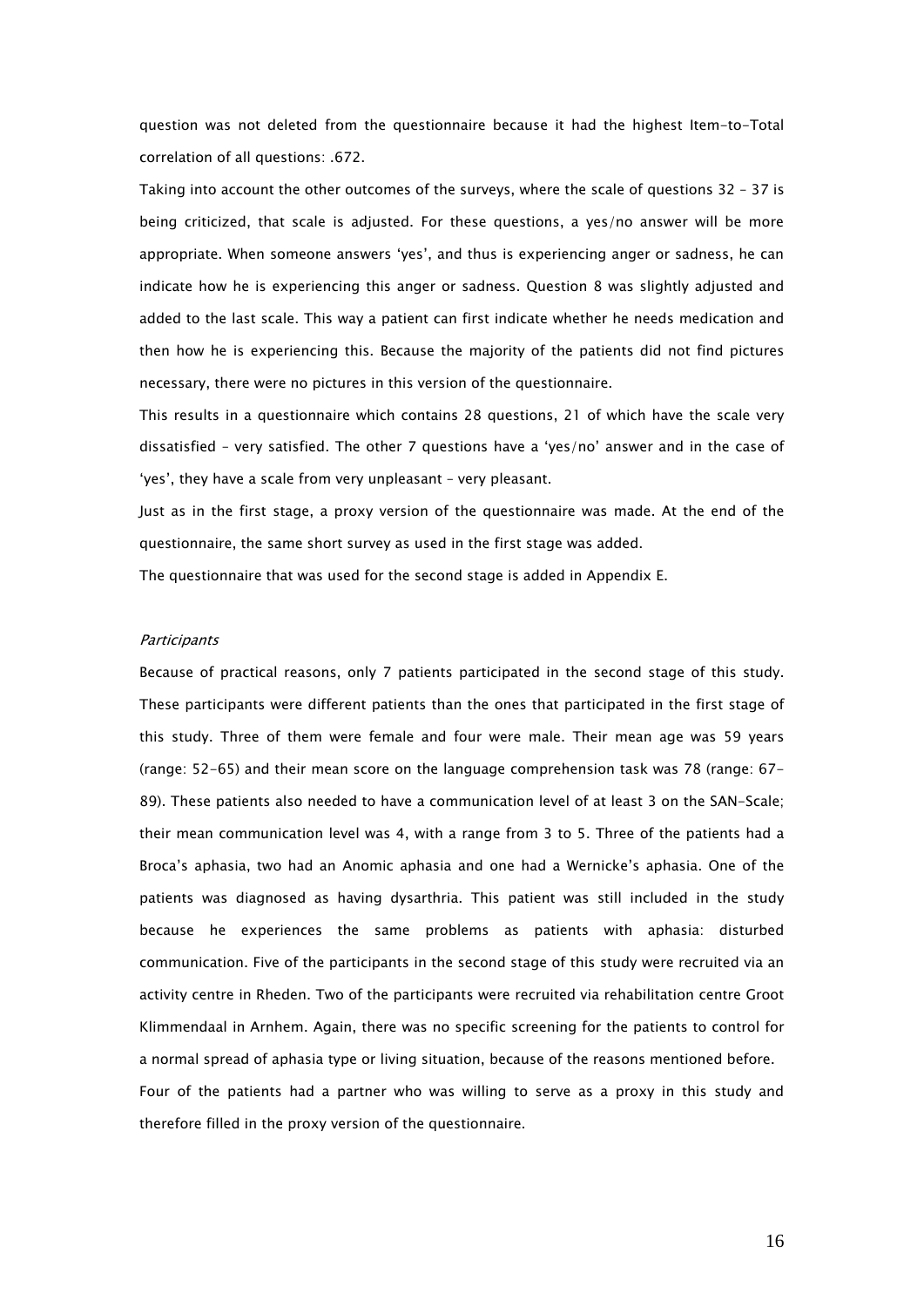Again, a letter with supplementary information was given to the subjects and their partners, and they needed to sign a consent form to participate in the second stage of this study.

### Procedure

The procedure of the second stage was the same as the procedure of the first stage of this study. Again, partners of the patients were asked to fill in a questionnaire about their partner and their opinion was being asked through a short survey.

# Analysis

The given answers were coded from  $-2$  to  $+2$ . When a patient said 'no' to one of the last 7 questions, the answer was coded as  $+2$  because it was a positive answer. Reliability analysis was performed to discover the Cronbach's alpha of the second questionnaire. The answers of the patients and their partners were compared and the outcomes of the surveys were being taken into account.

# Results stage 2

# Homogeneity

The Cronbach's alpha of the second version of the questionnaire was .846. According to the Item-to-Total statistics, there were no questions which needed to be deleted.

#### Comparison answers patient and partner

In the second stage 36,2% of the answers were exactly the same. When the percentage of the same positive and negative answers was being measured, this percentage did not improve much: 45,5%. The total scores differed: 75% of the partners gave a lower total score than their partner and 25 percent gave a higher total score.

# Outcome surveys

None of the patients had complaints about the questionnaire. One of the partners said that she missed some questions about activities outside the house and about the activity centre her husband is visiting regularly.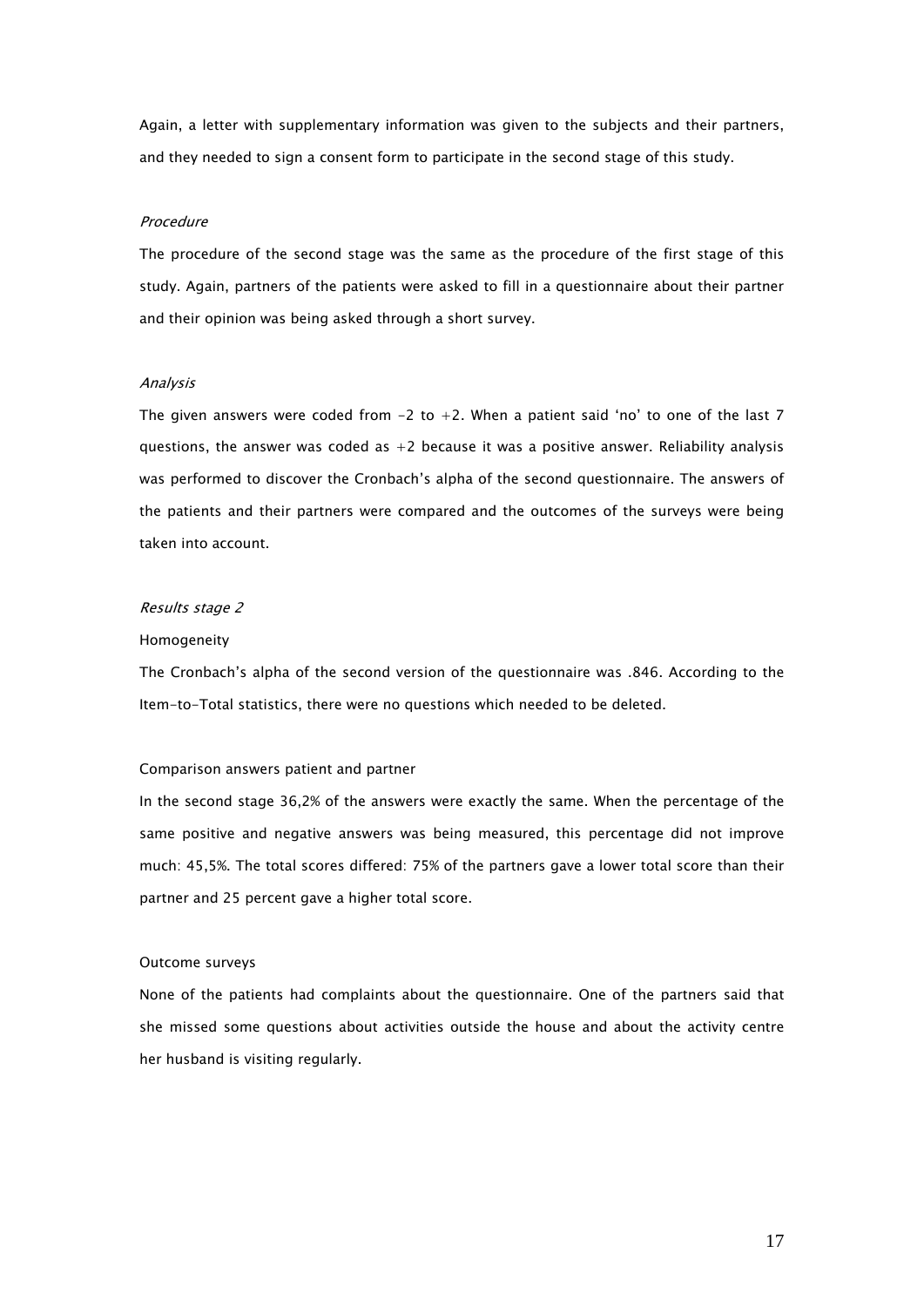# Discussion

The most important outcome of this study is the high homogeneity of the questionnaire. After the first stage the Cronbach's alpha was .814 and after the second stage it was .846. While looking at this last Cronbach's alpha, it has to be considered that the second stage only used 7 participants. Because of this small amount of subjects, conclusions must be drawn with care. However, the homogeneity after the first stage of this study was already very high what makes it reasonable to assume that the final version of the questionnaire will be homogeneous as well. In order to check for this, it will be useful to repeat the second stage of this study with a greater amount of subjects.

When looking at the agreement between the answers partners and patients gave, it must be concluded that this agreement is very low. A total of 66,7% of the partners gave a lower score than the patient and 33,3% of the partners gave a higher score than the patient. So the majority of the partners thought that their aphasic partner experiences a lower quality of life than the patient actually does. This would suggest that partners are not able to estimate the quality of life of their aphasic partner. A consequence of this disagreement is that it is not possible to give the partner a questionnaire when the patient is not able to fill it in himself. The questionnaire developed in this study can only be used with patients who have at least an average language comprehension and a communication level of at least 3 on the Stichting Afasie Nederland Schaal. Outcomes will not be reliable when this questionnaire is used with patients who do not meet these criteria.

Another explanation for the disagreement between the answers of the patients and their partners could be that the patients were not able to understand the questions. As a result, the answers would be unreliable. However, at the beginning of this study it was assumed that the patients would be able to understand the questions of the questionnaire because of their (at least) average language comprehension. To make sure this was true, patients were asked about their opinion about the difficulty of the questions. The patients said in the survey that they had no difficulties with understanding the questions. According to this, it still can be concluded that the patients were able to understand the questions which resulted in reliable answers. Therefore, it seems more reasonable to assume that partners are indeed not able to estimate the quality of life of their aphasic partner.

The validity of this questionnaire has not yet been officially checked. Unfortunately, in this case it is not possible to use the normal measure to check for validity: using another questionnaire which measures quality of life next to the developed questionnaire and compare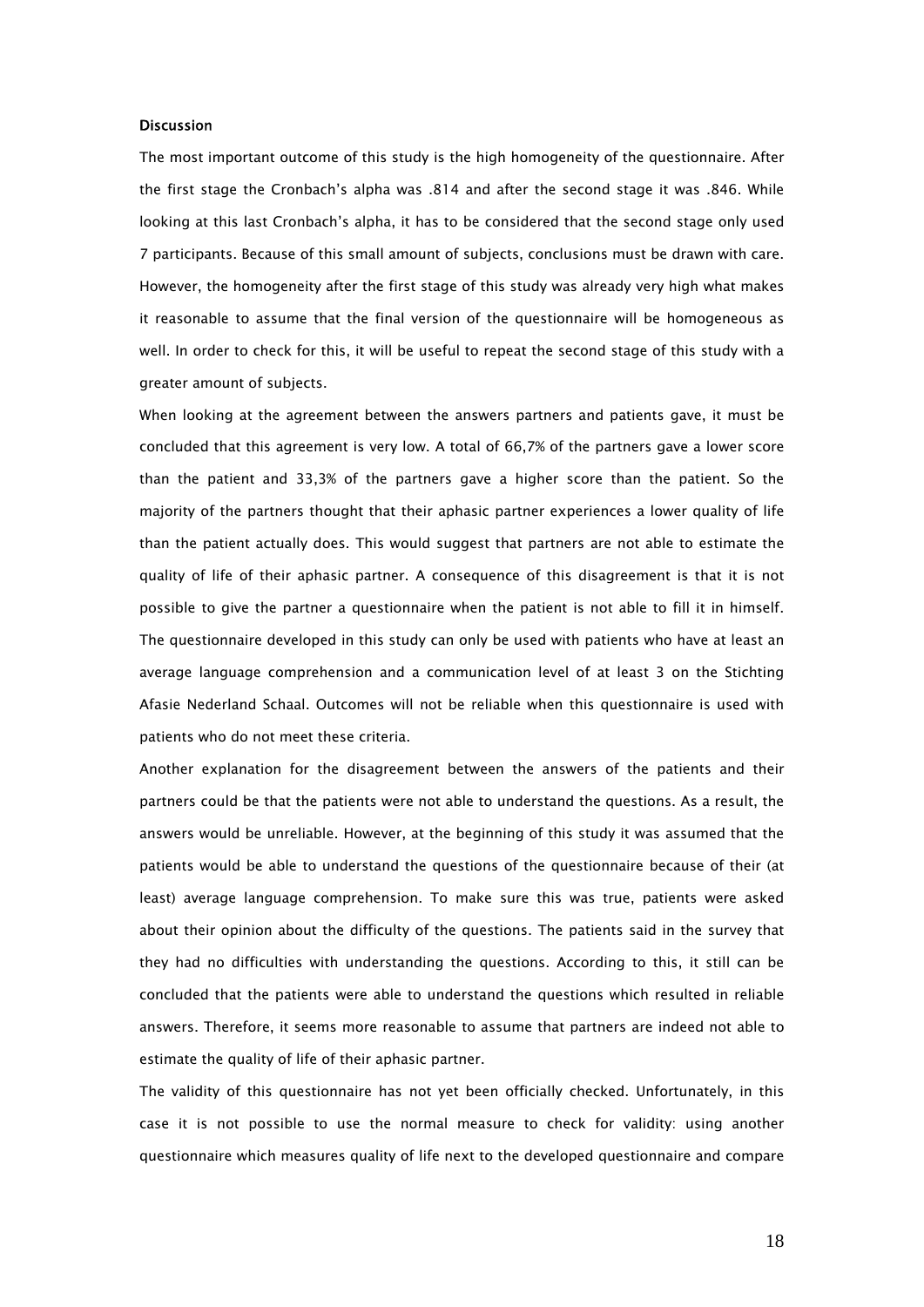both outcomes. As mentioned before, the existing questionnaires are not suitable to use with aphasics and will therefore give no reliable outcomes. One possible method to check for validity of this questionnaire is adding one question to the questionnaire: 'How would you rate your quality of life on a scale from one to ten?' That rating can then be compared with the total score of the questionnaire. However, when using this method it must be clear whether the cognitive abilities of the patient are sufficient enough to use numbers as a scale. Another point that needs consideration is the location of the question in the questionnaire. It can be placed at the beginning or at the end of the questionnaire. When the question is asked at the end, it is possible that the rating will be lower than when the question is asked at the beginning of the questionnaire; the other 28 questions in the questionnaire can have a huge impact on the patient what may cause a lower rate. Another possible method to check for validity of this questionnaire may be asking for the opinion of speech therapists and psychologists. Both groups see a lot of different patients and are familiar with the term quality of life. By letting two large groups of speech therapists and psychologists judge the questionnaire on its ability to measure quality of life, it may be possible to check for its validity. Even though this questionnaire is not officially checked for validity, it is assumed that it is valid. The questionnaire contains several domains: level of independence, physical health, psychological health, social relations, communication, and relations with notable features in the environment. These domains correspond with the domains The WHOQoL Group (1994) mention in their definition of quality of life. This means that all issues which are important to determine someone's quality of life according to the definition of The WHOQoL Group (1994) are included in the questionnaire developed in this study. As a result, it could be concluded that this questionnaire does measure quality of life.

The external validity of this questionnaire is rather high. To check for its reliability, a diverse group of patients was used in this study; different types of aphasia, different living situations and different ages. Further, the patients were recruited from six organizations, all with a different purpose; in Groot Klimmendaal the patients are still rehabilitating while in the activity centers, patients can practice their hobbies. Because this study used such a diverse group of patients, it seems reasonable to assume that the results of this study are generalizable.

During this study, it was observed that some patients said not to feel sad, lonely, ashamed, anxious, angry or impotent while others said they do have these feelings. This observation led to the question: what makes someone feel that way? It is possible that patients without a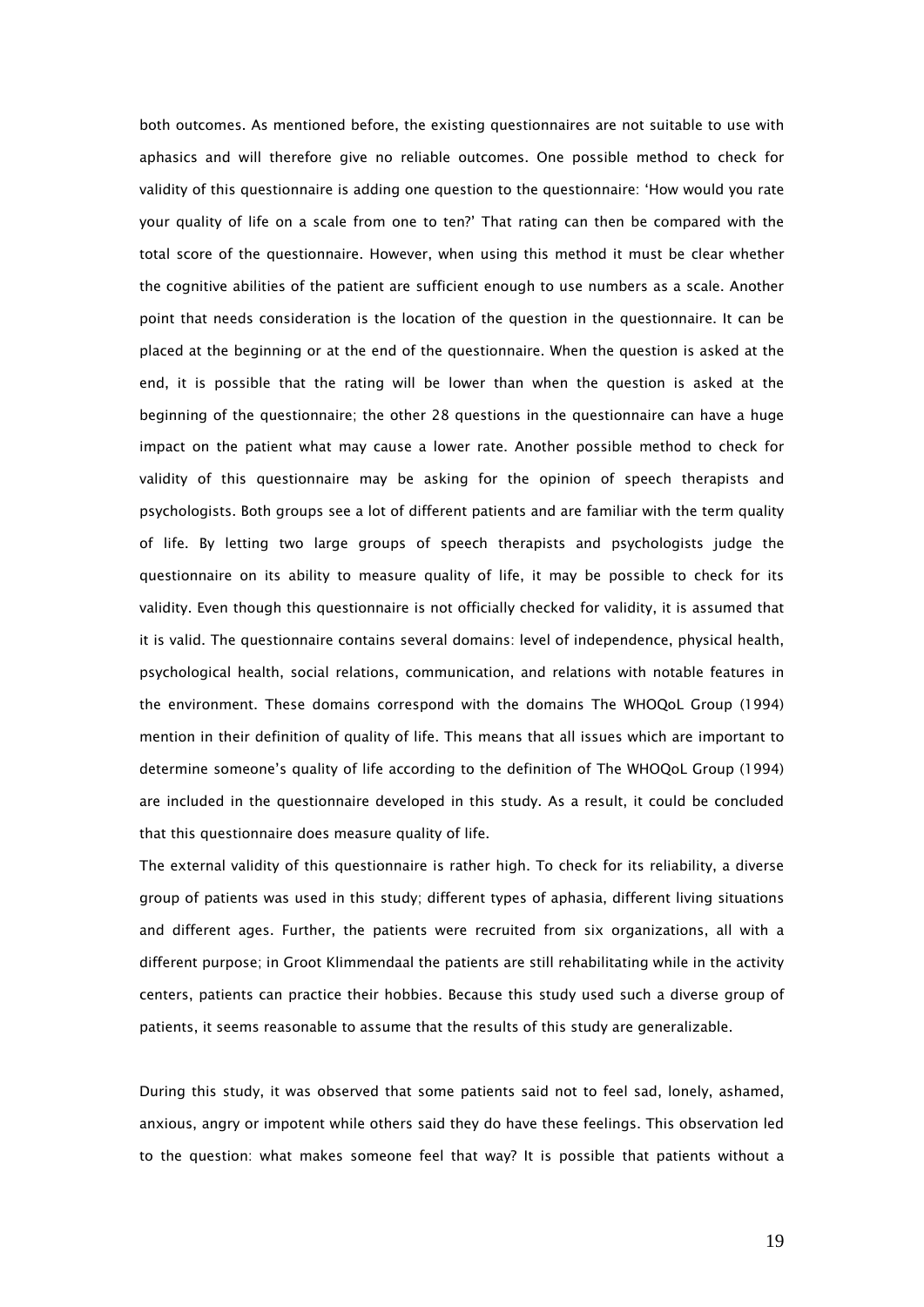partner have more feelings of loneliness than patients with a partner or that patients who are living at home feel more helpless than patients who are living in a rehabilitation centre or nursing home. To see how these conditions affect the patients' feelings, percentages were calculated for each situation. The most prominent result was the fact that almost every patient felt impotent (81% of all patients). When someone had a partner, this feeling of impotence was slightly higher than when someone had no partner: 83,9% versus 72,7%. Patients who were living at home felt more impotent than patients living in a rehabilitation centre or nursing home: 82,8% versus 76,9%. The fact that these patients felt more impotent when they are living at home may be caused by the environment. In a rehabilitation centre, everyone around the patient knows about the disability and staff of the centre knows how to deal with that disability. At home, the patient is back in society again and needs to deal with people who do not understand the disability.

Another notable result is the small amount of patients who said to have feelings of shame: 33,3% of all subjects. The fact that someone has a partner or is living at home made no difference. It seems that most of the patients do realize they have no reason to feel ashamed, which is positive.

When looking at feelings of loneliness, another remarkable result appeared. Patients who do have a partner felt more alone than patients who do not have a partner: 54,8% versus 36,4%. The living situation also played a role in feeling lonely: 53,8% of the patients who live in a rehabilitation centre said to feel alone, while 48,3% of the patients who live at home said to feel lonely. In this case, it could be that the combination of having a partner and living at a rehabilitation centre causes the most feelings of loneliness. Therefore, percentages were calculated for patients who have a partner and live at home (52,4% said to feel lonely), for patients who do not have a partner and live at home (37,5% said to feel lonely), for patients who do have a partner and live in a rehabilitation centre (60% said to feel lonely), and for patients who do not have a partner and live in a rehabilitation centre (33,3% said to feel lonely). This shows that the combination of having a partner and living in a rehabilitation centre causes the most feelings of loneliness. This seems a reasonable outcome; patients who are living in a rehabilitation centre are going through a very difficult time in their lives. Not being able to spend day and night with the person you love in this difficult time can cause feelings of loneliness.

The last notable result is the number of patients who experienced feelings of sadness: 61,9% of all patients said to feel said. Having a partner or not did not have a large influence: 61,3%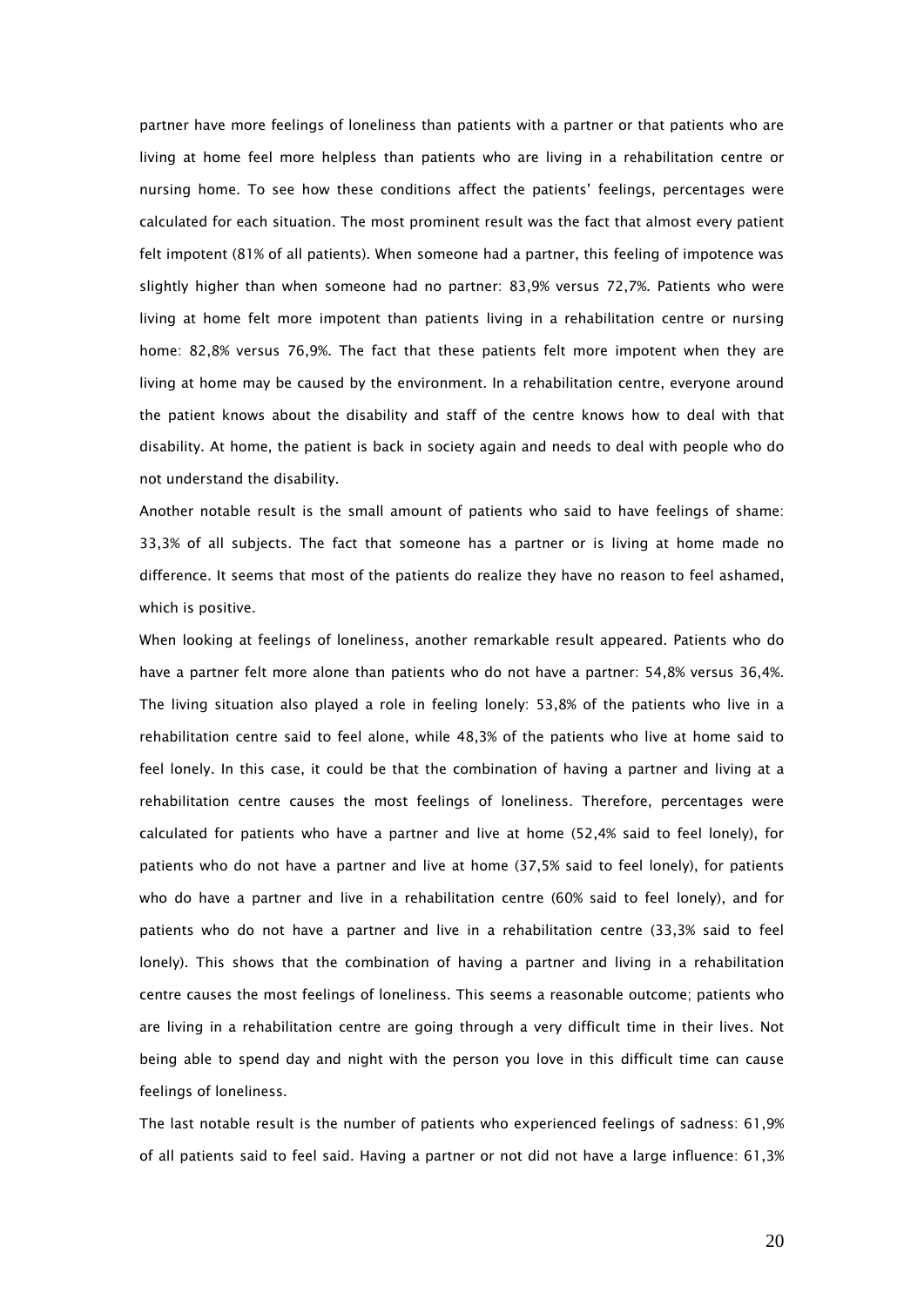versus 63,6% . The living situation of the patient, however, did have a large influence: 75,9% of the patients who are living at home said to have feelings of sadness while only 30,8% of the patients who are living in a rehabilitation centre said to have feelings of sadness. An explanation for this outcome may be that patients who are living in a rehabilitation centre are working on their progress and they still have a chance to improve their situation. This may give them hope that things still can get better. When someone is living at home, the progress often has reached a top and the state they are in is probably the best state they will be in. Realizing that the chance of improvement is getting smaller can cause feelings of sadness. The result that having a partner has no effect on feelings of sadness seems a strange outcome. One would expect that feelings of sadness would occur more in patients who do not have a partner because maybe loneliness can cause sadness. But on the other hand, the patients without a partner were already alone before they got aphasia, so maybe having no partner does not contribute to the feelings of sadness they are experiencing because of the aphasia.

The questionnaire developed for the second stage of this study will be the final version of the questionnaire. This means that the outcomes of the last surveys will not be used to adjust the questionnaire. This is possible because the questions that were said to be missed are not appropriate for this questionnaire. Asking about activities outside the house or an activity centre is not suitable for every patient. Activities are being covered by the question about the patient's hobbies. This final version can be used to further test for reliability and validity.

# Conclusion

A Dutch questionnaire which measures the quality of life in aphasics was developed in this study. With 28 questions covering six important domains, an average duration of 15 minutes and a Cronbach's alpha of .846, it is suitable to use with aphasic patients. A total score between -56 and +56 will give an indication of the quality of life of a patient and in each domain, a subscore can be calculated.

After its reliability and validity are further checked, this questionnaire is ready to be used.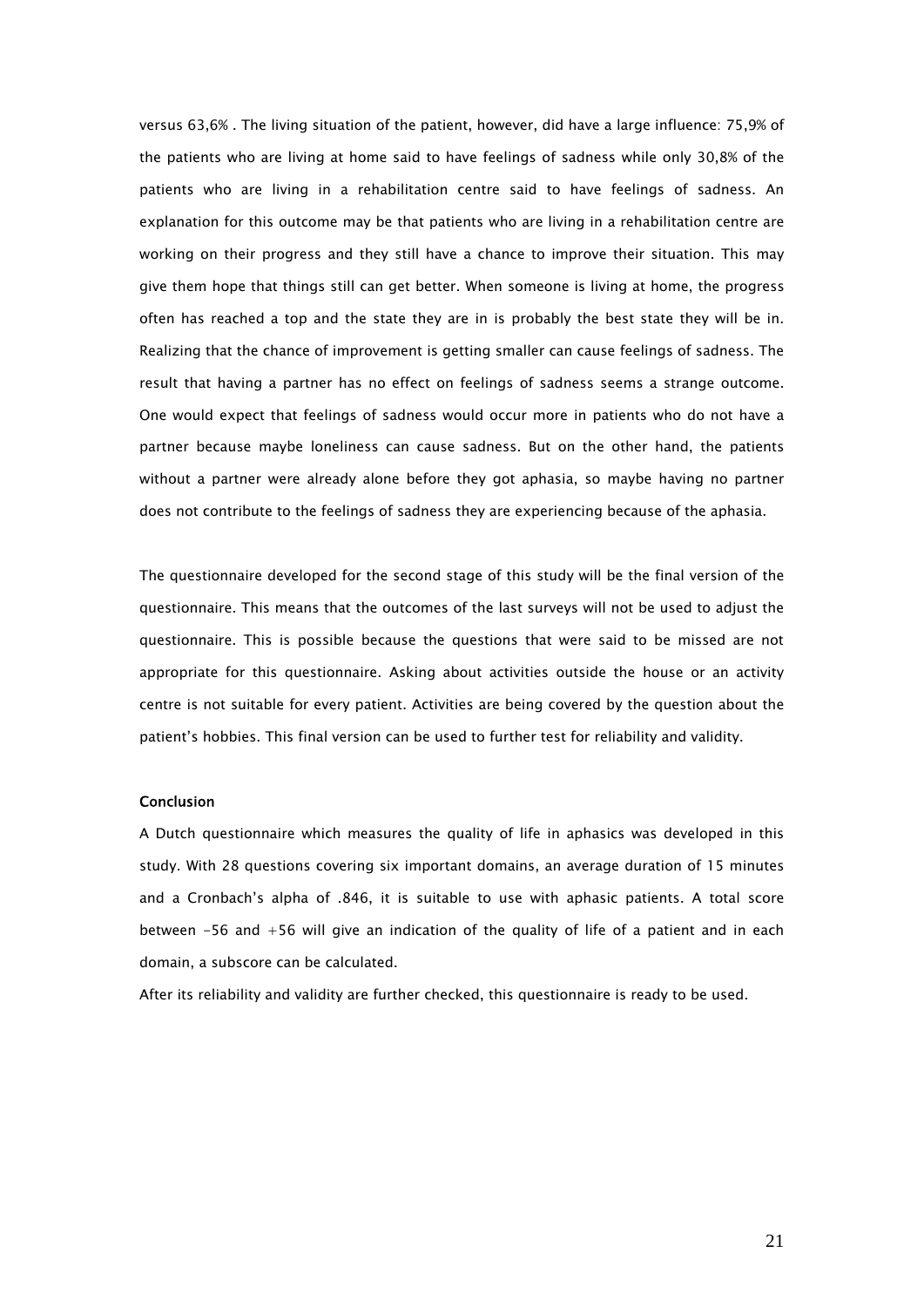# Acknowledgements

I would like to thank al the people who participated in this study, including all the organizations through which the participants were recruited. Further, I would like to thank my supervisors Hugo Quené and Ron Meijer for their support. Special thanks to speech therapists Karlijn Joris and Rosa Jonker for their help with the recruitment of participants and their help with the development of the questionnaire.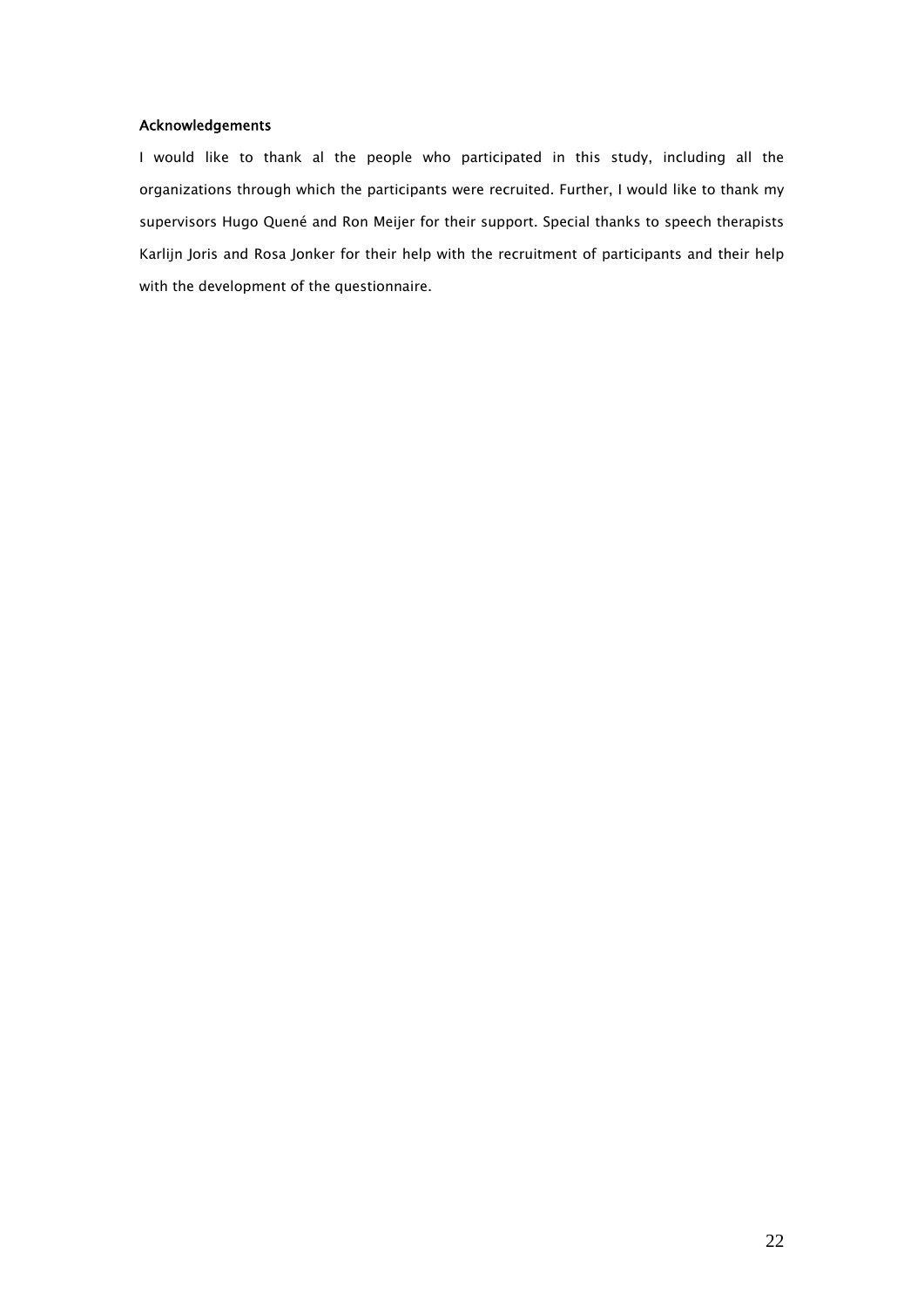# References

Aaronson, NK (1992) International quality of life assessment (IQOLA) project. Quality of Life Research, 1: 349-351.

Anderson JP, Kaplan RM, Berry CC, Bush JW, and Rumbaut RG (1989) Interday reliability of function assessment for a health status measure: The quality of well-being scale. *Medical* Care, 27: 1076-1083.

Andresen EM, Vahle VJ and Lollar D (2001) Proxy reliability: Health-related quality of life (HRQoL) measures for people with disability. *Quality of Life Research*, 10: 609-619.

Becchi A, Rucci P, Placentino A, Neri G, and de Girolamo G (2004) Quality of life in patients with schizophrenia - comparison of self-report and proxy assessments. Social Psychiatry and Psychiatric Epidemiology, 39: 397–401.

Bergner M, Bobbitt RA, Carter WB, and Gilson BS (1981) The Sickness Impact Profile: Development and final revision of a health status measure. *Medical Care*, 19: 787-805.

Brook RJ, Ware JE, Davies-Avery A, Stewart AL, Donald CA, Rogers WH, Williams KN, Johnston SA (1979) Overview of adult health status measures fielded in RAND's Health Insurance Study. Medical Care, 15: 724-735.

Burningham, S (1997) After Your Stroke: A First Guide. The Stroke Association, London.

Chambers LW, MacDonald LA, Tugwell P, Buchanan WW, and Kraag G (1982) The McMaster Health Index Questionnaire as a measure of quality of life for patients with rheumatoid disease. Journal of Rheumatology, 9: 780-784.

Dalkey NC and Rourke DL (1973) The Delphi Procedure and Rating Quality of Life Factors. The Quality of Life Concept, Environmental Protection Agency, p. II-210. Washington.

Ebrahim S, Barer D, Nouri F (1986) Use of the Nottingham Health Profile with patients after a stroke. Journal of Epidemiology and Community Health, 40: 166-169.

Fedorov EM (2001) Helping Patients with Aphasia. The American Journal of Nursing, 101: 24GG-24CCC.

Feeny D, Torrance GW, Furlong W (1996) Health Utilities Index. In: Spilker B, ed. *Quality of life* and pharmacoeconomics, 2nd ed. Philadelphia: Lippincott- Raven Press, 85-95.

Fleurke AM, Goossen WTF, Hoijtink EJ, Van der Kooij J, and Vlastuin M (2004) Communicatieniveau. [URL]:http://www.zorginformatiemodel.nl/1\_documentatie/ Doc\_Obs\_Communicatieniveau\_R01\_V1.1.pdf

Graetz P, Bleser A de, and Willmes K (1987) AAT - Handleiding, Harcourt Test Publishers, Amsterdam.

Haan R de, Aaronson N, Limburg M, Hewer RL, and Crevel H van (1993) Measuring quality of life in stroke. Stroke, 24: 320-327.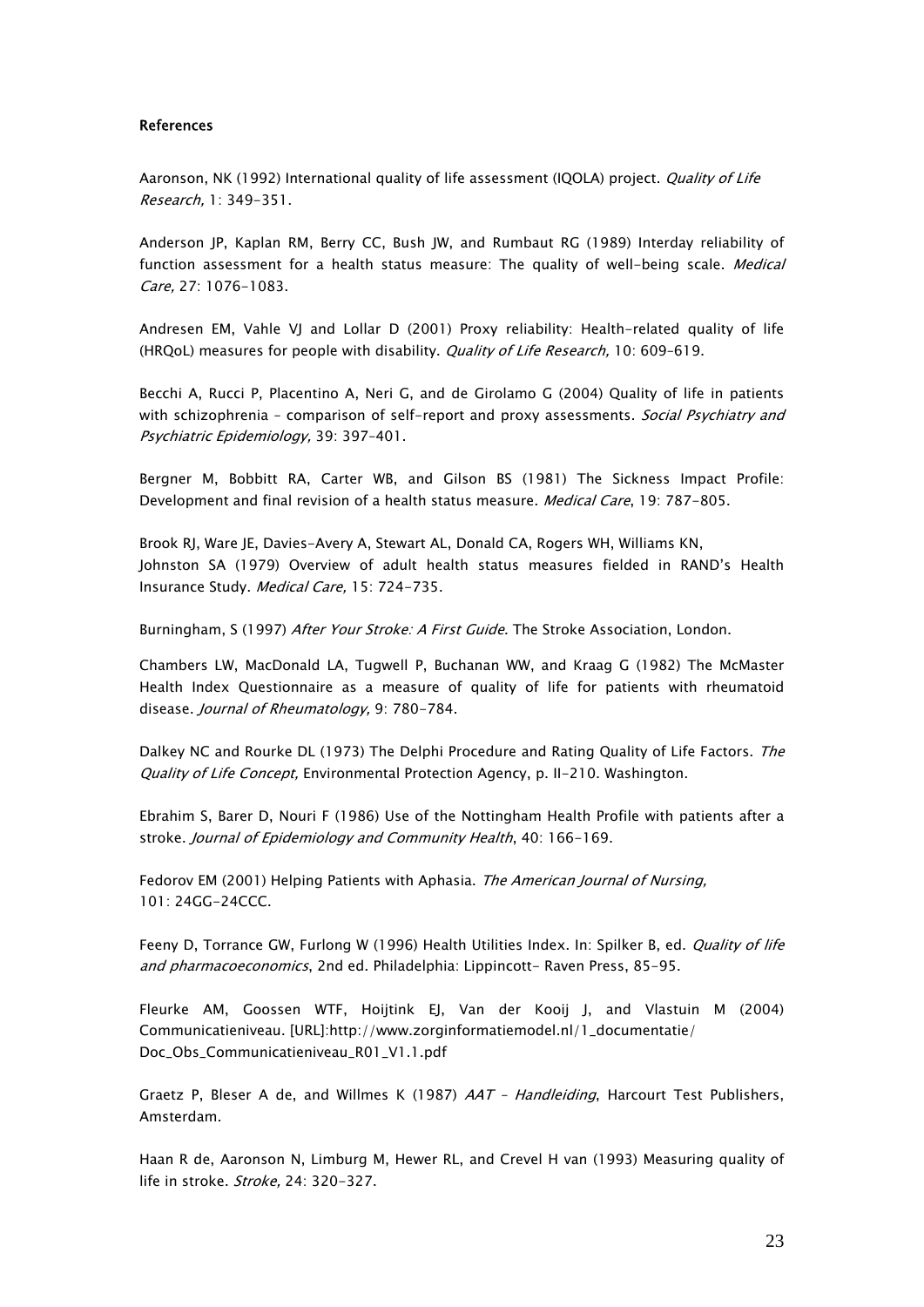Harten J van, Steegs C, Tuininga M, Wit S de, and Zwartjes K (2005) QoL-Afasie: Een multidisciplinair meetinstrument dat de kwaliteit van leven meet bij volwassen afasiepatiënten. Hogeschool van Arnhem en Nijmegen (not published).

Hoecke K van (1999) Functioneren van ouderen: meting met de SF-12. Huisarts Nu, 28: 323-328.

Holbrook M, Skilbeck CE (1983) An activities index for use with stroke patients. Age Ageing, 12: 166-170.

Jolliffe IT (1986) Principal Component Analysis. Springer-Verlag, New York.

King RB (1996) Quality of life after stroke. Stroke, 27: 1467-1472.

McCall S (1975) Quality of Life. Social Indicators Research, 2: 229-248.

Michell A, Logothetti TL, and Kantor RE (1973) An Approach to Measuring the Quality of Life. The Quality of Life Concept, Environmental Protection Agency, p. II-37. Washington.

Moinpour CM, Lyons B, Schmidt SP, Chansky K and Patchell RA (2000) Substituting proxy ratings for patient ratings in cancer clinical trials: An analysis based on a Southwest Oncology Group trial in patients with brain metastases. Quality of Life Research, 9: 219-231.

Nelson E, Wasson J, Kirk J, Keller A, Clark D, Dietrich A, Stewart A, and Zubkoff M (1987) Assessment of function in routine clinical practice: Description of the COOP Chart method and preliminary findings. Journal of Chronic Diseases, 40(suppl 1): 55S-63S.

Novella JL, Jochum C, Jolly D, Morrone I, Ankri J, Bureau F, and Blanchard F (2001) Agreement between patient's and proxies' reports of quality of life in Alzheimer's disease. Quality of Life Research, 10: 443-452.

Pedersen PM (1999) Neuropsychological impairments in stroke: Frequency, time-course, and relevance for rehabilitation. Non published thesis, Hillerød.

Schag CC, Heinrich RL, and Ganz PA (1984) Karnofsky Performance Status revisited: Reliability, validity and quidelines. *Journal of Clinical Oncology*, 2: 187-193.

Spitzer WO, Dobson AJ, Hall J, Chesterman E, Levi J, Shepherd R, Battista RN, and Catchlove BR (1981) Measuring the quality of life of cancer patients: A concise QL-index for use by physicians. Journal of Chronic Diseases, 34: 585-597.

Stancliffe RJ (1999) Proxy respondents and the reliability of the Quality of Life Questionnaire Empowerment factor. Journal of Intellectual Disability Research, 43: 185-193.

Stewart AL, Hays RD, and Ware JE (1988) The MOS short-form general health survey: Reliability and validity in a patient population. Medical Care, 26: 724-735.

Terhune KW (1973) Probing Policy-Relevant Questions on the Quality of Life. The Quality of Life Concept, Environmental Protection Agency, p. II-22. Washington.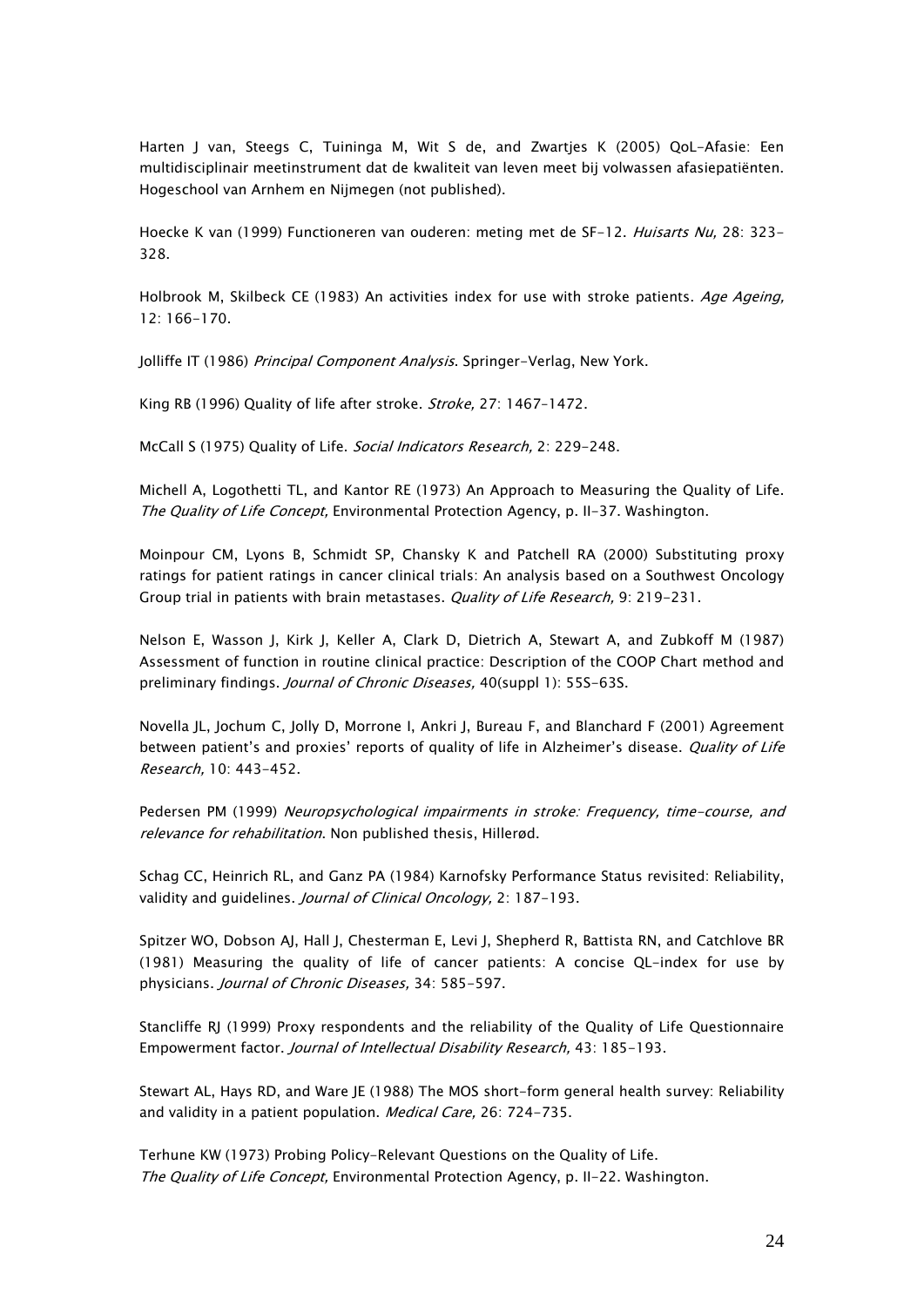The EuroQoL Group (1990) EuroQoL-a new facility for the measurement of health-related quality of life. Health Policy, 16: 199-208.

The WHOQoL Group (1994) The development of the World Health Organization Quality of Life Assessment Instrument (the WHOQoL). In: J. Orley and W. Kuyken (Eds). Quality of Life Assessment: International Perspectives. Heidleberg: Springer-Verlag.

Varni JW, Limbers CA, and Burwinkle TM (2007) Parent proxy-report of their children's healthrelated quality of life: an analysis of 13,878 parents' reliability and validity across age subgroups using the PedsQL™ 4.0 Generic Core Scales. Health and Quality of Life Outcomes, 5: 2.

Ware JE, Sherbourne CD (1992) The MOS 36-item short-form health survey (SF-36). I. Conceptual framework and item selection. Medical Care, 30: 473-83.

Ware JE, Kosinkski M, Keller SD. (1998) SF-12 How to score the SF-12 physical and mental health summary scales. Lincoln, RI: QualityMetric Inc.

Zee KI van der, Sanderman R (1993) Het meten van de gezondheidstoestand met de RAND-36: een handleiding. Groningen: Noordelijk Centrum voor Gezondheidsvraagstukken.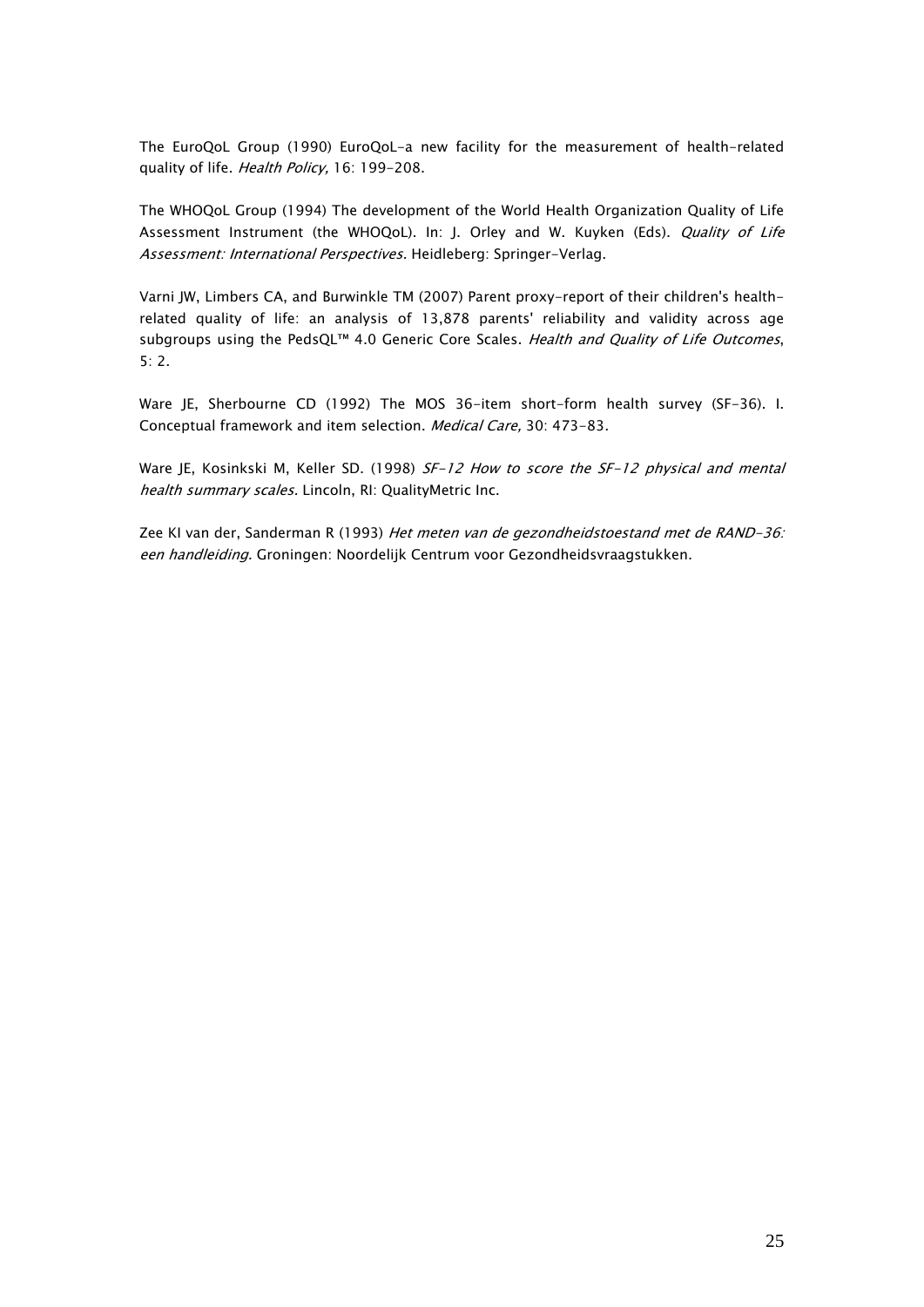# Appendix A: The Quality of Life and Aphasia (QoL-A)

|    | Domein niveau van onafhankelijkheid                                                                                                                                                                   |             |                   |                 |
|----|-------------------------------------------------------------------------------------------------------------------------------------------------------------------------------------------------------|-------------|-------------------|-----------------|
|    |                                                                                                                                                                                                       |             | erg<br>ontevreden | erg<br>tevreden |
|    | <b>Beleving van mobiliteit:</b>                                                                                                                                                                       | n.v.t       | ⊗                 | ☺               |
| 1. | Hoe gaat het met zitten?<br>Bijvoorbeeld het zitten op een stoel of op een bank.<br>Hoe tevreden bent u hierover?                                                                                     | 0           |                   |                 |
| 2. | Hoe gaat het opstaan?<br>Bijvoorbeeld als u gaat staan of als u uit een stoel<br>omhoog komt.<br>Hoe tevreden bent u hierover?                                                                        | 0           |                   |                 |
|    |                                                                                                                                                                                                       |             |                   |                 |
| 3. | Hoe gaat het staan?<br>Bijvoorbeeld als u in een rij staat of als u staat te<br>wachten op de lift of op de bus.<br>Hoe tevreden bent u hierover?                                                     | $\mathbf 0$ |                   |                 |
| 4. | Hoe gaat het lopen?<br>Bent u goed ter been? Kunt u goed lopen, bijvoorbeeld<br>door uw huis?<br>Hoe tevreden bent u hierover?                                                                        | 0           |                   |                 |
| 5. | Hoe gaat het traplopen?<br>Bijvoorbeeld uw trap thuis of een opstapje van een paar<br>treden?<br>Hoe tevreden bent u hierover?                                                                        | 0           |                   |                 |
| 6. | Hoe gaat het met het bewaren van uw evenwicht?<br>Kunt u rechtop blijven staan? Wankelt u veel,<br>bijvoorbeeld als u iets pakt of moet bukken?<br>Hoe tevreden bent u hierover?                      | 0           |                   |                 |
| 7. | Hoe gaat het met het verplaatsen binnenshuis?<br>Bijvoorbeeld het verplaatsen van de keuken naar de<br>kamer, van boven naar beneden of van de bank naar<br>de deur.<br>Hoe tevreden bent u hierover? | 0           |                   |                 |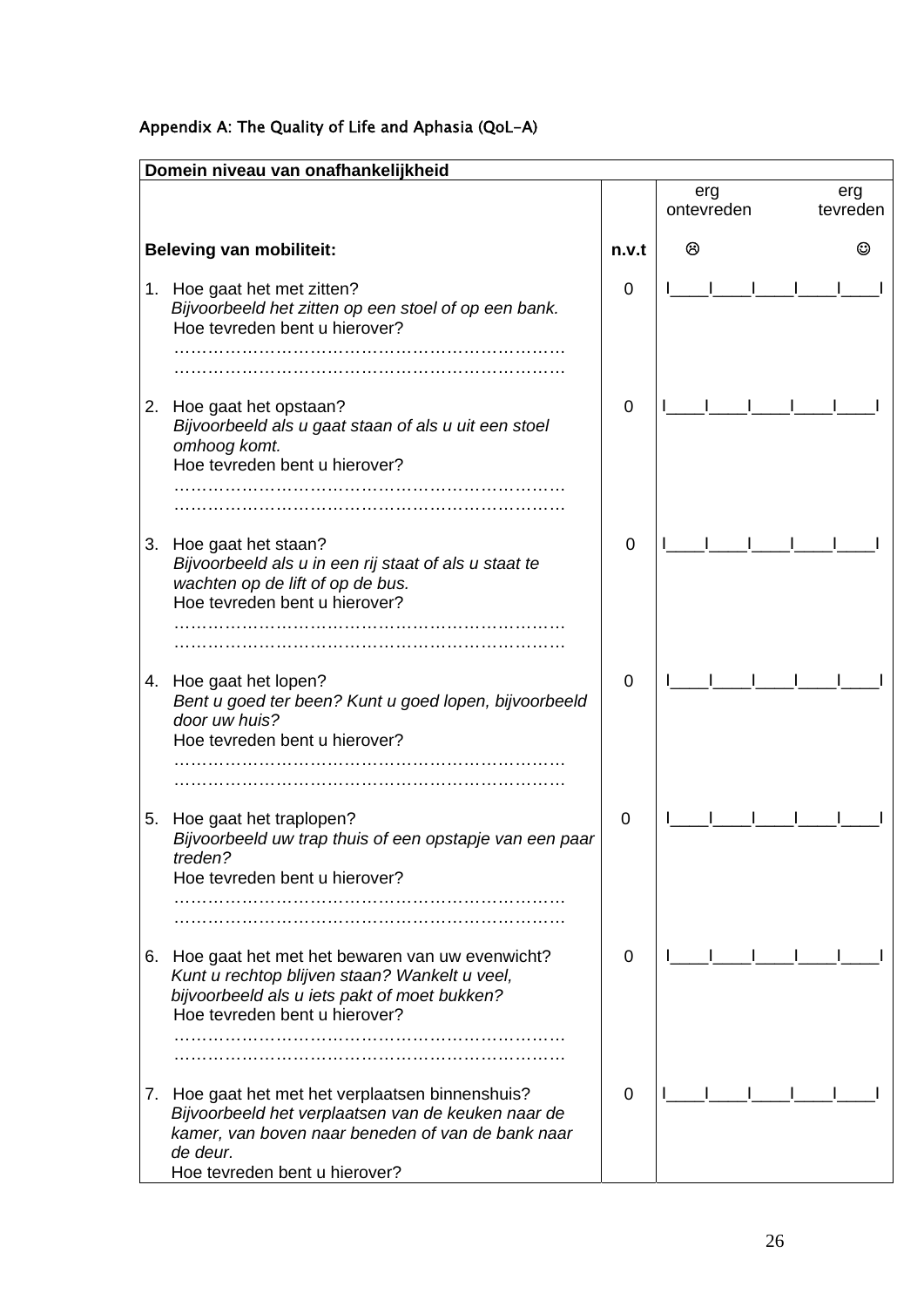| Hoe gaat het met het verplaatsen buitenshuis?<br>8.<br>Bijvoorbeeld het verplaatsen naar de winkel, naar de<br>buren, met de auto of bus/trein.<br>Hoe tevreden bent u hierover? | 0           |  |
|----------------------------------------------------------------------------------------------------------------------------------------------------------------------------------|-------------|--|
| <b>Beleving van ADL:</b>                                                                                                                                                         |             |  |
| 9. Hoe gaat het met het bezoek aan het toilet?<br>Bijvoorbeeld met uitkleden, gaan zitten op het toilet en<br>opstaan van het toilet.                                            | 0           |  |
| Hoe tevreden bent u hierover?                                                                                                                                                    |             |  |
| 10. Hoe gaat het wassen van uzelf?<br>Bijvoorbeeld het wassen van uw gezicht, handen of                                                                                          | $\mathbf 0$ |  |
| benen.<br>Hoe tevreden bent u hierover?                                                                                                                                          |             |  |
| 11. Hoe gaat het aankleden?                                                                                                                                                      | $\mathbf 0$ |  |
| Bijvoorbeeld het aantrekken van een trui, broek, jas of<br>sokken.<br>Hoe tevreden bent u hierover?                                                                              |             |  |
|                                                                                                                                                                                  |             |  |
| 12. Hoe gaat het klaarmaken van het eten?<br>Bijvoorbeeld het smeren van uw brood, het bakken van<br>vlees of het koken van groente.<br>Hoe tevreden bent u hierover?            | 0           |  |
|                                                                                                                                                                                  |             |  |
| 13. Hoe gaat het eten?<br>Bijvoorbeeld het eten met mes, vork en lepel.                                                                                                          | 0           |  |
| Hoe tevreden bent u hierover?                                                                                                                                                    |             |  |
|                                                                                                                                                                                  | $\mathbf 0$ |  |
| 14. Hoe gaat het met het huishouden?<br>Bijvoorbeeld het afwassen, stofzuigen, afstoffen of<br>dweilen.                                                                          |             |  |
| Hoe tevreden bent u hierover?                                                                                                                                                    |             |  |
|                                                                                                                                                                                  |             |  |
| 15. Hoe gaat het boodschappen doen?<br>Kunt u dingen kopen, bijvoorbeeld eten?<br>Hoe tevreden bent u hierover?                                                                  | 0           |  |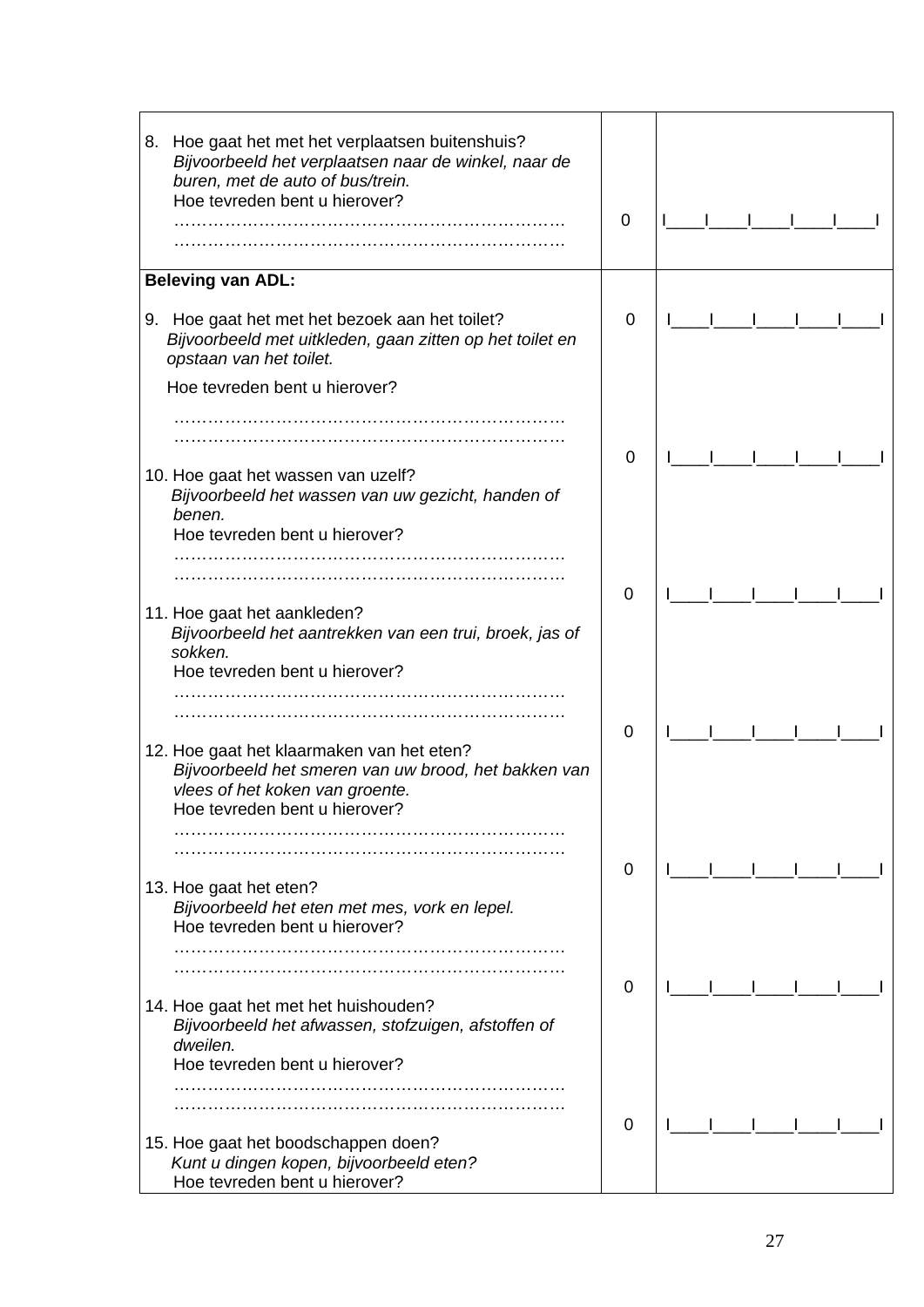| Beleving van afhankelijkheid van medicijnen en<br>medische hulpmiddelen:                                                                                                                                           |       |                        |
|--------------------------------------------------------------------------------------------------------------------------------------------------------------------------------------------------------------------|-------|------------------------|
| 16. Hoe gaat het met het gebruik van uw medicijnen?<br>Bijvoorbeeld de werking van uw pillen, het aantal in te<br>nemen pillen en de manier waarop u het medicijn tot u<br>neemt.<br>Hoe tevreden bent u hierover? | 0     |                        |
|                                                                                                                                                                                                                    |       |                        |
|                                                                                                                                                                                                                    |       |                        |
| 17. Hoe gaat het met het gebruik van uw hulpmiddel?<br>Bijvoorbeeld uw rollator, rolstoel of stok.<br>Hoe tevreden bent u hierover?                                                                                | 0     |                        |
|                                                                                                                                                                                                                    |       |                        |
| <b>Beleving van werk:</b>                                                                                                                                                                                          |       |                        |
| 18. Hoe gaat het met uw werk?<br>Bijvoorbeeld uw werk als kapper, leraar of chauffeur.<br>Hoe tevreden bent u hierover?                                                                                            | 0     |                        |
| Domein fysieke gezondheid                                                                                                                                                                                          |       |                        |
|                                                                                                                                                                                                                    |       | erg<br>erg             |
|                                                                                                                                                                                                                    |       | ontevreden<br>tevreden |
| Beleving van energie en vermoeidheid:                                                                                                                                                                              | n.v.t | ම<br>☺                 |
| 19. Hoe gaat het met uw energie?<br>Bijvoorbeeld bent u vaak moe? Heeft u voldoende puf?<br>Bent u fit genoeg?<br>Hoe tevreden bent u hierover?                                                                    | 0     |                        |
| Beleving van pijn en ongemak:                                                                                                                                                                                      |       |                        |
| 20. Hoe gaat het met uw gehoor?<br>Kunt u goed horen? Kunt u goed verstaan, bijvoorbeeld<br>tijdens het luisteren naar de radio of als u met iemand<br>praat of belt?                                              | 0     |                        |
| Hoe tevreden bent u hierover?                                                                                                                                                                                      |       |                        |
|                                                                                                                                                                                                                    |       |                        |
| 21. Hoe gaat het met uw ogen?<br>Kunt u goed zien? Kunt u goed kijken? Bijvoorbeeld<br>naar de televisie of de mensen om u heen?<br>Hoe tevreden bent u hierover?                                                  | 0     |                        |
|                                                                                                                                                                                                                    |       |                        |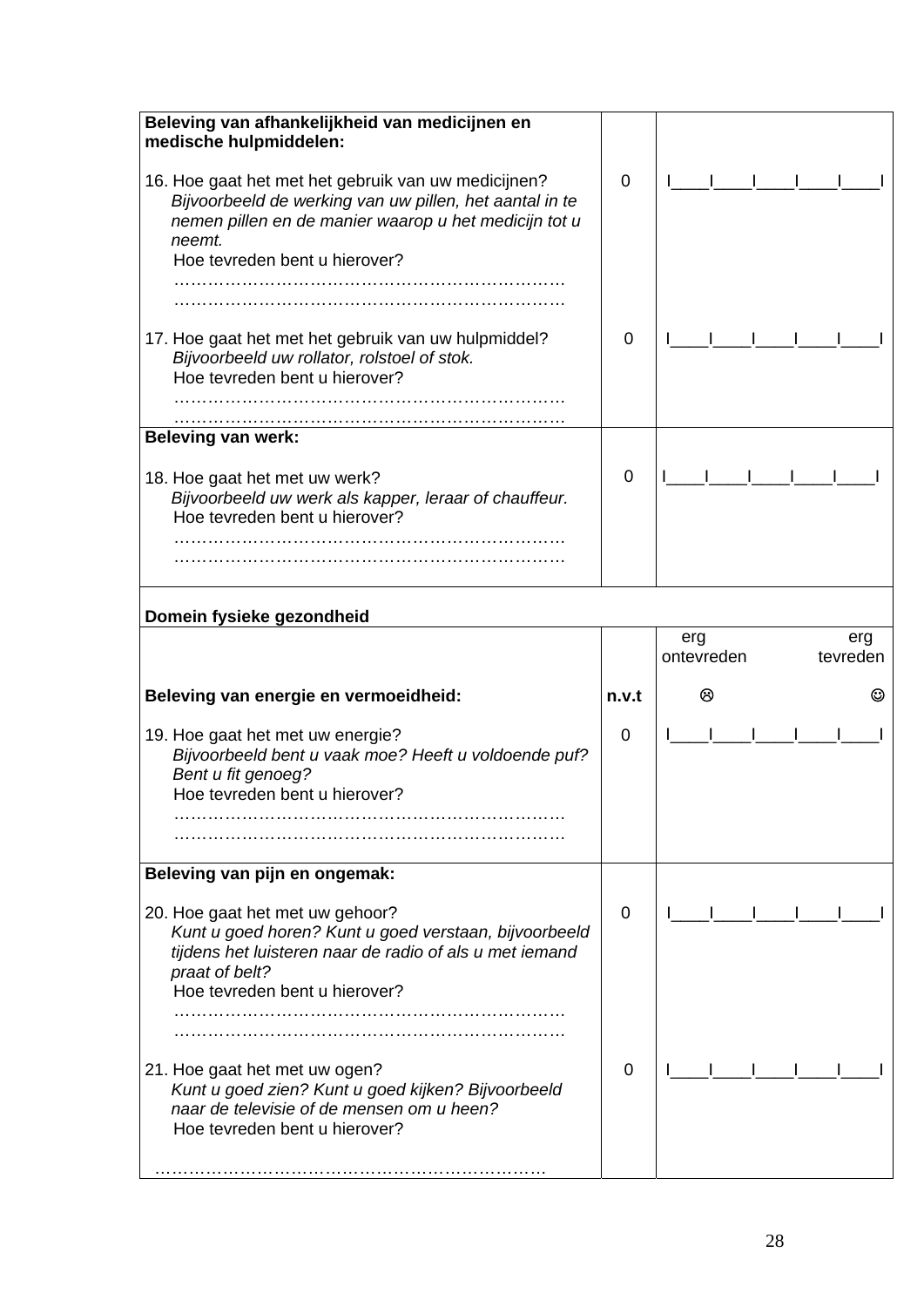| 22. Hoe gaat het met uw eetlust?                             |             |  |
|--------------------------------------------------------------|-------------|--|
| Heeft u trek of zin in eten?                                 | 0           |  |
| Hoe tevreden bent u hierover?                                |             |  |
|                                                              |             |  |
|                                                              |             |  |
| 23. Hoe gaat het kauwen?                                     |             |  |
| Kunt u het eten goed fijn kauwen?                            | 0           |  |
| Hoe tevreden bent u hierover?                                |             |  |
|                                                              |             |  |
|                                                              |             |  |
|                                                              |             |  |
| 24. Hoe gaat het slikken?                                    |             |  |
| Verslikt u zich?                                             | $\mathbf 0$ |  |
| Hoe tevreden bent u hierover?                                |             |  |
|                                                              |             |  |
|                                                              |             |  |
| 25. Hoe gaat het met uw controle over uw blaas en<br>darmen? |             |  |
|                                                              | 0           |  |
| Kunt u uw urine en ontlasting ophouden.                      |             |  |
| Hoe tevreden bent u hierover?                                |             |  |
|                                                              |             |  |
|                                                              |             |  |
|                                                              |             |  |
|                                                              |             |  |
|                                                              |             |  |
| 26. Heeft u pijn tijdens dagelijkse activiteiten?            |             |  |
| Heeft u pijn overdag, bijvoorbeeld tijdens het huishouden,   | 0           |  |
| koken of boodschappen doen?                                  |             |  |
| Hoe tevreden bent u hierover?                                |             |  |
|                                                              |             |  |
|                                                              |             |  |
|                                                              |             |  |
| Beleving van slapen en rusten:                               |             |  |
|                                                              |             |  |
| 27. Hoe gaat het slapen?                                     | 0           |  |
| Kunt u doorslapen? Kunt u goed in slaap vallen? Bent u       |             |  |
| goed uitgerust na het slapen?                                |             |  |
| Hoe tevreden bent u hierover?                                |             |  |
|                                                              |             |  |
|                                                              |             |  |
|                                                              |             |  |

| Domein psychologische toestand                                                                                    |       |                   |                 |
|-------------------------------------------------------------------------------------------------------------------|-------|-------------------|-----------------|
|                                                                                                                   |       | erg<br>ontevreden | erg<br>tevreden |
| <b>Beleving van gevoelens:</b>                                                                                    | n.v.t | ගි                |                 |
| 28. Heeft u gevoelens van verdriet?<br>Heeft u gevoelens van bedroefdheid of treurigheid?<br>Wat vindt u hiervan? | 0     |                   |                 |
|                                                                                                                   |       |                   |                 |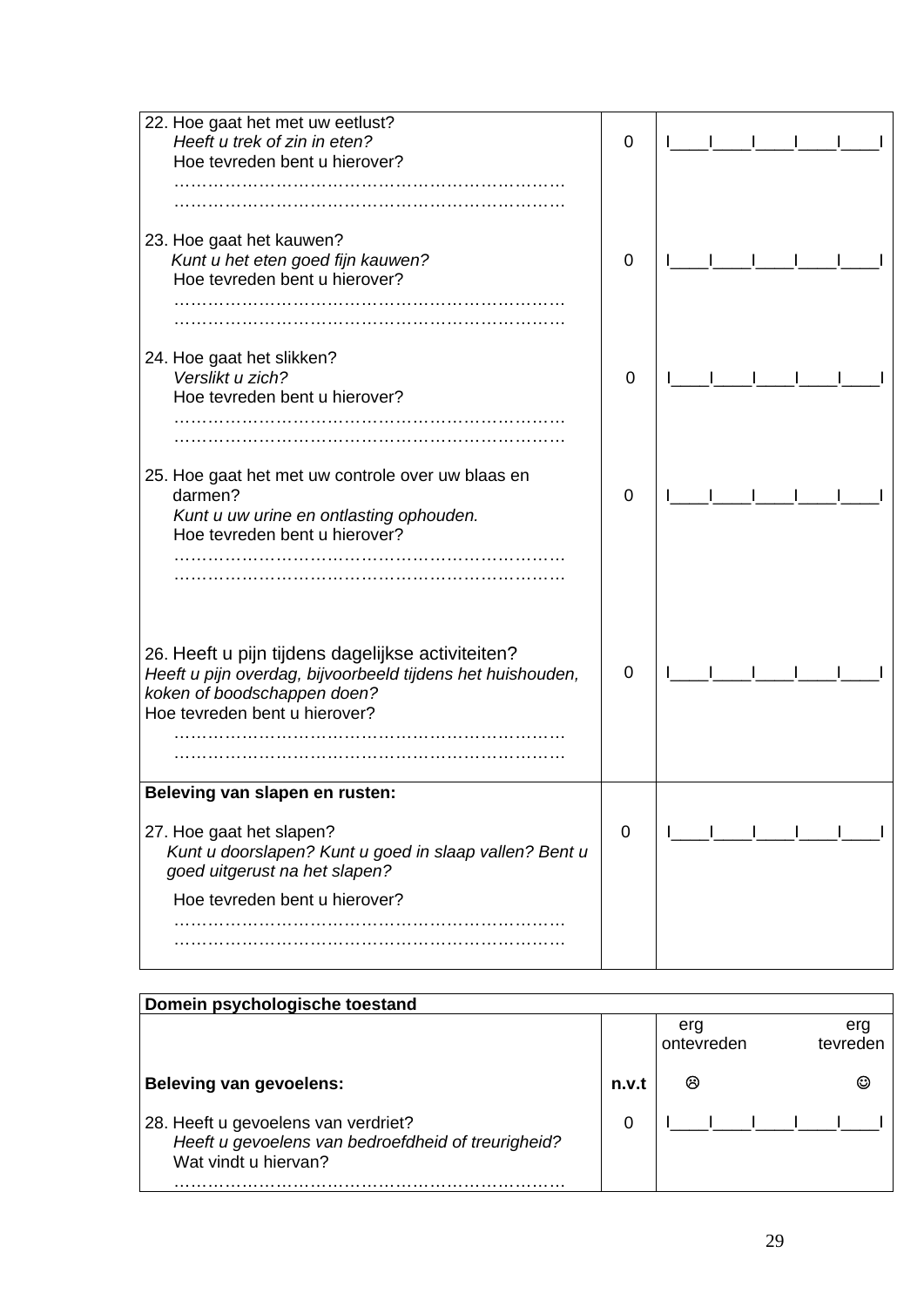| 29. Heeft u gevoelens van angst?<br>Heeft u gevoelens van ongerustheid of bezorgdheid?<br>Bent u vaak bang?                                                              | 0           |  |  |  |
|--------------------------------------------------------------------------------------------------------------------------------------------------------------------------|-------------|--|--|--|
| Wat vindt u hiervan?                                                                                                                                                     |             |  |  |  |
|                                                                                                                                                                          |             |  |  |  |
|                                                                                                                                                                          |             |  |  |  |
| 30. Heeft u gevoelens van boosheid?<br>Heeft u gevoelens van kwaadheid of woede?<br>Wat vindt u hiervan?                                                                 | $\mathbf 0$ |  |  |  |
|                                                                                                                                                                          |             |  |  |  |
|                                                                                                                                                                          |             |  |  |  |
| 31. Heeft u gevoelens van eenzaamheid?<br>Voelt u zich alleen? Voelt u zich eenzaam?<br>Wat vindt u hiervan?                                                             | 0           |  |  |  |
|                                                                                                                                                                          |             |  |  |  |
|                                                                                                                                                                          |             |  |  |  |
| 32. Heeft u gevoelens van schaamte?<br>Schaamt u zich wel eens voor anderen?<br>Wat vindt u hiervan?                                                                     | 0           |  |  |  |
|                                                                                                                                                                          |             |  |  |  |
|                                                                                                                                                                          |             |  |  |  |
| 33. Heeft u gevoelens van machteloosheid?<br>Heeft u wel eens het gevoel dat u het niet meer in de<br>hand heeft? Heeft u gevoelens van onmacht?<br>Wat vindt u hiervan? | $\mathbf 0$ |  |  |  |
|                                                                                                                                                                          |             |  |  |  |
|                                                                                                                                                                          |             |  |  |  |
| <b>Beleving van zelfvertrouwen:</b>                                                                                                                                      |             |  |  |  |
|                                                                                                                                                                          |             |  |  |  |
| 34. Hoe is het met uw zelfvertrouwen?<br>Bent u zeker van uzelf?<br>Hoe tevreden bent u hierover?                                                                        | 0           |  |  |  |
|                                                                                                                                                                          |             |  |  |  |
|                                                                                                                                                                          |             |  |  |  |
| Beleving van denken, leren, geheugen en concentratie:                                                                                                                    |             |  |  |  |
| 35. Hoe gaat het met uw concentratie?<br>Kunt u uw aandacht of gedachten bij één onderwerp<br>houden?<br>Hoe tevreden bent u hierover?                                   | 0           |  |  |  |
|                                                                                                                                                                          |             |  |  |  |
|                                                                                                                                                                          |             |  |  |  |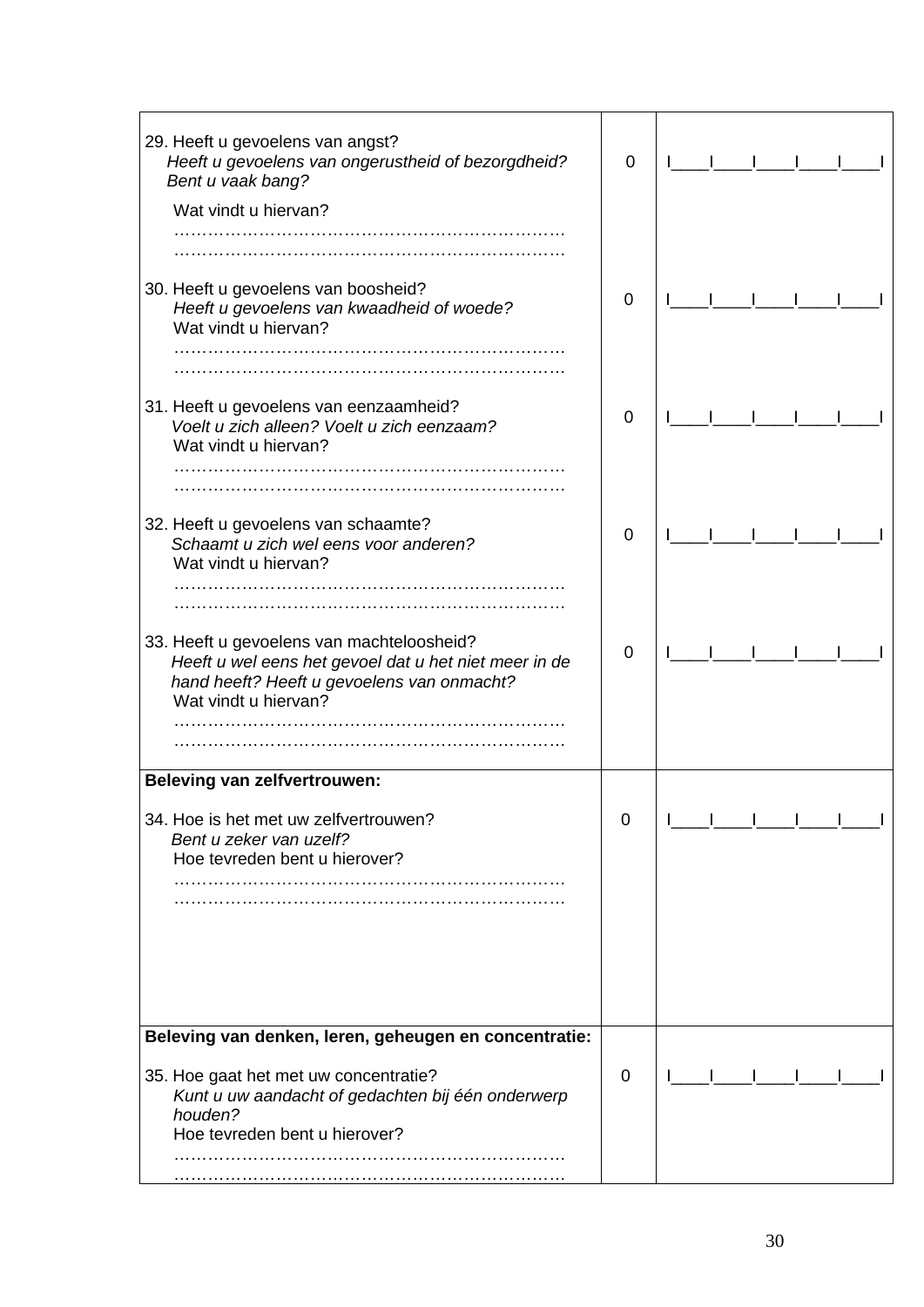| 36. Hoe is het met uw geheugen?<br>Kunt u dingen onthouden?<br>Hoe tevreden bent u hierover?                                                                                                     | 0 |  |
|--------------------------------------------------------------------------------------------------------------------------------------------------------------------------------------------------|---|--|
| 37. Hoe gaat het met uw deelname aan het verkeer?<br>Kunt u verkeerssituaties overzien? Kunt u zich veilig in<br>het verkeer begeven? Kunt u veilig oversteken?<br>Hoe tevreden bent u hierover? | 0 |  |
| 38. Hoe gaat het nemen van beslissingen?<br>Kunt u goed beslissingen nemen? Bijvoorbeeld over<br>wat u wilt eten, lezen of aantrekken?<br>Hoe tevreden bent u hierover?                          | 0 |  |
| 39. Hoe gaat het met het plannen van uw<br>werkzaamheden?<br>Bijvoorbeeld met het plannen van uw activiteiten of<br>afspraken op een dag?<br>Hoe tevreden bent u hierover?                       | 0 |  |
|                                                                                                                                                                                                  |   |  |

| <b>Domein sociale relaties</b>                                                                                                                               |       |                   |                 |
|--------------------------------------------------------------------------------------------------------------------------------------------------------------|-------|-------------------|-----------------|
|                                                                                                                                                              |       | erg<br>ontevreden | erg<br>tevreden |
| Beleving van persoonlijke relaties:                                                                                                                          | n.v.t | ణ                 |                 |
| 40. Wat vindt u van uw rol binnen uw gezin?<br>Voelt u zich op uw plaats binnen uw gezin?<br>Hoe tevreden bent u hierover?                                   | 0     |                   |                 |
| 41. Wat vindt u van uw persoonlijke contacten?<br>Voelt u zich op uw gemak bij uw vrienden? Heeft u<br>contact met anderen?<br>Hoe tevreden bent u hierover? | 0     |                   |                 |
|                                                                                                                                                              |       |                   |                 |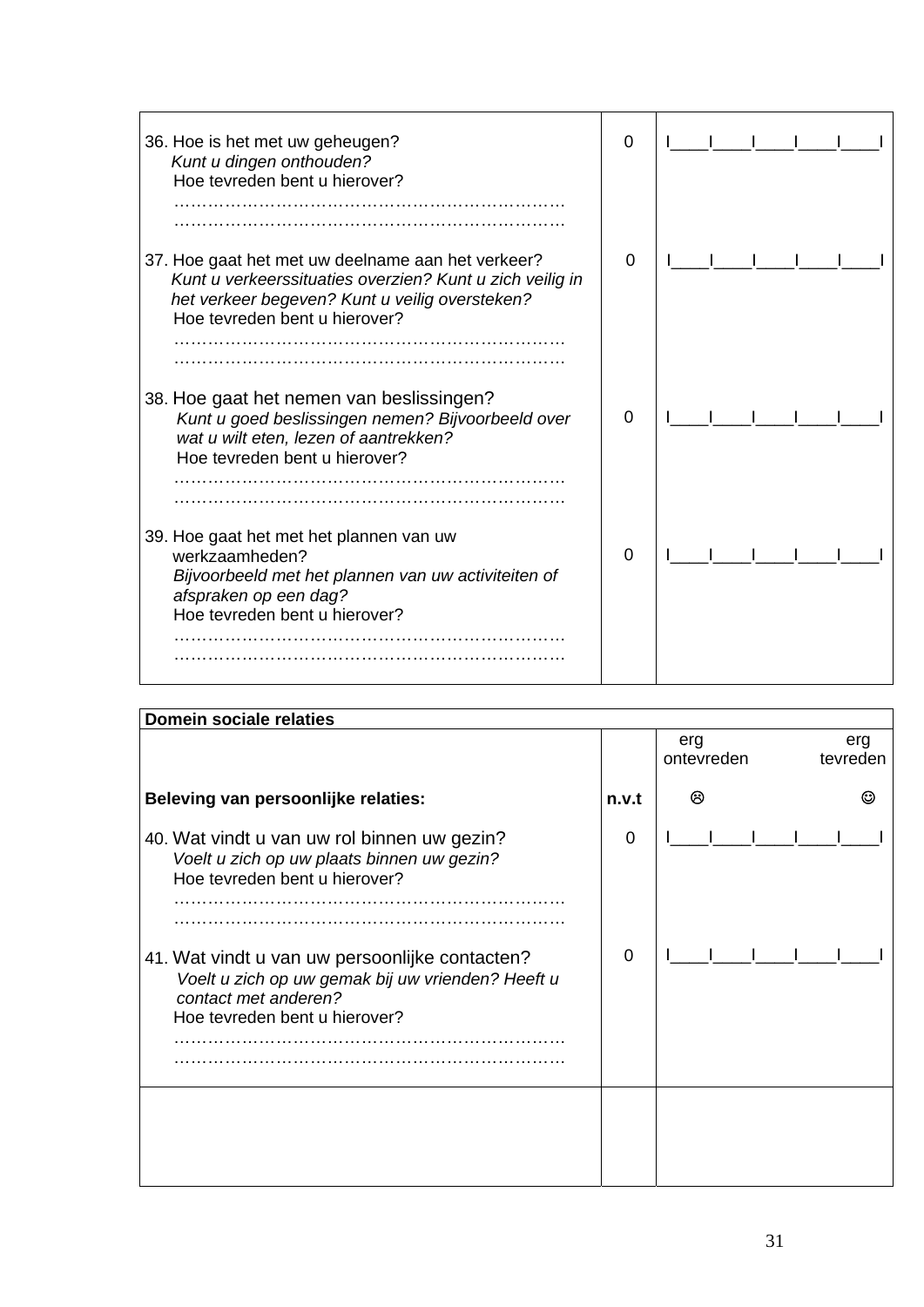| Beleving van sociale steun:                                            |                |  |
|------------------------------------------------------------------------|----------------|--|
| 42. Wat vindt u van de steun van uw omgeving?                          | $\overline{0}$ |  |
| Heeft u veel steun aan uw familie en vrienden? Krijgt u                |                |  |
| Veel hulp van uw familie en vrienden?<br>Hoe tevreden bent u hierover? |                |  |
|                                                                        |                |  |
| Beleving van seksuele activiteit:                                      |                |  |
| 43. Wat vindt u van uw seksuele leven?                                 | 0              |  |
| Hoe gaat het vrijen? Bent u tevreden over uw intimiteit?               |                |  |
| Hoe tevreden bent u hierover?                                          |                |  |
|                                                                        |                |  |

| <b>Domein communicatie</b>                                                                                                                                   |       |                   |                 |
|--------------------------------------------------------------------------------------------------------------------------------------------------------------|-------|-------------------|-----------------|
|                                                                                                                                                              |       | erg<br>ontevreden | erg<br>tevreden |
| Beleving van receptieve vaardigheden:                                                                                                                        | n.v.t | ⊗                 |                 |
| 44. Hoe gaat het met het begrijpen van anderen?<br>Begrijpt u het als iemand iets tegen u zegt of als u<br>televisie kijkt?<br>Hoe tevreden bent u hierover? | 0     |                   |                 |
| 45. Hoe gaat het lezen?<br>Bijvoorbeeld het lezen van de krant, een boek, een brief<br>of de ondertiteling op de televisie?                                  | 0     |                   |                 |
| Hoe tevreden bent u hierover?                                                                                                                                |       |                   |                 |
| Beleving van productieve vaardigheden:                                                                                                                       |       |                   |                 |
| 46. Hoe gaat het praten?<br>Hoe gaat het spreken? Kunt u woorden en/of zinnen<br>zeggen? Verstaan anderen u?                                                 | 0     |                   |                 |
| Hoe tevreden bent u hierover?                                                                                                                                |       |                   |                 |
| 47. Hoe gaat het contact leggen met anderen?<br>Kunt u makkelijk contact maken met andere mensen?<br>Hoe tevreden bent u hierover?                           | 0     |                   |                 |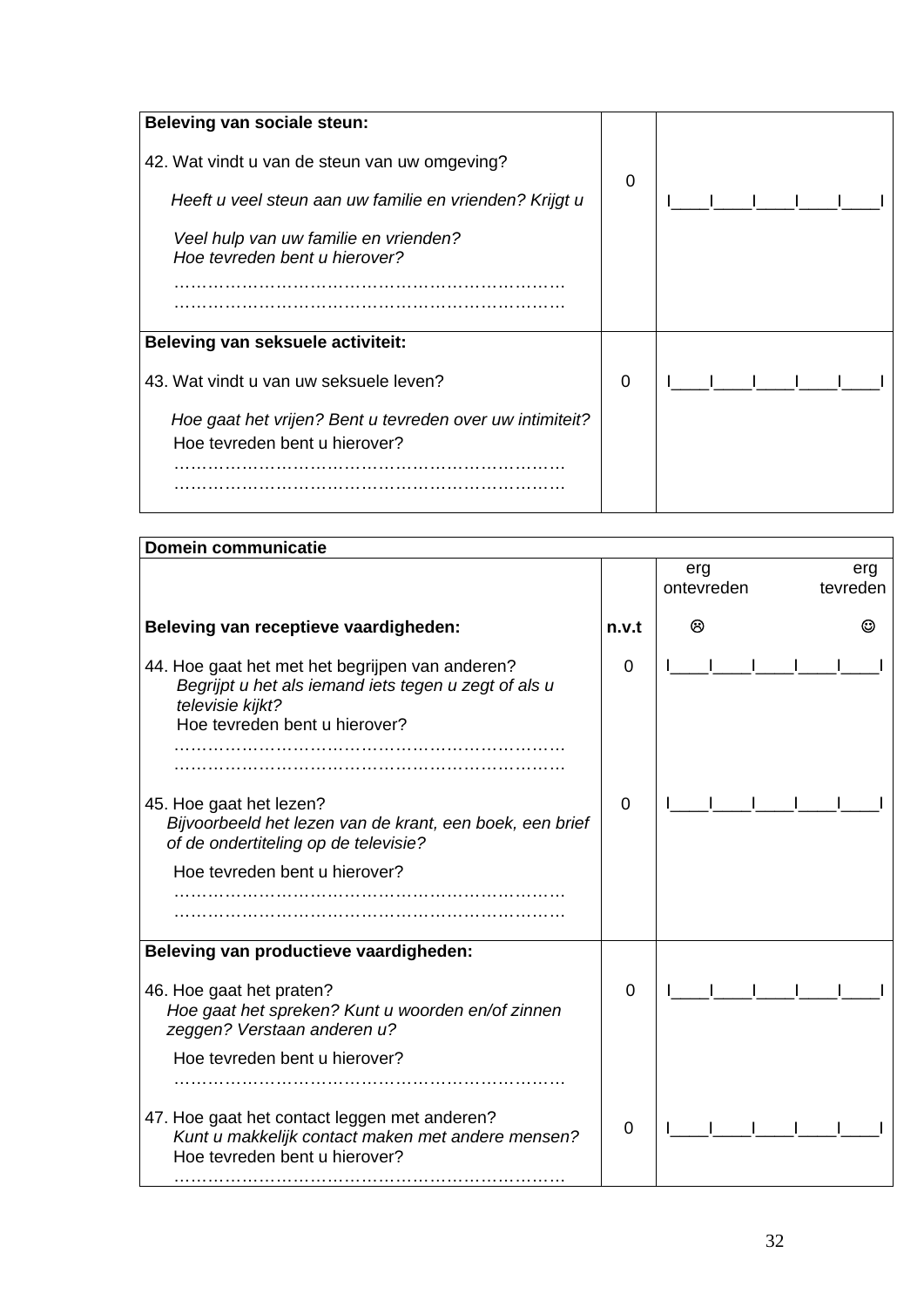| 48. Hoe gaat het met het voeren van een gesprek?<br>Kunt u een praatje maken met iemand? Hoe gaat het<br>praten in een groep, bijvoorbeeld tijdens een<br>verjaardag?<br>Hoe tevreden bent u hierover? | 0        |  |
|--------------------------------------------------------------------------------------------------------------------------------------------------------------------------------------------------------|----------|--|
|                                                                                                                                                                                                        |          |  |
| 49. Kunnen anderen u goed begrijpen?<br>Kunt u zich duidelijk maken bij anderen?<br>Hoe tevreden bent u hierover?                                                                                      | $\Omega$ |  |
| 50. Hoe gaat het met het schrijven?<br>Bijvoorbeeld met het schrijven van een brief(je) of een<br>boodschappenlijstje?                                                                                 | $\Omega$ |  |
| Hoe tevreden bent u hierover?                                                                                                                                                                          |          |  |
| 51. Hoe gaat het met telefoneren?<br>Hoe gaat het bellen met iemand?                                                                                                                                   | 0        |  |
| Hoe tevreden bent u hierover?                                                                                                                                                                          |          |  |

| Domein persoonlijke overtuiging                                                                                                                                     |       |                   |                 |
|---------------------------------------------------------------------------------------------------------------------------------------------------------------------|-------|-------------------|-----------------|
|                                                                                                                                                                     |       | erg<br>ontevreden | erg<br>tevreden |
| Beleving van religie, spiritualiteit en<br>levensovertuigingen:                                                                                                     | n.v.t | ශ                 |                 |
| 52. Heeft u steun aan uw levensovertuiging?<br>Heeft u veel aan het bidden, uw geloof of het naar de<br>kerk/synagoge/moskee gaan.<br>Hoe tevreden bent u hierover? | 0     |                   |                 |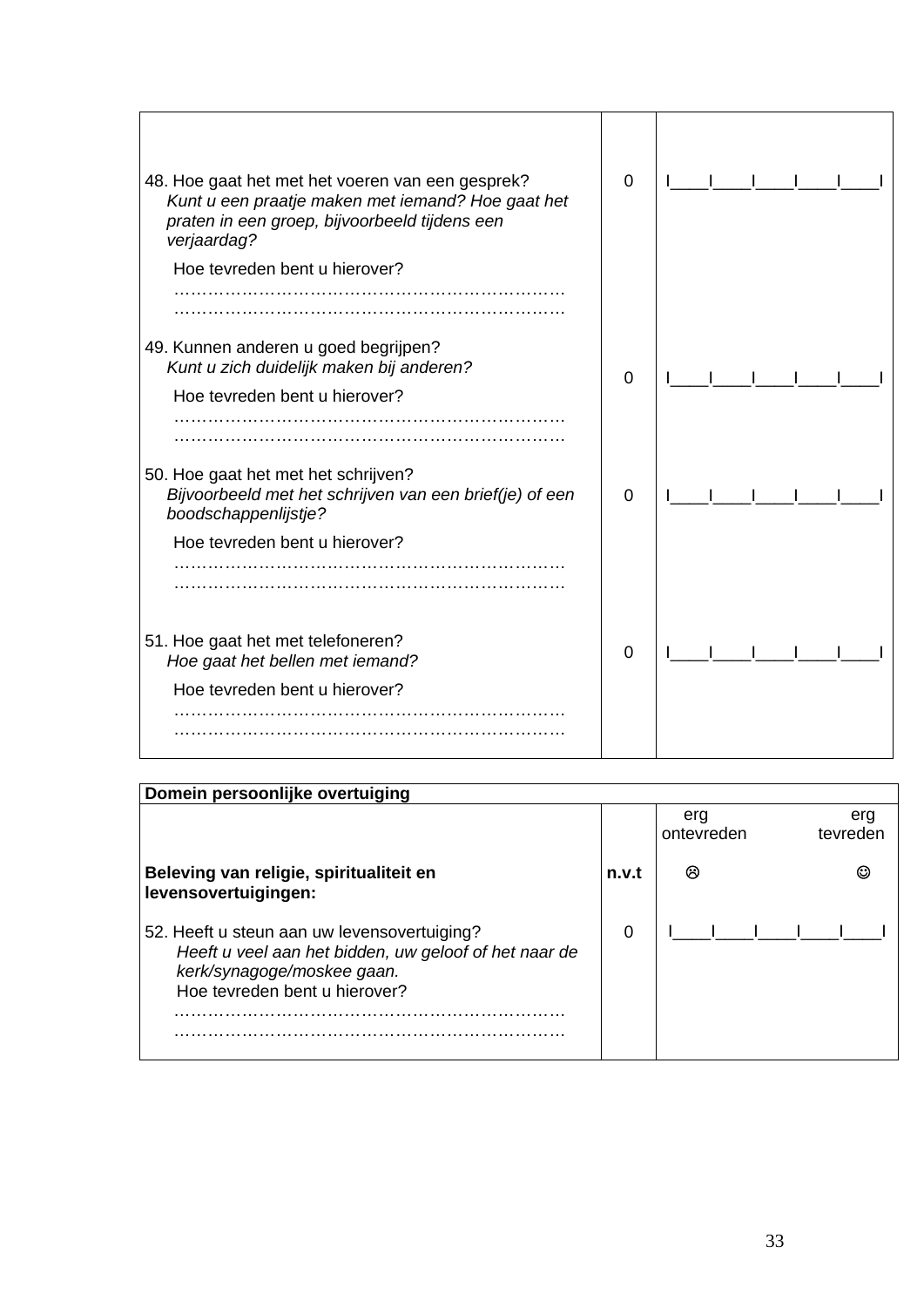| Domein relaties met opvallende kenmerken in de omgeving                                                                                                                |       |                   |                 |
|------------------------------------------------------------------------------------------------------------------------------------------------------------------------|-------|-------------------|-----------------|
|                                                                                                                                                                        |       | erg<br>ontevreden | erg<br>tevreden |
| Beleving van financiële middelen:                                                                                                                                      | n.v.t | ⊗                 |                 |
| 53. Hoe gaat het met het regelen van uw geldzaken?<br>Bijvoorbeeld met het betalen in de winkel, pinnen, geld<br>storten of rekeningen betalen.                        | 0     |                   |                 |
| Hoe tevreden bent u hierover?                                                                                                                                          |       |                   |                 |
|                                                                                                                                                                        |       |                   |                 |
| Beleving van gezondheid en sociale zorg: kwaliteit:                                                                                                                    |       |                   |                 |
| 54. Wat vindt u van de gegeven zorg?<br>Bijvoorbeeld fysiotherapie, ergotherapie, logopedie of<br>de verpleging.<br>Hoe tevreden bent u hierover?                      | 0     |                   |                 |
|                                                                                                                                                                        |       |                   |                 |
| Beleving van deelname aan en mogelijkheden voor<br>recreatie/vrije tijd:                                                                                               |       |                   |                 |
| 55. Hoe gaat het met het uitoefenen van uw hobby's?<br>Bijvoorbeeld spelletjes spelen, schilderen,<br>handwerken, lezen of tuinieren.<br>Hoe tevreden bent u hierover? | 0     |                   |                 |
| Beleving van afhankelijkheid:                                                                                                                                          |       |                   |                 |
| 56. Wat vindt u er van om afhankelijk te zijn van anderen?<br>Bijvoorbeeld dat een ander u moet wassen of<br>aankleden.<br>Hoe tevreden bent u hierover?               | 0     |                   |                 |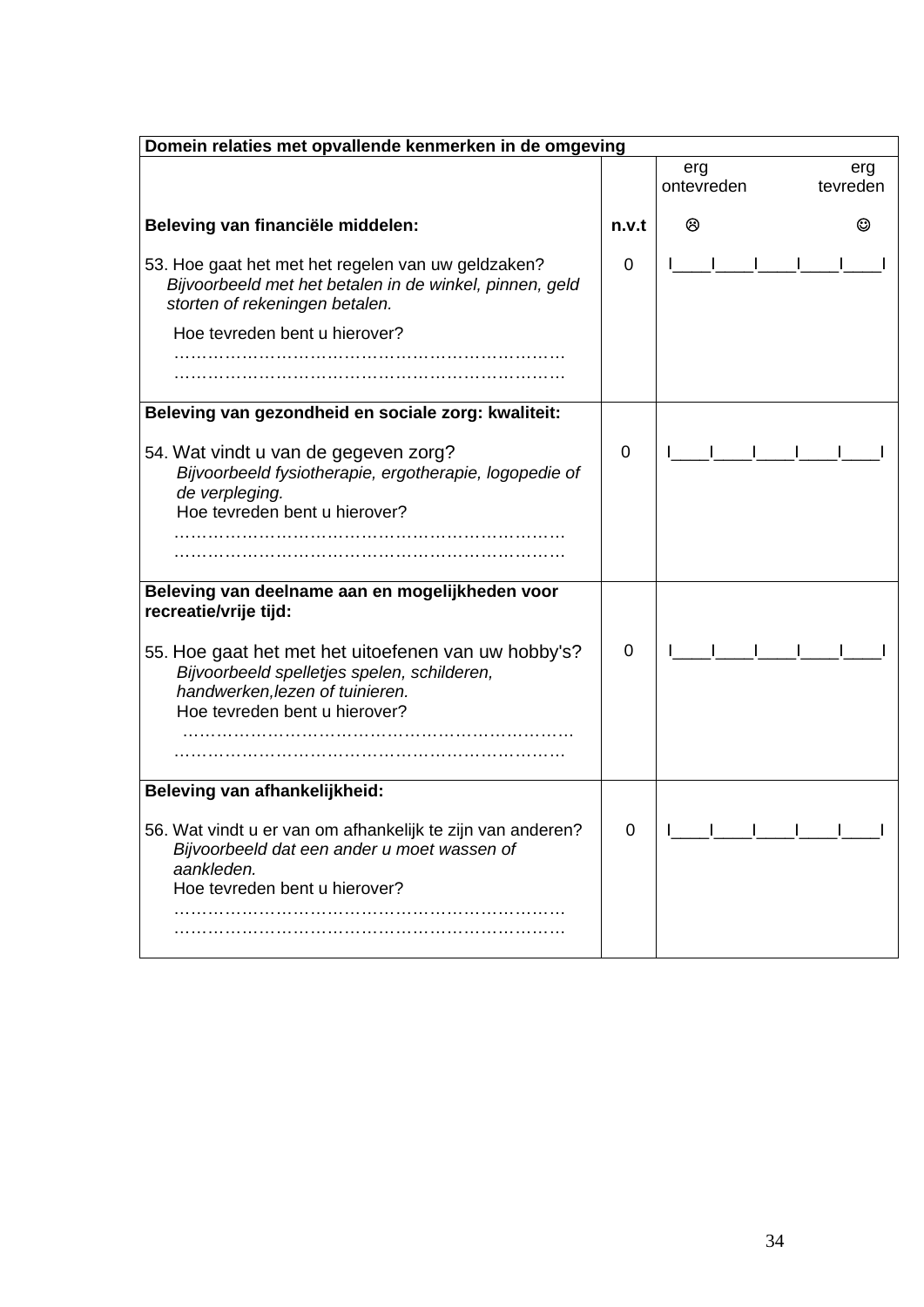Appendix B: Form used to indicate the possible answers very dissatisfied – very satisfied

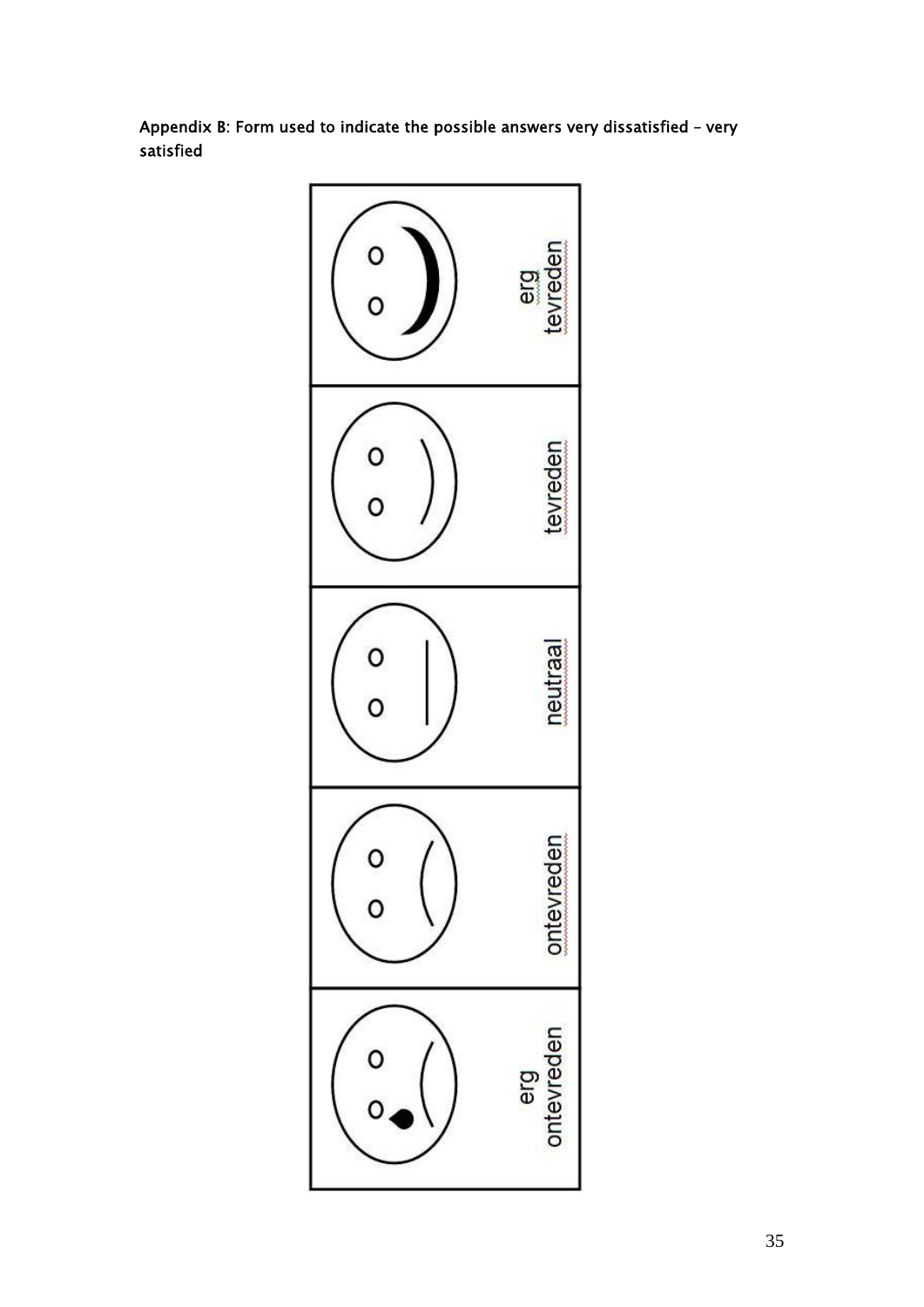Appendix C: Form used to indicate the possible answers very unpleasant – very pleasant

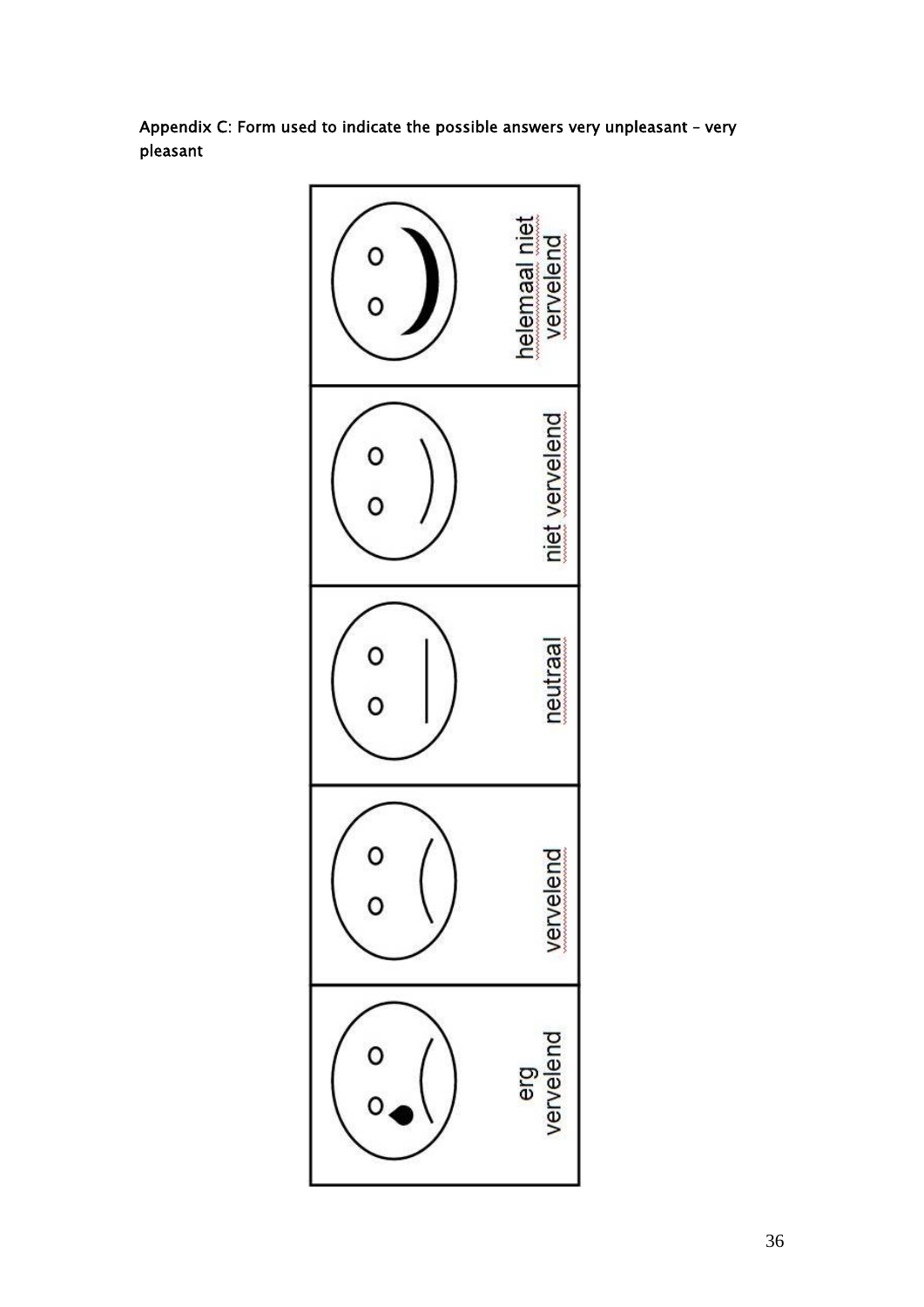|  |  | Appendix D: The questionnaire used in the first stage of this study |  |  |  |  |  |  |
|--|--|---------------------------------------------------------------------|--|--|--|--|--|--|
|--|--|---------------------------------------------------------------------|--|--|--|--|--|--|

| Vragen bij antwoordformulier 1                                                                                                          | erg        | erg      |
|-----------------------------------------------------------------------------------------------------------------------------------------|------------|----------|
|                                                                                                                                         | ontevreden | tevreden |
| Domein niveau van onafhankelijkheid                                                                                                     | ම          | ⊙        |
| <b>Beleving van mobiliteit:</b>                                                                                                         |            |          |
| 1. Hoe gaat het lopen?<br>(Bent u goed ter been? Kunt u goed lopen, bijvoorbeeld<br>door de kamer?)<br>Hoe tevreden bent u hierover?    |            |          |
| 2. Hoe gaat het staan?<br>(Kunt u uw evenwicht bewaren? Kunt u rechtop blijven<br>staan?)<br>Hoe tevreden bent u hierover?              |            |          |
| 3. Hoe gaat het met zitten?<br>(Bijvoorbeeld het zitten op een stoel of op een bank)<br>Hoe tevreden bent u hierover?                   |            |          |
| 4. Hoe afhankelijk bent u van een hulpmiddel?<br>(Bijvoorbeeld een rollator, rolstoel of stok)<br>Hoe tevreden bent u hierover?         |            |          |
| <b>Beleving van ADL</b>                                                                                                                 |            |          |
| 5. Hoe gaat het met uw persoonlijke verzorging?<br>(Bijvoorbeeld wassen, aankleden en naar het toilet)<br>Hoe tevreden bent u hierover? |            |          |
| 6. Hoe gaat het eten met mes en vork?<br>Hoe tevreden bent u hierover?                                                                  |            |          |
| 7. Hoe gaat het met lichte huishoudelijke klusjes?<br>(Bijvoorbeeld afstoffen of de tafel afnemen) Hoe<br>tevreden bent u hierover?     |            |          |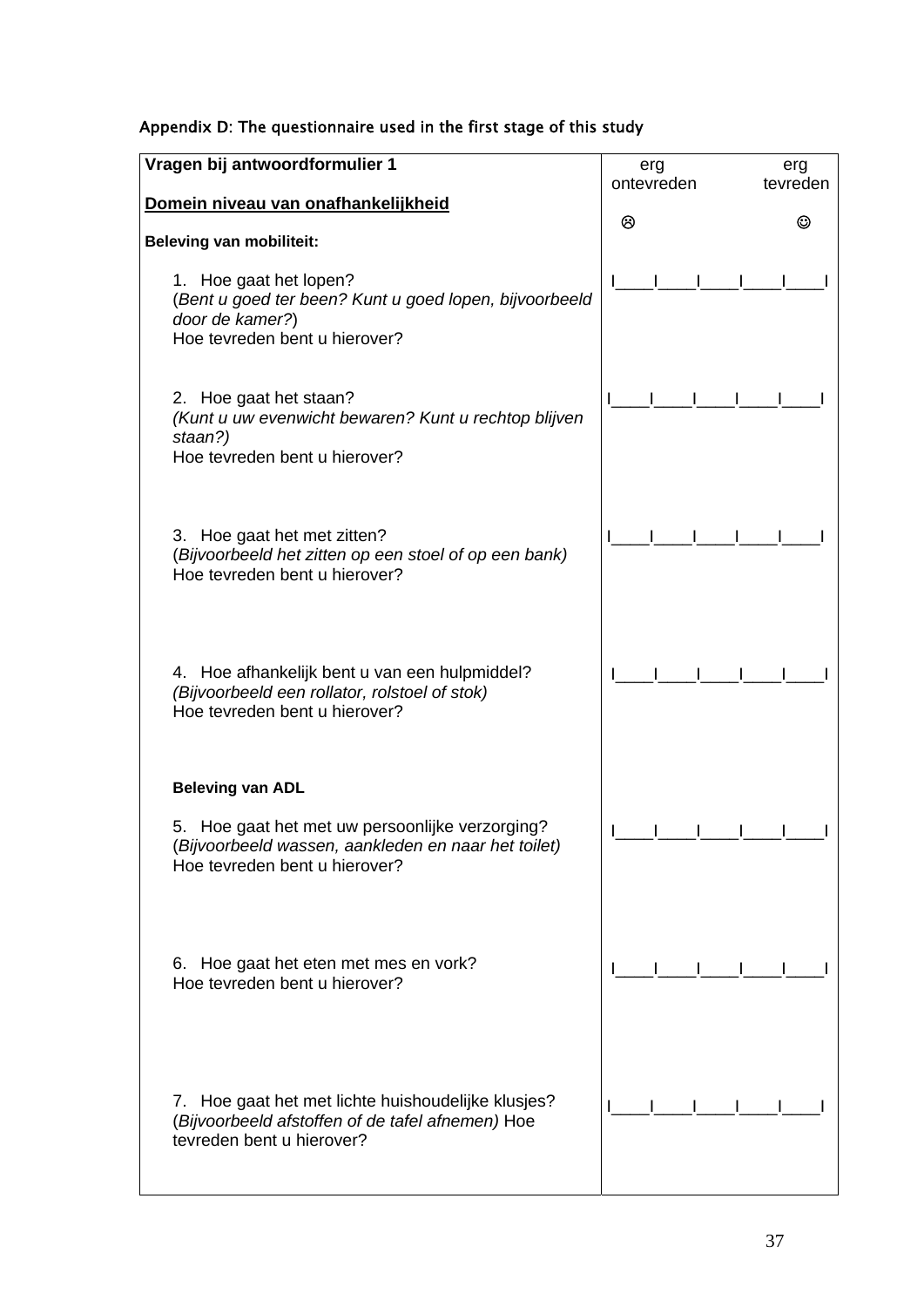| Beleving van afhankelijkheid van medicijnen                                                                                                                                                              | erg<br>ontevreden | erg<br>tevreden |
|----------------------------------------------------------------------------------------------------------------------------------------------------------------------------------------------------------|-------------------|-----------------|
| 8. Hoe afhankelijk bent u van medicijnen?<br>(Heeft u medicijnen nodig?)<br>Hoe tevreden bent u hierover?                                                                                                | ම                 | ☺               |
| <b>Beleving van werk</b>                                                                                                                                                                                 |                   |                 |
| 9. Hoe ziet u uw werktoekomst?<br>Hoe tevreden bent u hierover?                                                                                                                                          |                   |                 |
| Domein fysieke gezondheid                                                                                                                                                                                |                   |                 |
| Beleving van energie en vermoeidheid                                                                                                                                                                     |                   |                 |
| 10. Hoe gaat het met uw energie?<br>(Bent u vaak moe, heeft u voldoende puf?)<br>Hoe tevreden bent u hierover?                                                                                           |                   |                 |
| Beleving van pijn en ongemak                                                                                                                                                                             |                   |                 |
| 11. Hoe gaat het met uw gehoor?<br>(Kunt u goed horen? Kunt u goed verstaan,<br>bijvoorbeeld tijdens het luisteren naar de radio of als u<br>met iemand praat of belt?)<br>Hoe tevreden bent u hierover? |                   |                 |
| 12. Hoe gaat het met kijken?<br>(Kunt u goed zien? Kunt u goed kijken, bijvoorbeeld<br>naar de televisie of de mensen om u heen?)<br>Hoe tevreden bent u hierover?                                       |                   |                 |
| 13. Hoe gaat het met uw eetlust?<br>(Heeft u trek of zin in eten?)<br>Hoe tevreden bent u hierover?                                                                                                      |                   |                 |
|                                                                                                                                                                                                          |                   |                 |
|                                                                                                                                                                                                          |                   |                 |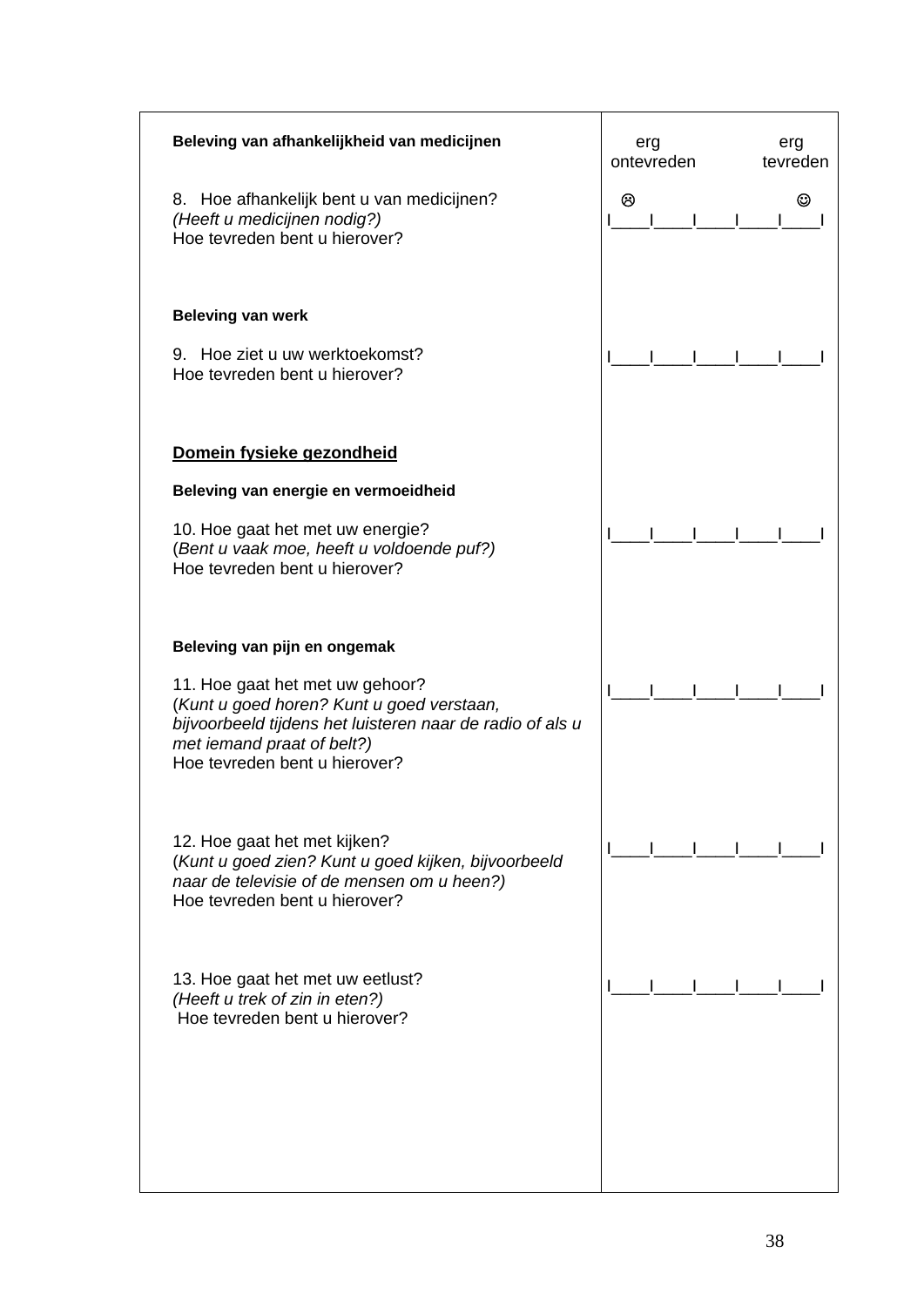|                                                                                                                                                        | erg<br>ontevreden | erg<br>tevreden |
|--------------------------------------------------------------------------------------------------------------------------------------------------------|-------------------|-----------------|
| 14. Hoe gaat het eten?<br>(Bijvoorbeeld het slikken en het kauwen?)<br>Hoe tevreden bent u hierover?                                                   | ම                 | ☺               |
| 15. Hoe gaat het met uw controle over uw blaas en<br>darmen?<br>(Kunt u uw urine en ontlasting ophouden?)<br>Hoe tevreden bent u hierover?             |                   |                 |
| Beleving van slapen en rusten                                                                                                                          |                   |                 |
| 16. Hoe gaat het slapen?<br>(Kunt u doorslapen? Kunt u goed in slaap vallen? Bent<br>u goed uitgerust na het slapen?)<br>Hoe tevreden bent u hierover? |                   |                 |
| Domein psychologische toestand                                                                                                                         |                   |                 |
| <b>Beleving van zelfvertrouwen</b>                                                                                                                     |                   |                 |
| 17. Hoe is het met uw zelfvertrouwen?<br>(Bent u zeker van uzelf?)<br>Hoe tevreden bent u hierover?                                                    |                   |                 |
| Beleving van denken, leren, geheugen en concentratie                                                                                                   |                   |                 |
| 18. Hoe is het met uw concentratie?<br>(Kunt u uw aandacht of gedachten bij één onderwerp<br>houden?)<br>Hoe tevreden bent u hierover?                 |                   |                 |
| 19. Hoe is het met uw geheugen?<br>(Kunt u dingen onthouden?)<br>Hoe tevreden bent u hierover?                                                         |                   |                 |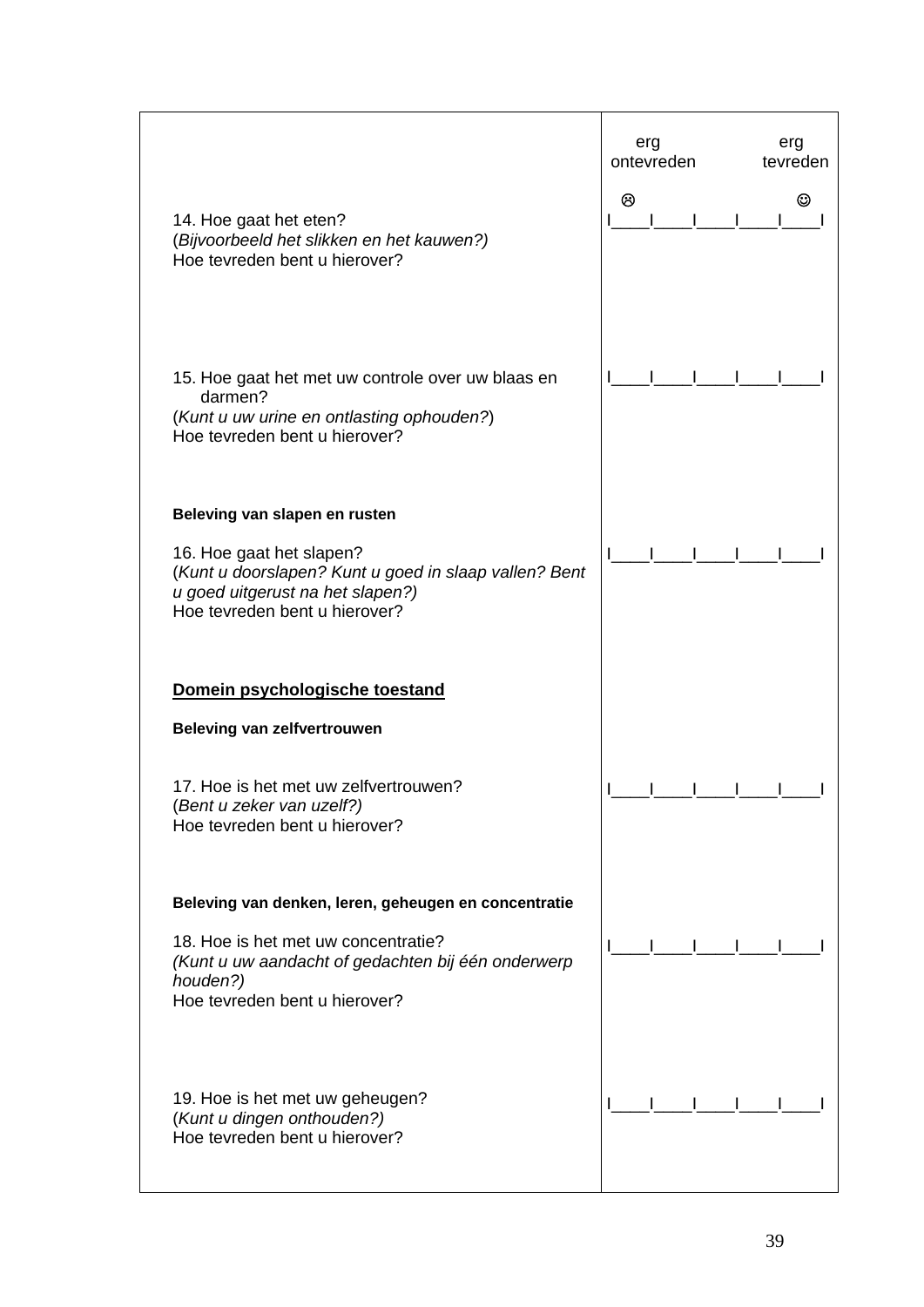| 20. Hoe gaat het nemen van beslissingen?<br>(Kunt u goed beslissingen nemen? Bijvoorbeeld over<br>wat u wilt eten, lezen of aantrekken?)<br>Hoe tevreden bent u hierover? | erg<br>ontevreden<br>ම | erg<br>tevreden<br>అ |
|---------------------------------------------------------------------------------------------------------------------------------------------------------------------------|------------------------|----------------------|
| Domein sociale relaties                                                                                                                                                   |                        |                      |
| Beleving van persoonlijke relaties                                                                                                                                        |                        |                      |
| 21. Wat vindt u van uw persoonlijke contacten?<br>(Bijvoorbeeld met het gezin, de familie of vrienden)<br>Hoe tevreden bent u hierover?                                   |                        |                      |
| Beleving van seksuele activiteit                                                                                                                                          |                        |                      |
| 22. Wat vindt u van uw seksuele leven?<br>(Hoe gaat het vrijen? Bent u tevreden over uw<br><i>intimiteit?)</i><br>Hoe tevreden bent u hierover?                           |                        |                      |
| Domein communicatie                                                                                                                                                       |                        |                      |
| Beleving van receptieve vaardigheden                                                                                                                                      |                        |                      |
| 23. Hoe gaat het met het begrijpen van anderen?<br>(Begrijpt u wat er tegen u gezegd wordt? Of begrijpt u<br>wat er op tv gezegd wordt?)<br>Hoe tevreden bent u hierover? |                        |                      |
| 24. Hoe gaat het lezen?<br>(Bijvoorbeeld het lezen van de krant, een boek, een<br>brief of de ondertiteling op de televisie?)<br>Hoe tevreden bent u hierover?            |                        |                      |
| Beleving van productieve vaardigheden                                                                                                                                     |                        |                      |
| 25. Hoe gaat het praten?<br>(Hoe gaat het spreken? Kunt u woorden en/of zinnen<br>zeggen? Verstaan anderen u?)<br>Hoe tevreden bent u hierover?                           |                        |                      |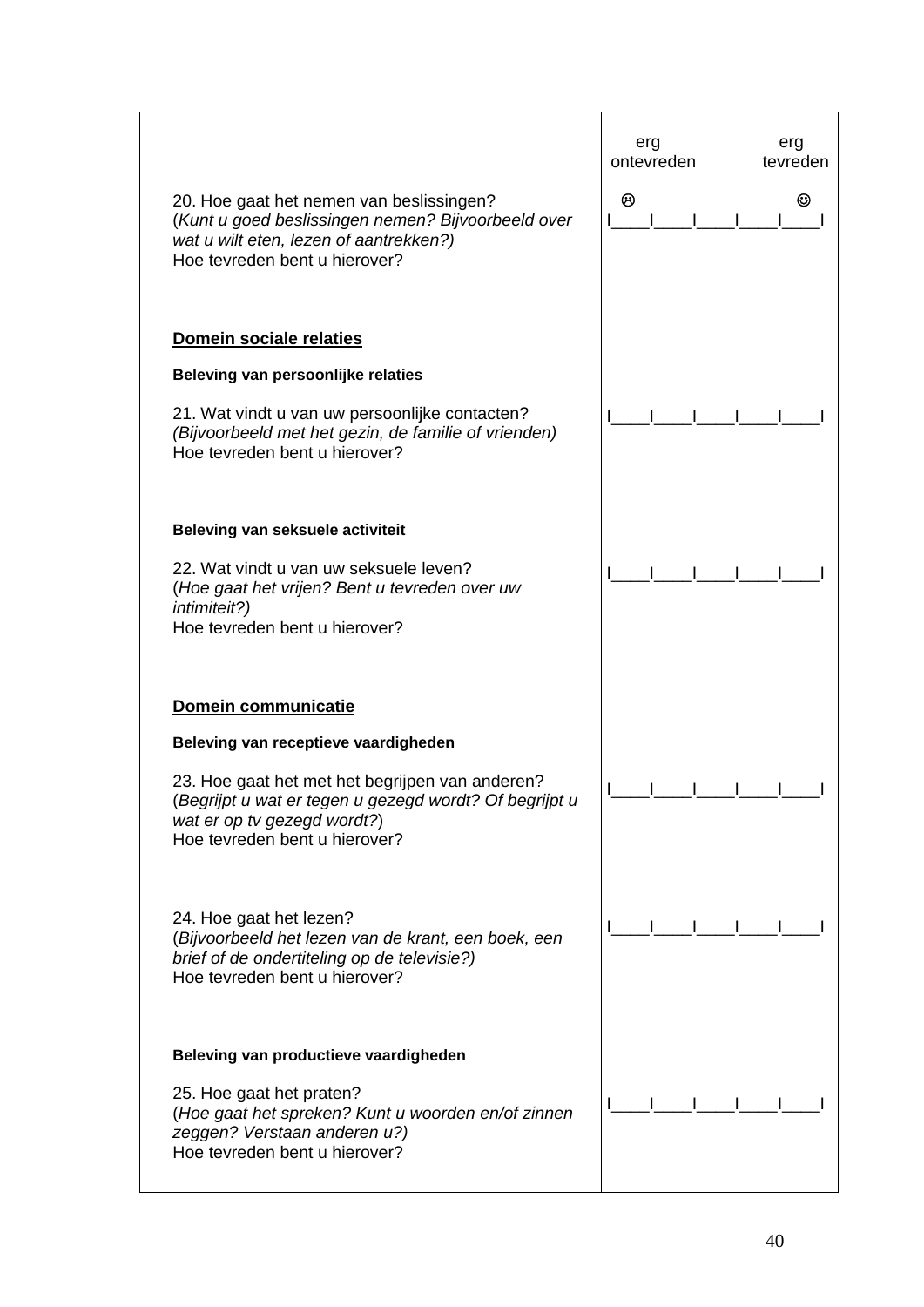| 26. Hoe gaat het contact leggen met anderen?<br>(Kunt u makkelijk contact leggen met andere mensen?)<br>Hoe tevreden bent u hierover?                                                                                                                                   | erg<br>ontevreden<br>ම | erg<br>tevreden |
|-------------------------------------------------------------------------------------------------------------------------------------------------------------------------------------------------------------------------------------------------------------------------|------------------------|-----------------|
| 27. Hoe gaat het met het voeren van een gesprek?<br>(Kunt u een praatje maken met iemand? Wordt u<br>begrepen?)<br>Hoe tevreden bent u hierover?                                                                                                                        |                        |                 |
| 28. Hoe gaat het met schrijven of typen?<br>(Kunt u een boodschap duidelijk maken op papier?<br>Bijvoorbeeld een briefje schrijven?)<br>Hoe tevreden bent u hierover?                                                                                                   |                        |                 |
| Domein persoonlijke overtuiging<br>Beleving van religie, spiritualiteit en levensovertuigingen<br>29. Heeft u steun aan een levensovertuiging?<br>(Heeft u veel aan bidden, uw geloof of het naar de<br>kerk/synagoge/moskee gaan?)<br>Hoe tevreden bent u hierover?    |                        |                 |
| Domein relaties met opvallende kenmerken in de<br>omgeving<br>Beleving van gezondheid en sociale zorg: kwaliteit<br>30. Wat vindt u van de gegeven zorg?<br>(Bijvoorbeeld fysiotherapie, ergotherapie, logopedie of<br>de verpleging?)<br>Hoe tevreden bent u hierover? |                        |                 |
| Beleving van deelname aan en mogelijkheden voor<br>recreatie/vrije tijd<br>31. Hoe gaat het met het uitoefenen van uw hobby's?<br>(Bijvoorbeeld spelletjes spelen, schilderen, handwerken<br>of lezen)<br>Hoe tevreden bent u hierover?                                 |                        |                 |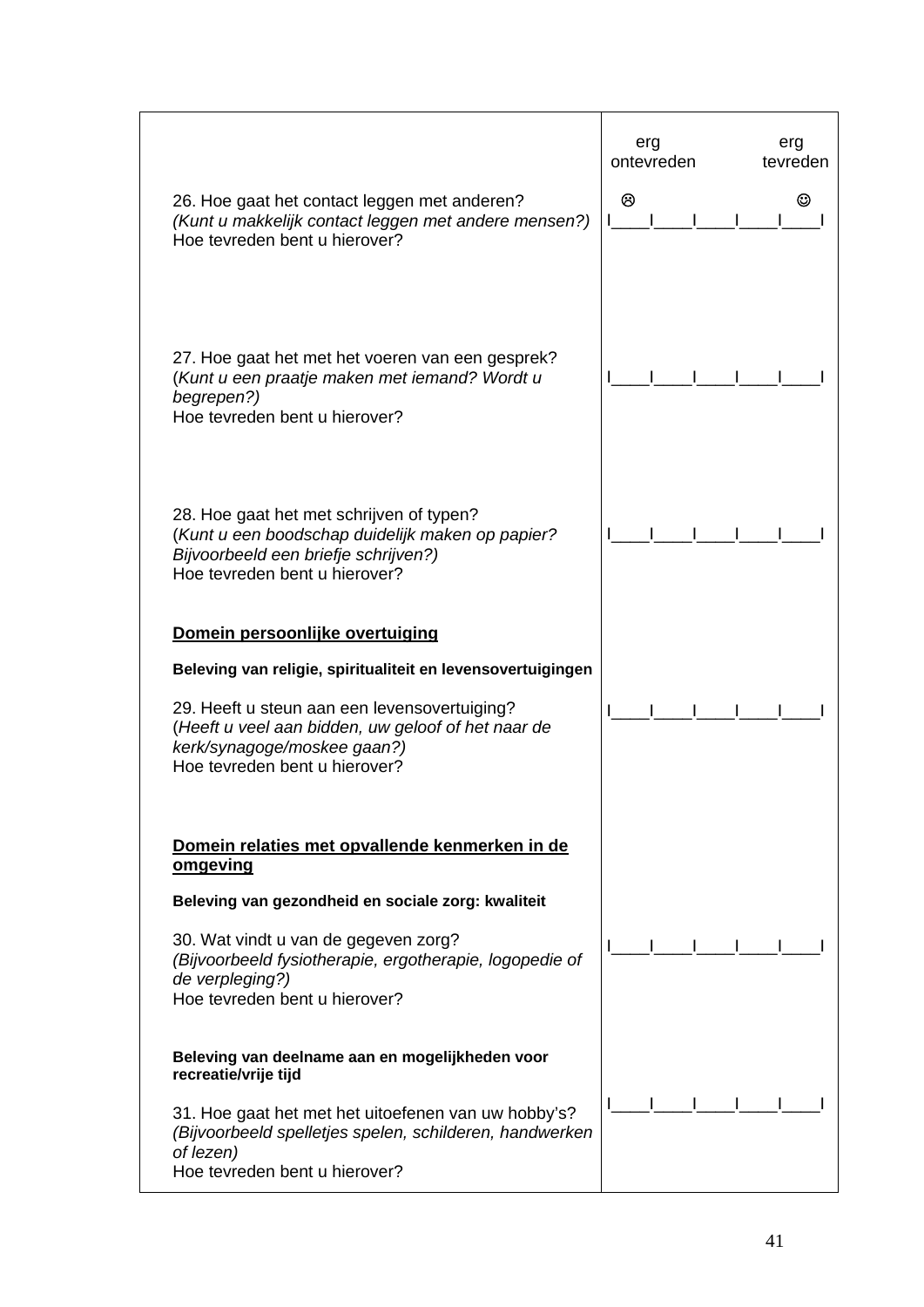| Vragen bij antwoordformulier 2                                                                                                                                       | erg<br>vervelend | helemaal<br>niet vervelend |
|----------------------------------------------------------------------------------------------------------------------------------------------------------------------|------------------|----------------------------|
| Domein psychologische toestand                                                                                                                                       | ⊗                | ☺                          |
| <b>Beleving van gevoelens</b>                                                                                                                                        |                  |                            |
| 32. Voelt u zich wel eens verdrietig?<br>(Heeft u gevoelens van bedroefdheid of treurigheid?)<br>Hoe ervaart u dit?                                                  |                  |                            |
| 33. Voelt u zich wel eens angstig?<br>(Heeft u gevoelens van ongerustheid of bezorgdheid,<br>bent u vaak bang?)<br>Hoe ervaart u dit?                                |                  |                            |
| 34. Bent u wel eens boos?<br>(Heeft u gevoelens van kwaadheid of woede?)<br>Hoe ervaart u dit?                                                                       |                  |                            |
| 35. Voelt u zich wel eens eenzaam?<br>(Voelt u zich alleen? Voelt u zich eenzaam?)<br>Hoe ervaart u dit?                                                             |                  |                            |
| 36. Schaamt u zich weleens?<br>Hoe ervaart u dit?                                                                                                                    |                  |                            |
| 37. Voelt u zich wel eens machteloos?<br>(Heeft u wel eens het gevoel dat u het niet meer in de<br>hand heeft? Heeft u gevoelens van onmacht?)<br>Hoe ervaart u dit? |                  |                            |
| Domein fysieke gezondheid                                                                                                                                            |                  |                            |
| Beleving van pijn en ongemak                                                                                                                                         |                  |                            |
| 38. Heeft u pijn tijdens dagelijkse activiteiten?<br>(Heeft u pijn overdag, bijvoorbeeld tijdens het<br>aankleden of wassen?)<br>Hoe ervaart u dit?                  |                  |                            |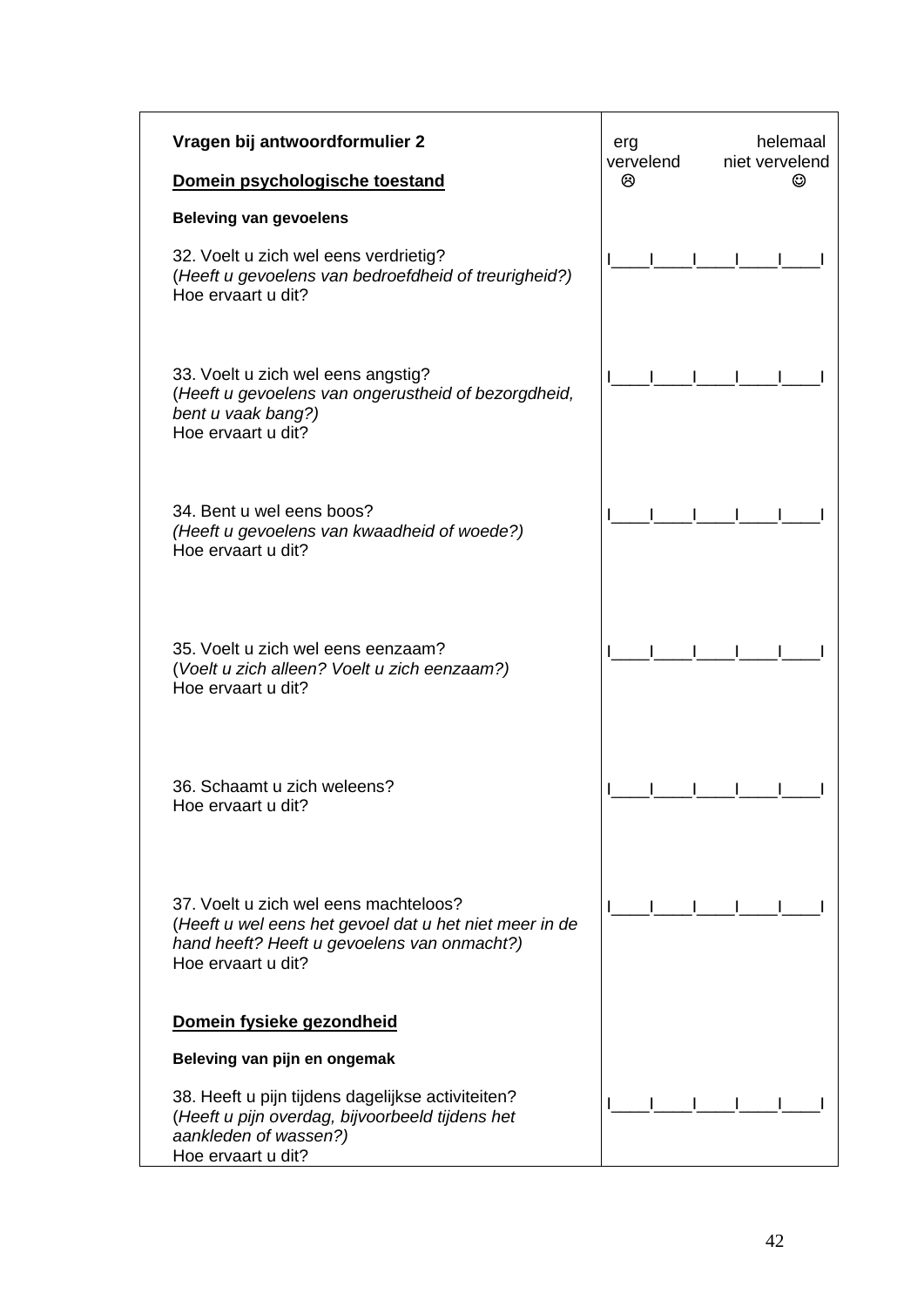|  |  |  | Appendix E: The questionnaire used in the second stage of this study |
|--|--|--|----------------------------------------------------------------------|
|--|--|--|----------------------------------------------------------------------|

| Vragen bij antwoordformulier 1                                                                                                                                                                          | erg        | erg      |
|---------------------------------------------------------------------------------------------------------------------------------------------------------------------------------------------------------|------------|----------|
|                                                                                                                                                                                                         | ontevreden | tevreden |
| Domein 1: Niveau van onafhankelijkheid                                                                                                                                                                  | ⊗          |          |
| 1. Hoe gaat het lopen?<br>(Bent u goed ter been? Kunt u goed lopen, bijvoorbeeld<br>door de kamer?)<br>Hoe tevreden bent u hierover?                                                                    |            |          |
| 2. Hoe gaat het staan?<br>(Kunt u uw evenwicht bewaren? Kunt u rechtop blijven<br>staan?)<br>Hoe tevreden bent u hierover?                                                                              |            |          |
| 3. Hoe gaat het met zitten?<br>(Bijvoorbeeld het zitten op een stoel of op een bank)<br>Hoe tevreden bent u hierover?                                                                                   |            |          |
| 4. Hoe gaat het eten met mes en vork?<br>Hoe tevreden bent u hierover?                                                                                                                                  |            |          |
| Domein 2: Fysieke gezondheid                                                                                                                                                                            |            |          |
| 5. Hoe gaat het met uw energie?<br>(Bent u vaak moe, heeft u voldoende puf?)<br>Hoe tevreden bent u hierover?                                                                                           |            |          |
| 6. Hoe gaat het met uw gehoor?<br>(Kunt u goed horen? Kunt u goed verstaan,<br>bijvoorbeeld tijdens het luisteren naar de radio of als u<br>met iemand praat of belt?)<br>Hoe tevreden bent u hierover? |            |          |
| 7. Hoe gaat het met zien?<br>(Kunt u goed kijken, bijvoorbeeld naar de televisie of de<br>mensen om u heen?)<br>Hoe tevreden bent u hierover?                                                           |            |          |
| 8. Hoe gaat het met uw eetlust?<br>(Heeft u trek of zin in eten?)<br>Hoe tevreden bent u hierover?                                                                                                      |            |          |
| 9. Hoe gaat het eten?<br>(Bijvoorbeeld het slikken en het kauwen?)<br>Hoe tevreden bent u hierover?                                                                                                     |            |          |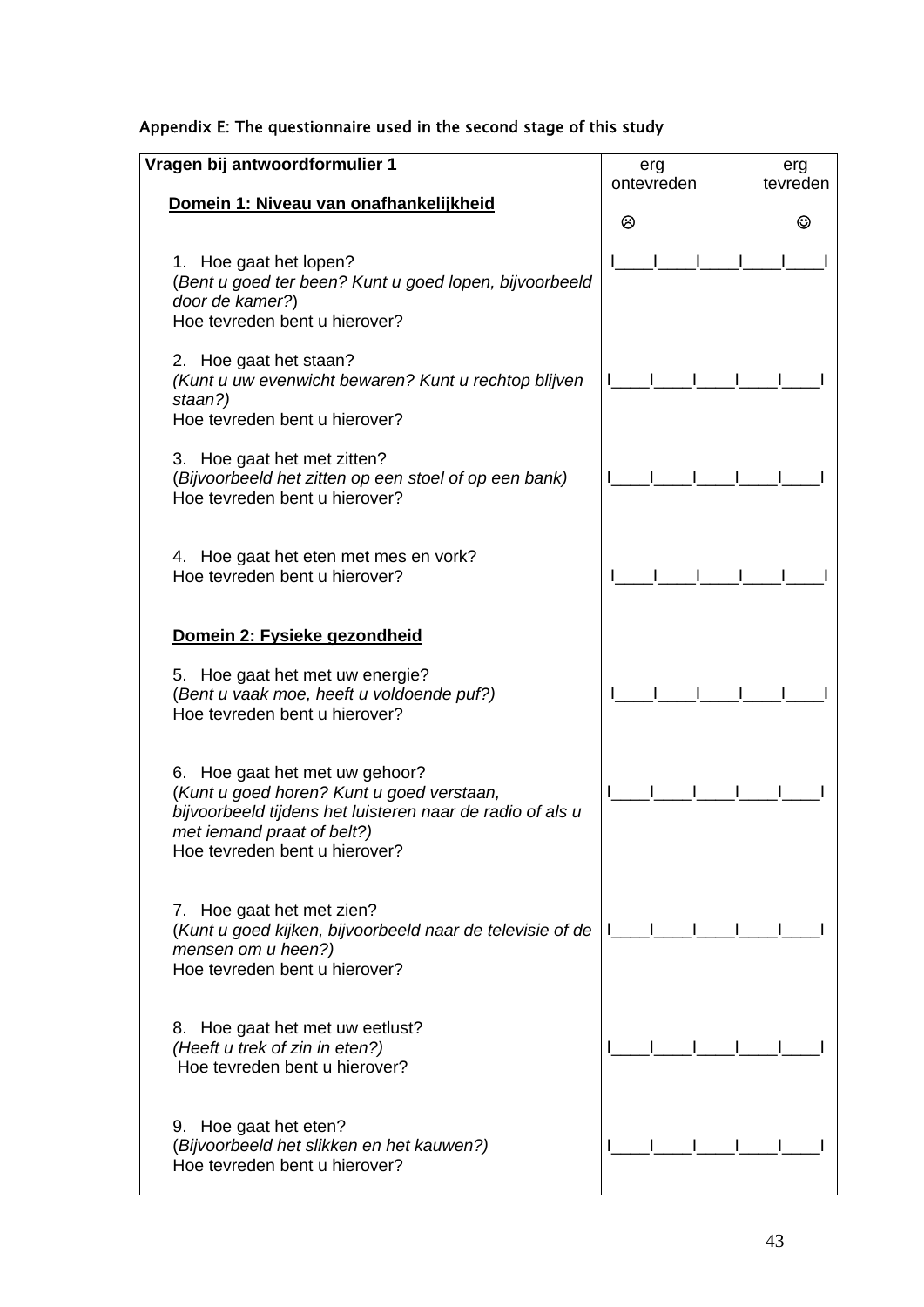|                                                                                                                                                                           | erg<br>ontevreden | erg<br>tevreden |
|---------------------------------------------------------------------------------------------------------------------------------------------------------------------------|-------------------|-----------------|
| 10. Hoe gaat het slapen?<br>(Kunt u doorslapen? Kunt u goed in slaap vallen? Bent<br>u goed uitgerust na het slapen?)<br>Hoe tevreden bent u hierover?                    | ම                 |                 |
| Domein 3: Psychologische gezondheid                                                                                                                                       |                   |                 |
| 11. Hoe is het met uw zelfvertrouwen?<br>(Bent u zeker van uzelf?)<br>Hoe tevreden bent u hierover?                                                                       |                   |                 |
| 12. Hoe is het met uw concentratie?<br>(Kunt u uw aandacht of gedachten bij één onderwerp<br>houden?)<br>Hoe tevreden bent u hierover?                                    |                   |                 |
| 13. Hoe is het met uw geheugen?<br>(Kunt u dingen onthouden?)<br>Hoe tevreden bent u hierover?                                                                            |                   |                 |
| 14. Hoe gaat het nemen van beslissingen?<br>(Kunt u goed beslissingen nemen? Bijvoorbeeld over<br>wat u wilt eten, lezen of aantrekken?)<br>Hoe tevreden bent u hierover? |                   |                 |
| Domein 4: Sociale relaties                                                                                                                                                |                   |                 |
| 15. Wat vindt u van de persoonlijke contacten met<br>mensen om u heen?<br>(Bijvoorbeeld met het gezin, de familie of vrienden)<br>Hoe tevreden bent u hierover?           |                   |                 |
| 16. Wat vindt u van uw seksuele leven?<br>(Hoe gaat het vrijen? Bent u tevreden over uw<br>intimiteit?)<br>Hoe tevreden bent u hierover?                                  |                   |                 |
| Domein 5: Communicatie                                                                                                                                                    |                   |                 |
| 17. Hoe gaat het met het begrijpen van anderen?<br>(Begrijpt u wat er tegen u gezegd wordt? Of begrijpt u<br>wat er op tv gezegd wordt?)<br>Hoe tevreden bent u hierover? |                   |                 |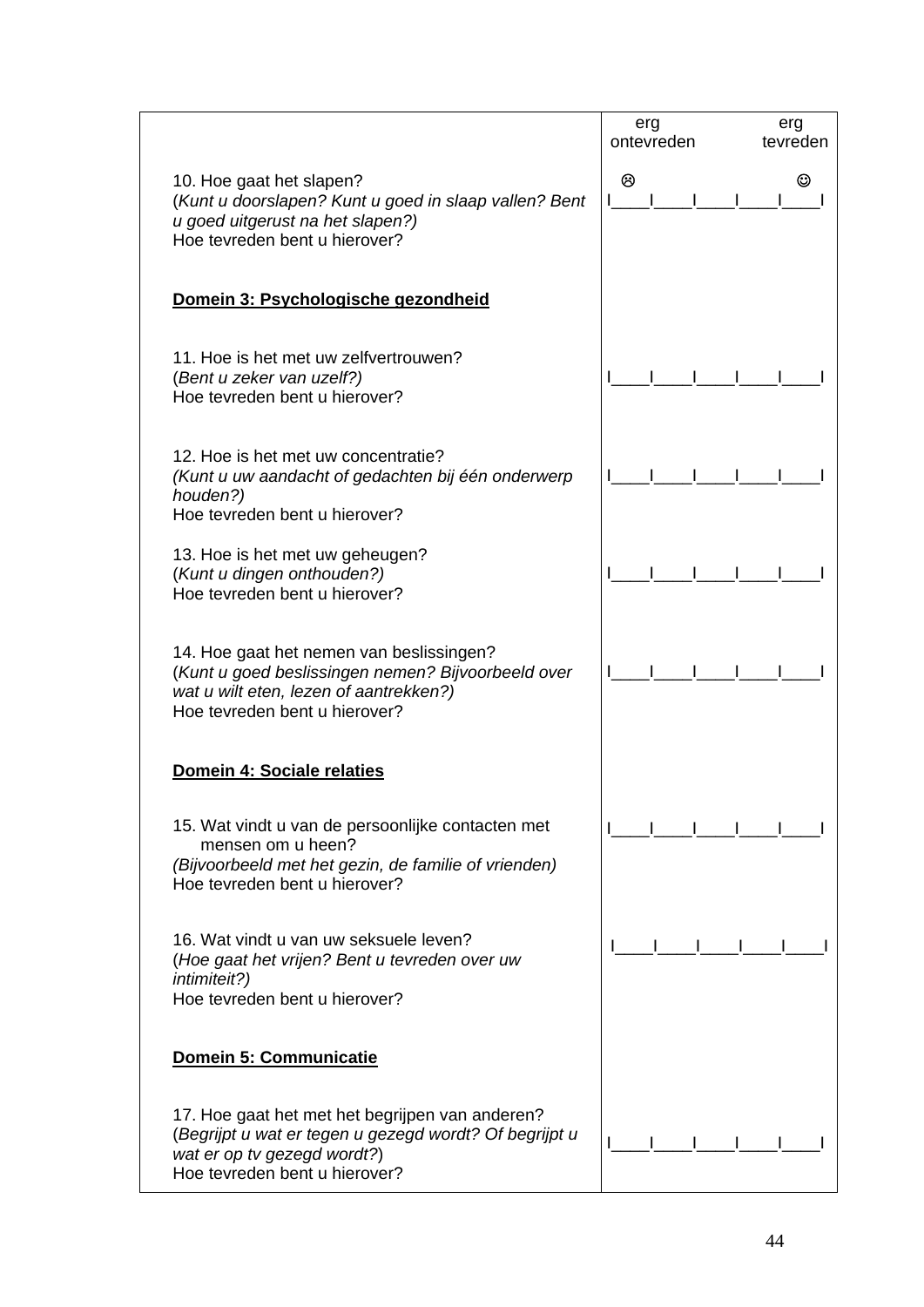|                                                                                                                                                              | erg<br>ontevreden | erg<br>tevreden |
|--------------------------------------------------------------------------------------------------------------------------------------------------------------|-------------------|-----------------|
| 18. Hoe gaat het praten?<br>(Hoe gaat het spreken? Kunt u woorden en/of zinnen<br>zeggen? Verstaan anderen u?)<br>Hoe tevreden bent u hierover?              | ⊗                 |                 |
| 19. Hoe gaat het contact leggen met anderen?<br>(Kunt u makkelijk contact leggen met andere mensen?)<br>Hoe tevreden bent u hierover?                        |                   |                 |
| 20. Hoe gaat het met het voeren van een gesprek?<br>(Kunt u een praatje maken met iemand? Wordt u<br>begrepen?)<br>Hoe tevreden bent u hierover?             |                   |                 |
| Domein 6: Relaties met opvallende kenmerken in de<br>omgeving                                                                                                |                   |                 |
| 21. Hoe gaat het met het uitoefenen van uw hobby's?<br>(Bijvoorbeeld spelletjes spelen, schilderen, handwerken<br>of lezen)<br>Hoe tevreden bent u hierover? |                   |                 |